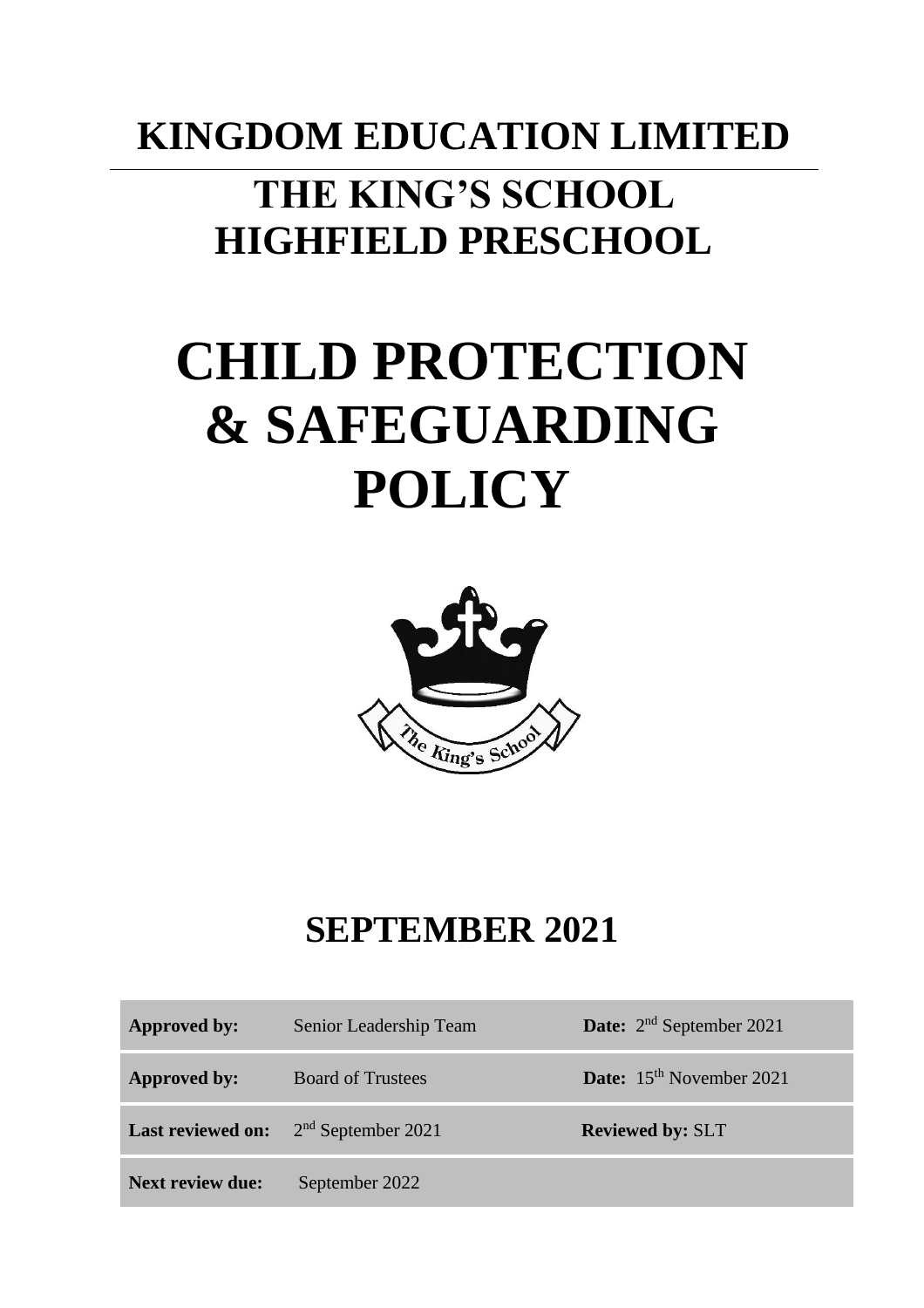### **Table of Contents**

| <b>Sections</b>         | <b>Section Headings</b>                                                  | Page |
|-------------------------|--------------------------------------------------------------------------|------|
| $\mathbf{1}$            | Introduction                                                             | 3    |
| $\overline{2}$          | Aims of this Policy                                                      | 7    |
| 3                       | Contact Details for Safeguarding Team & External Agencies                | 8    |
| $\overline{\mathbf{4}}$ | Roles and Responsibilities                                               | 10   |
| 5                       | <b>Specific Safeguarding Issues</b>                                      | 12   |
| 6                       | Recognising Signs of Abuse and Neglect                                   | 26   |
| 7                       | Responding to Concerns, Confidentiality & Record Keeping                 | 27   |
| 8                       | <b>Staff Conduct</b>                                                     | 30   |
| 9                       | Allegations Against Staff or Volunteers, including low level<br>concerns | 30   |
| 10                      | <b>Safe Recruitment</b>                                                  | 36   |
| 11                      | Pastoral Care, Mental Health & Raising Awareness                         | 38   |
| 12                      | <b>Whistleblowing and Complaints</b>                                     | 39   |
| 13                      | Use of school premises for non-school activities                         | 40   |
| 14                      | <b>Related Policies and Procedures</b>                                   | 41   |
|                         | LEADERSHIP SAFEGUARDING STATEMENT                                        | 47   |
|                         | <b>Appendices</b>                                                        |      |
| $\mathbf{A1}$           | Definitions & Possible Indicators of Abuse & Neglect                     | 50   |
|                         | Sexual Violence & Consent                                                |      |
| A2                      | <b>Practical Guidance Summaries</b>                                      | 53   |

*Kingdom Education Limited owns and operates The King's School, a DfE registered Independent Day School. In this document, any reference to The King's School covers the Primary School and Secondary School ages from 5 to 16 years old. The school also operates Highfield Preschool, for children ages 2 years 9 months to 4 years, located at the YWAM Oval, Harpenden, AL5 4BX.*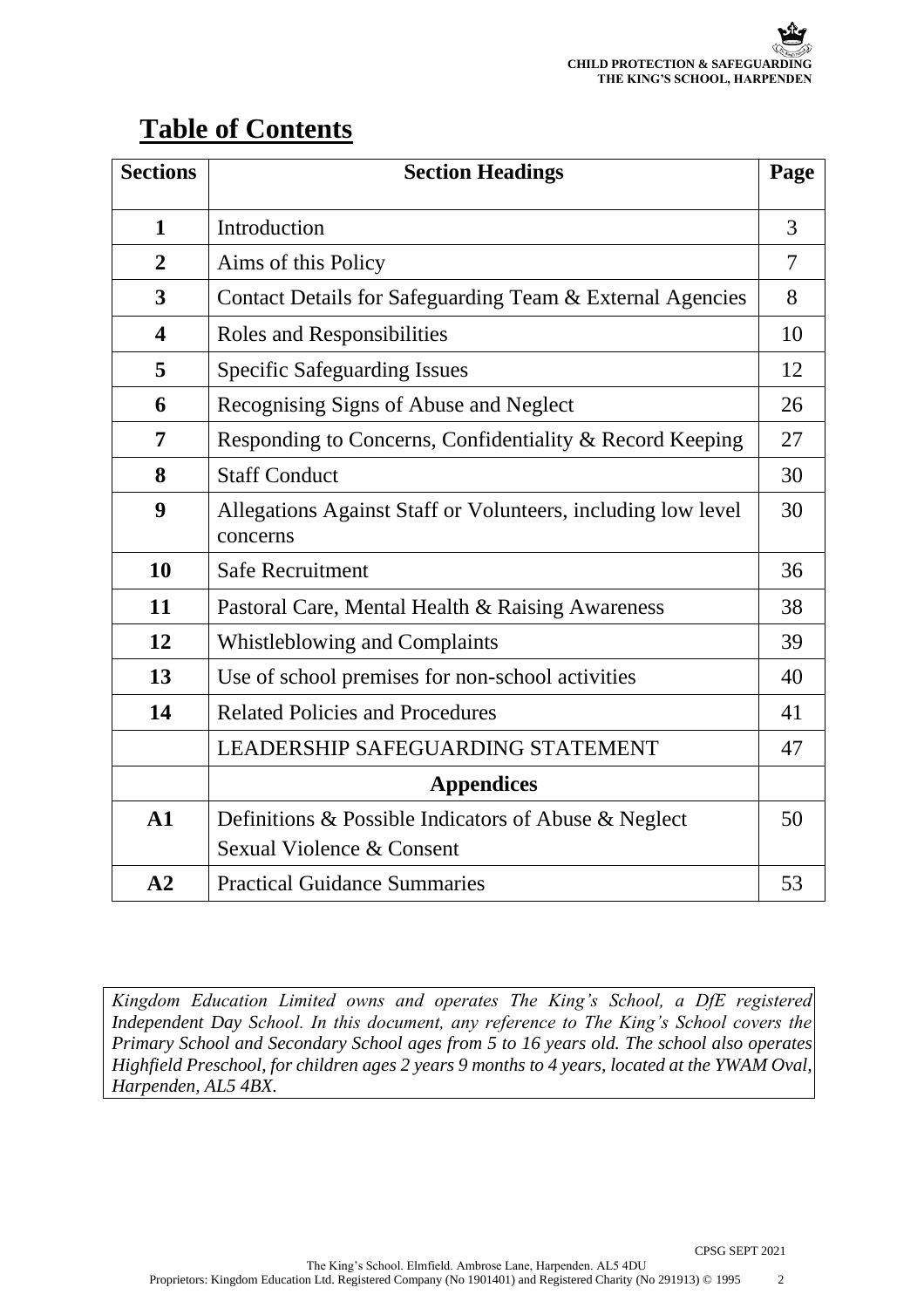### **1. Introduction**

At The King's School the safety and welfare of all our pupils is our highest priority; we are committed to providing a **safe and caring environment** for children and young people. We believe in **an open culture** in which it is clear that **raising concerns** is the normal and right.

All are reminded of the need for respect towards others, and the school does not tolerate any form of abuse or harassment. All concerns, including low level concerns, are followed up in line with national and local guidance and procedures.

**Pupils are reminded and encouraged to speak with a trusted adult such as their class teacher or form tutor if they have any emerging concerns, and they are reassured that their concerns will be taken seriously. Staff and leadership will take into account the child's wishes and feelings, and pupils know that they can safely express their views and can give feedback.** 

This policy is central to our whole school approach in providing Trustees, Staff, Peripatetic Teachers and Volunteers with annual and ongoing safeguarding training, enabling them to recognize signs of abuse, including peer on peer abuse, to act accordingly, and to actively promote the wellbeing of all pupils. This policy is made available to all parents including prospective parents, carers and visitors via the school website and the public copy in the school reception.

If the school were to use **supply teachers**, the guidance in Keeping Children Safe in Education (KCSIE) Sept 2021 would apply to them, and they would be expected to understand and follow this policy and procedures.

**Safeguarding and promoting the welfare of children is everyone's responsibility: everyone who comes into contact with the children has a role to play in identifying concerns and taking appropriate action. All staff are reminded to pass on even apparently low level concerns to the DSL or DDSL without delay, to enable appropriate monitoring and action to be taken.**

Consistent with **'Working Together to Safeguard Children'** (2018) the school operates a child-centred and co-ordinated approach to safeguarding. We liaise with Families First and other agencies for early intervention and access to support. We seek advice from Children's Social Care and act promptly to make referrals as necessary and to participate in multi-agency early help assessments.

We comply with **data protection**, ensuring that information is only shared in accordance with relevant guidelines. We recognize that information sharing is vital in identifying and tackling all forms of abuse and neglect, and in promoting children's welfare, including their educational outcomes in line with schools' clear powers to share, hold and use information for these purposes, as outlined in paragraph 109-111 of KCSIE Sept 2021, the Data Protection Act 2018 and UK GDPR. Fears about data protection do not stand in the way of the need to safeguard and promote the welfare and safety of children.

**A child in need** is defined under the Children Act 1989 as a child who is unlikely to achieve or maintain a reasonable level of health or development, or whose health and development is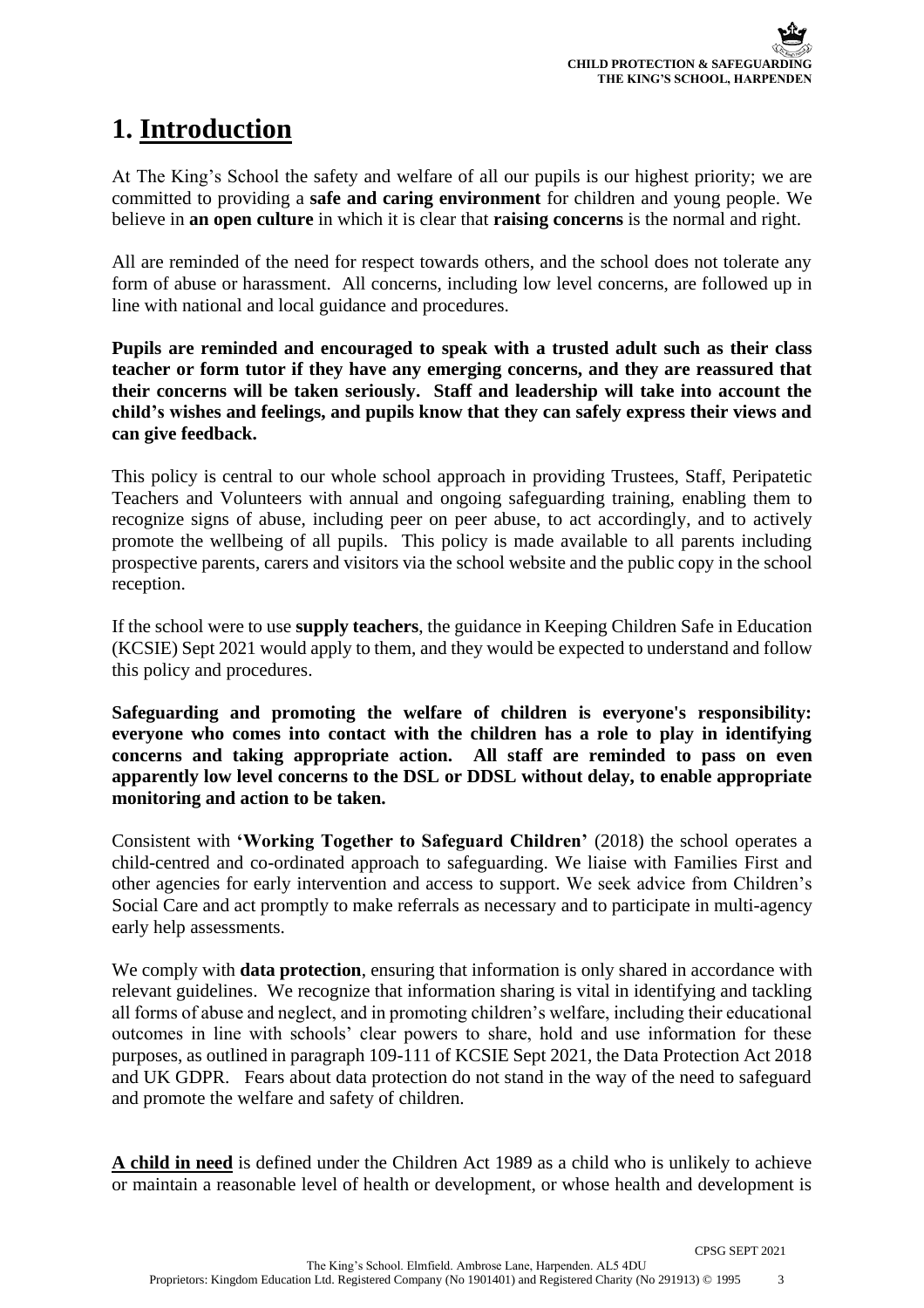likely to be significantly or further impaired, without the provision of services; or a child who is disabled. Children in need may be assessed under **section 17** of the Children Act 1989.

Enquiries are made with the help of other organisations as appropriate, under **section 47** of the Children Act 1989 if there is reasonable cause to suspect that a child is suffering, or is likely to suffer, **significant harm**.

In conjunction with tutors, special educational needs and disabilities (SEND) team and teaching staff, we promote **mental, emotional and physical wellbeing, resilience, safety skills (including online), respect and healthy relationships.** 

Our PSHE programme includes **Relationships Education (for Primary) and Relationships & Sex Education (for Secondary)** in line with government guidelines, alongside teaching on health and good citizenship. The programme follows a spiral curriculum, ensuring that pupils are equipped with understanding and skills at age-appropriate levels. Pupils are reminded of protected characteristics: age; gender reassignment; being married or in a civil partnership; being pregnant or on maternity leave; disability; race including colour, nationality, ethnic or national origin; religion or belief; sex; sexual orientation.

Our King's School Values, teaching and events promote respect and celebrate inclusion and diversity: kindness, integrity, commitment, togetherness, growth, thankfulness and faith.

Any form of harassment or abuse is taken seriously, and action taken including reminding pupils of protected characteristics and the values of the school community.

We recognize that children with SEND may be particularly vulnerable, and staff thus liaise with the SENCo to ensure appropriate provision and support. The PSHE Coordinator liaises with staff to ensure that the programme of teaching is accessible to all pupils to equip them with skills and understanding in topics relating to PSHE and RSE to enable them to thrive in contexts in and beyond school.

Safeguarding includes preventing impairment of children's mental as well as physical health or development. Our Mental Health Lead undertakes and leads training and works with staff to ensure pupils have awareness and good strategies for **mental health**, as well as reminding staff of awareness of mental health issues to enable them to recognize potential signs and to support those with mental health concerns. The Mental Health Lead ensures that suitable pastoral systems of liaison are in place to provide and signpost sources of support. Staff are also reminded of the potential links between mental health problems and safeguarding, eg. in relation to abuse, neglect or exploitation, and of the need to contact the DSL or DDSL for prompt action. We are also aware that pupils with specific learning challenges may be potentially vulnerable and thus ensure that appropriate support is in place. While we would not attempt to diagnose mental health problems, we are aware that adverse childhood experiences may be a factor, and will remain particularly vigilant where these are known to us.

For further guidance see

[https://assets.publishing.service.gov.uk/government/uploads/system/uploads/attachment\\_data](https://assets.publishing.service.gov.uk/government/uploads/system/uploads/attachment_data/file/755135/Mental_health_and_behaviour_in_schools__.pdf) [/file/755135/Mental\\_health\\_and\\_behaviour\\_in\\_schools\\_\\_.pdf](https://assets.publishing.service.gov.uk/government/uploads/system/uploads/attachment_data/file/755135/Mental_health_and_behaviour_in_schools__.pdf)

Class teachers, form tutors and those with pastoral responsibilities are reminded of skills for listening to pupils and of enabling a good environment for pupils to express any emerging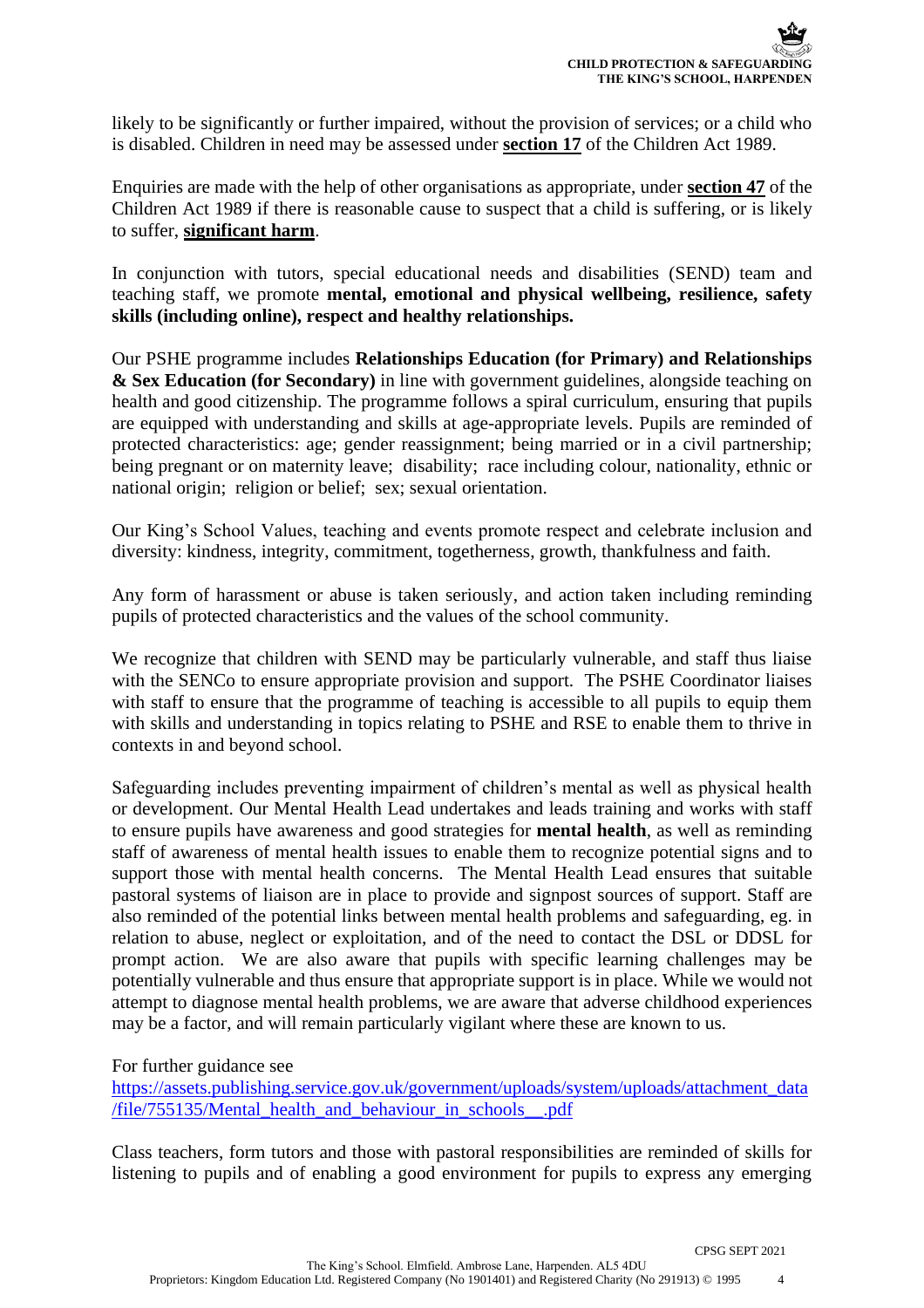concerns. Pupils are assured that any concerns they raise will be taken seriously and that appropriate action will be taken.

While retaining essential confidentiality, we raise awareness among relevant staff relating to potential difficulties faced by pupils with previous or ongoing welfare concerns, e.g., those with a social worker, thus enabling the key staff to support pupils and encourage best outcomes. Where relevant the DSL or DDSL will liaise between Children's Social Care and relevant school staff for this purpose.

We would intervene appropriately if aware of **harmful behaviours** such as alcohol or drug misuse, in line with school behaviour policies and following guidance issued by the Police including searching, confiscation, online crime and sharing indecent images. [https://www.npcc.police.uk/documents/Children%20and%20Young%20people/When%20to](https://www.npcc.police.uk/documents/Children%20and%20Young%20people/When%20to%20call%20police%20guidance%20for%20schools%20and%20colleges.pdf) [%20call%20police%20guidance%20for%20schools%20and%20colleges.pdf](https://www.npcc.police.uk/documents/Children%20and%20Young%20people/When%20to%20call%20police%20guidance%20for%20schools%20and%20colleges.pdf)

Pupils, staff and parents are updated via Colleen Edmonds, eSafety Coordinator, about **online content, contact and conduct**, and pupils are taught how to use technology responsibly as good digital citizens. We ensure that robust procedures and guidelines are developed, reviewed, updated and communicated throughout the school community for **both onsite and home learning.** 

**To ensure ongoing compliance with government updates, for example as a result of Covid-19, risk assessments, procedures and guidelines for Trustees, Staff, Peripatetic Teachers and Volunteers, Pupils and Parents are regularly undertaken, reviewed and communicated. Updates to this Policy are issued by email and made available via the school office.** 

The safeguarding policy and procedures are also formally reviewed annually by the Designated Safeguarding Lead and approved by Trustees to ensure that current legislation, guidance and multi-agency procedures are being followed. The DSL also liaises with the Trustee with responsibility for Safeguarding by means of informal updates.

All children have the right to be protected. Teachers and other school staff are particularly well placed to notice signs of abuse, changes in behaviour and failure to thrive, because they have daily contact with the children. People who abuse children can be from any section of society, often appearing respectable and caring. This may make it challenging for the children they abuse to be believed, so staff are trained in whistleblowing, recognizing and responding to concerns.

It is important to be aware of potentially overlapping concerns and of vulnerability to extrafamilial harms. All staff are aware that there may be links between substance misuse, online concerns and different forms of abuse and exploitation. We maintain a multi-agency approach which allows any assessment to consider all the available evidence, including contexts outside the home.

<https://learning.nspcc.org.uk/news/2019/october/what-is-contextual-safeguarding>

We recognize the need to follow up any instances where the child's situation does not appear to be improving, including escalation procedures with external agencies as relevant.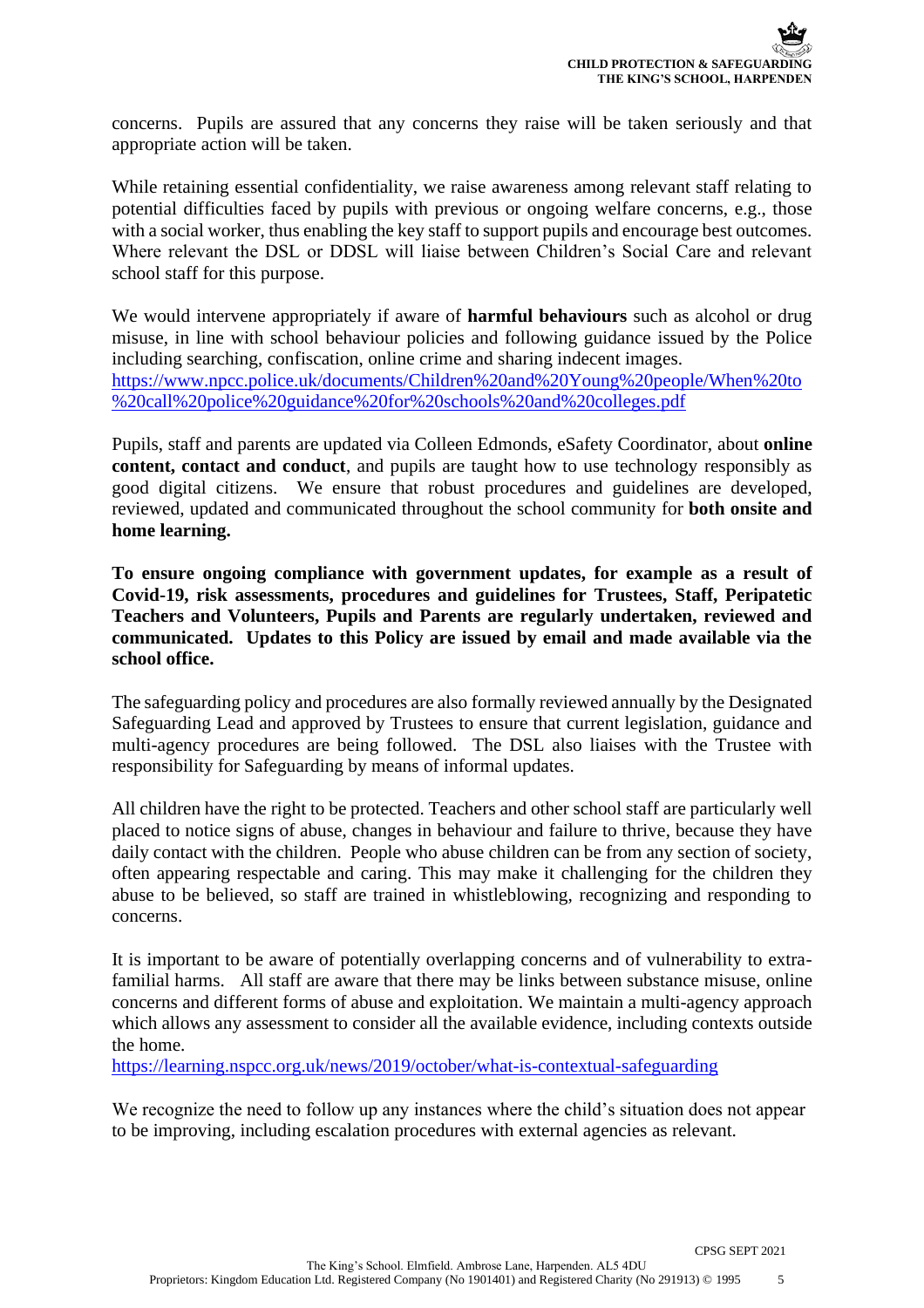### **Statutory reading**

**All Trustees, staff, volunteers and peripatetic staff need to read and understand Keeping Children Safe in Education (KCSIE) (Sept 2021) Part 1 (or Annex A for staff not working directly with children).** 

[https://assets.publishing.service.gov.uk/government/uploads/system/uploads/attachment\\_data](https://assets.publishing.service.gov.uk/government/uploads/system/uploads/attachment_data/file/1014057/KCSIE_2021_September.pdf) [/file/1014057/KCSIE\\_2021\\_September.pdf](https://assets.publishing.service.gov.uk/government/uploads/system/uploads/attachment_data/file/1014057/KCSIE_2021_September.pdf)

### **See also KCSIE Annex B for further information on specific safeguarding issues. School leaders and staff who work directly with children should read this information.**

**All Trustees, Staff, Peripatetic Staff and Volunteers should also read and be familiar with** [What to do if you are worried a child is being abused: advice for practitioners, March 2015](https://www.gov.uk/government/uploads/system/uploads/attachment_data/file/419604/What_to_do_if_you_re_worried_a_child_is_being_abused.pdf)

In all matters relating to child protection the school will adhere to the following statutory requirements, guidelines and frameworks:

- The Children Act 1989
- The Children Act 2004 (Every Child Matters)
- Section 157 of the Education Act 2002
- Education (Independent School Standards) (England) Regulations 2014
- Hertfordshire Safeguarding Children Partnership Child Protection Procedures, amended and updated online at<https://hertsscb.proceduresonline.com/index.htm>
- Keeping Children Safe in Education (KCSIE) Sept 2021
- Working Together to Safeguard Children: A guide to inter-agency working to safeguard and promote the welfare of children (July 2018) [https://assets.publishing.service.gov.uk/government/uploads/system/uploads/attachme](https://assets.publishing.service.gov.uk/government/uploads/system/uploads/attachment_data/file/942454/Working_together_to_safeguard_children_inter_agency_guidance.pdf) [nt\\_data/file/942454/Working\\_together\\_to\\_safeguard\\_children\\_inter\\_agency\\_guidanc](https://assets.publishing.service.gov.uk/government/uploads/system/uploads/attachment_data/file/942454/Working_together_to_safeguard_children_inter_agency_guidance.pdf) [e.pdf](https://assets.publishing.service.gov.uk/government/uploads/system/uploads/attachment_data/file/942454/Working_together_to_safeguard_children_inter_agency_guidance.pdf)
- Multi-agency statutory guidance on female genital mutilation (July 2020)
- Information Sharing Advice for practitioners providing safeguarding services to children, young people, parents and carers (July 2018) [https://www.gov.uk/government/publications/safeguarding-practitioners-information](https://www.gov.uk/government/publications/safeguarding-practitioners-information-sharing-advice)[sharing-advice](https://www.gov.uk/government/publications/safeguarding-practitioners-information-sharing-advice)
- Data protection act (2018) <https://www.gov.uk/data-protection> Data protection Toolkit for Schools <https://www.gov.uk/government/publications/data-protection-toolkit-for-schools>
- Dealing with Allegations of Abuse Against Teachers and Other Staff (Oct 2012)
- [What to do if you're worried a child is being abused: advice for practitioners \(March](https://www.gov.uk/government/uploads/system/uploads/attachment_data/file/419604/What_to_do_if_you_re_worried_a_child_is_being_abused.pdf) 2015)
- Counter Terrorism and Security Act 2015 Section 26 known as the Prevent duty
- Protection of Freedoms Act 2012
- Equality Act 2010
- When to call the police guidance for schools and colleges [https://www.npcc.police.uk/documents/Children%20and%20Young%20people/When](https://www.npcc.police.uk/documents/Children%20and%20Young%20people/When%20to%20call%20the%20police%20guidance%20for%20schools%20and%20colleges.pdf) [%20to%20call%20the%20police%20guidance%20for%20schools%20and%20college](https://www.npcc.police.uk/documents/Children%20and%20Young%20people/When%20to%20call%20the%20police%20guidance%20for%20schools%20and%20colleges.pdf) [s.pdf](https://www.npcc.police.uk/documents/Children%20and%20Young%20people/When%20to%20call%20the%20police%20guidance%20for%20schools%20and%20colleges.pdf)
- Charity Commission <https://www.gov.uk/guidance/charity-commission-guidance>

*See Appendices following the Policy for additional guidance.*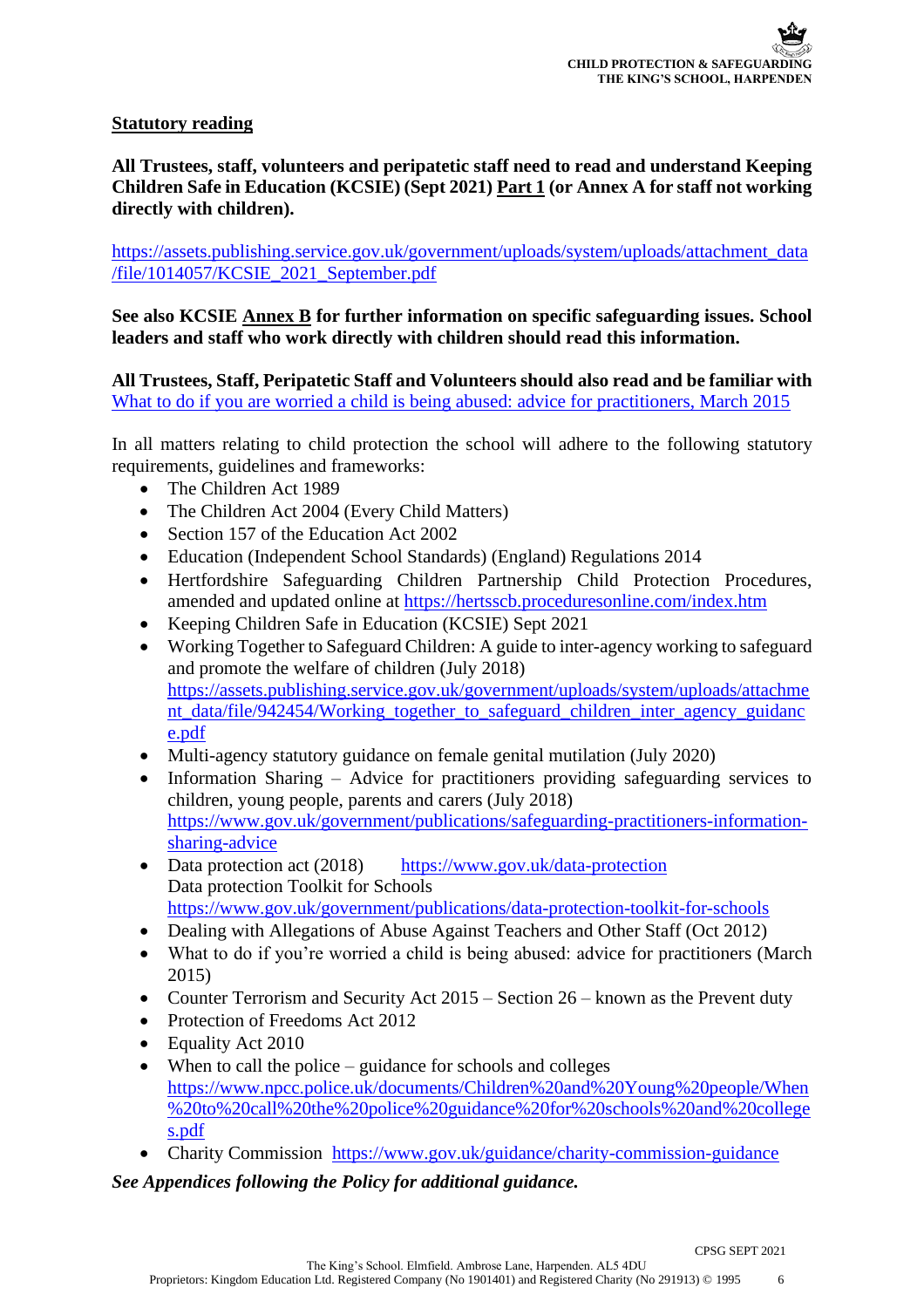### **2. Aims of this Policy**

- To maintain and embed a culture of openness in which the school's values and expected behaviour are constantly lived, upheld, monitored and reinforced by all staff.
- To raise the awareness of all teaching and non-teaching staff of the need to safeguard children and of their responsibilities in identifying and reporting possible cases of abuse which may include concerns relating to Child Criminal Exploitation (CCE), Child Sexual Exploitation (CSE), County Lines, radicalisation, upskirting or Honour based Abuse (HBA) such as forced marriage, Female Genital Mutilation (FGM) and breast ironing. Staff are also made aware of the potential serious emotional and psychological impacts of being exposed to domestic abuse.
- To provide a systematic means of monitoring children known or thought to be at risk of harm, and to ensure we, the school, contribute to assessments of need and support arrangements for those children.
- To emphasise the need for good levels of communication between all members of staff.
- To develop a structured procedure within the school which will be followed by all members of the school community in cases of suspected abuse.
- To develop and promote effective working relationships with other agencies, such as police, Social Care and health services.
- To ensure that all staff working within our school who have substantial access to children have been checked as to their suitability, including verification of their identity, qualifications, and a satisfactory enhanced Disclosure and Barring Service (DBS) check (according to statutory guidance), and that a central record is kept.
- To ensure that children at risk of harm will be supported in line with a Child Protection Plan, where deemed necessary.
- To ensure that children are given the skills they need to recognise and stay safe from abuse, including teaching pupils about healthy and safe relationships, and how to recognize when a relationship may be controlling, coercive or unsafe.
- The policy and procedures are updated in line with local and national guidance, and staff are briefed via meetings and emails. Staff expertise is taken into account in developing procedures.
- The DDSL and eSafety Coordinator briefs staff on new aspects of online safety as they arise.
- Staff also undergo regularly updated training via the Smartlog programme.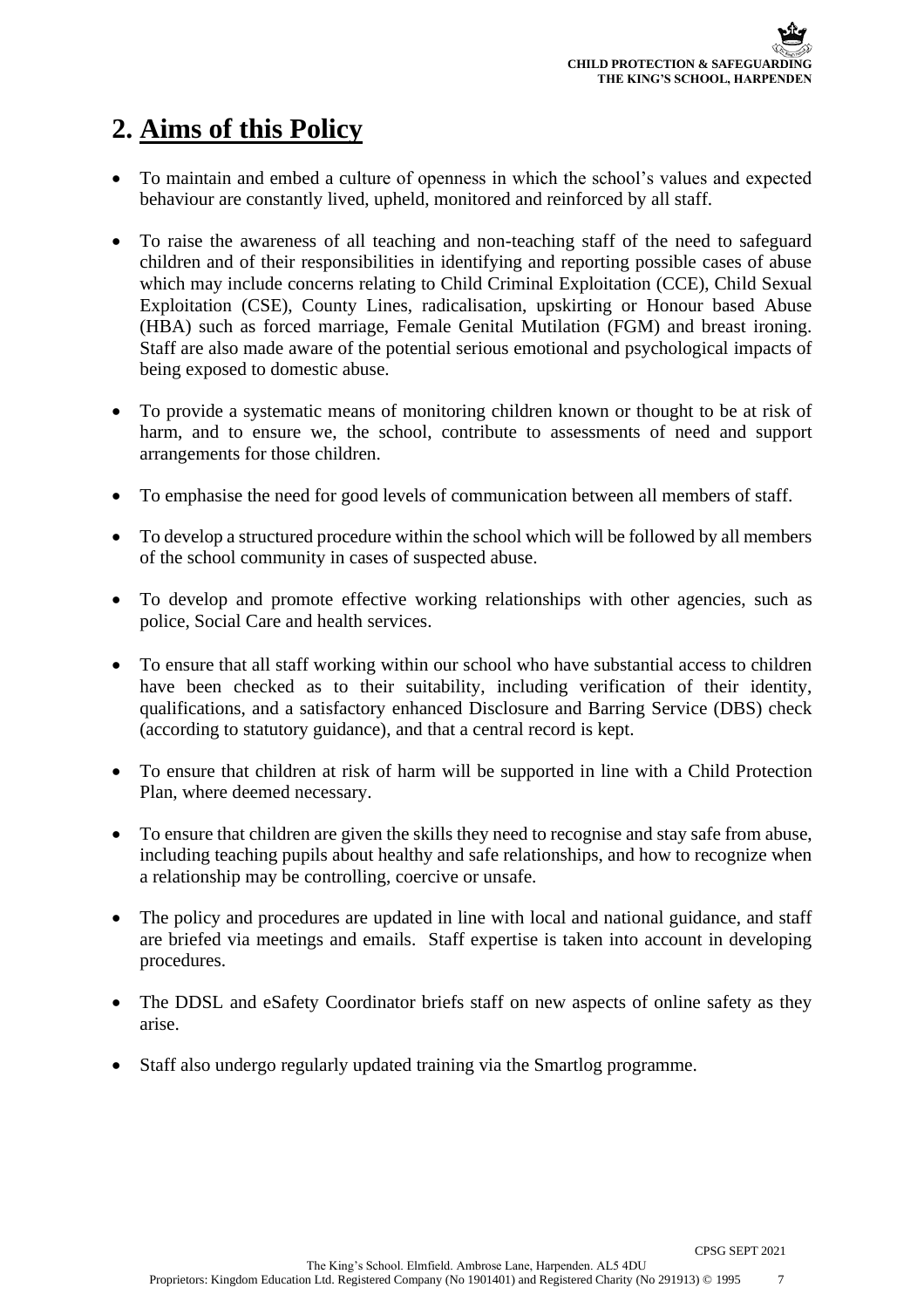### **3. Contact Details for Safeguarding Team and External Agencies**

| <b>Roles</b>                                  | <b>Names</b>           | Telephone / email               |
|-----------------------------------------------|------------------------|---------------------------------|
| Designated Safeguarding                       | <b>Heather Lees</b>    | 01582 767566                    |
| Lead (DSL)                                    |                        | safeguarding@thekingsschool.com |
| <b>Deputy Designated</b>                      | Colleen Edmonds,       | 01582 767566                    |
| <b>Safeguarding Lead</b>                      | Assistant Head of      | safeguarding@thekingsschool.com |
| (DDSL, King's/Early<br>Years & Online Safety) | Primary                |                                 |
| DSL Early Years,                              | Sandra Case, Manager   | 01582 320566                    |
| Highfield Preschool                           |                        | info@highfieldpreschool.com     |
| Chair of Trustees and                         | <b>Ashraf Farahat</b>  | 01582 767566                    |
| Designated Trustee for<br>Safeguarding        |                        | kings-pa@thekingsschool.com     |
| Headteacher                                   | <b>Andy Reeves</b>     | 01582 767566                    |
|                                               |                        | kings-pa@thekingsschool.com     |
| Head of Secondary &                           | <b>Sally Hart</b>      | 01582 767566                    |
| <b>Mental Health Lead</b>                     |                        | offfice@thekingsschool.com      |
| Pastoral Care & Staff                         | <b>Charles Hammond</b> | 01582 767566                    |
| Wellbeing                                     |                        | office@thekingsschool.com       |
| <b>School Bursar</b>                          | <b>Eleanor Taylor</b>  | 01582 767566                    |
|                                               |                        | bursar@thekingsschool.com       |
| Designated First Aider                        | <b>Lynette Hughes</b>  | 01582 767566                    |
|                                               |                        | admin@thekingsschool.com        |
| <b>SENCO</b>                                  | Jane Judson            | 01582 767566                    |
|                                               |                        | office@thekingsschool.com       |

| School Address:            | The King's School                                                                                                     | Tel No.: | 01582 767566        |                               |
|----------------------------|-----------------------------------------------------------------------------------------------------------------------|----------|---------------------|-------------------------------|
|                            | "Elmfield"                                                                                                            | Email:   |                     | office@thekingsschool.com     |
|                            | <b>Ambrose Lane</b>                                                                                                   | Website: |                     | www.thekingsschool.com        |
|                            | Harpenden                                                                                                             |          |                     |                               |
|                            | Hertfordshire, AL5 4DU                                                                                                |          |                     |                               |
| <b>Regulators Details:</b> | URN 117650 Independent Schools Inspectorate (ISI)<br>Last inspections by ISI Compliance Sept. 2019 & Ofsted Dec. 2016 |          |                     |                               |
| Preschool Address:         | <b>Highfield Preschool</b>                                                                                            | Tel No:  | 01582 320566        |                               |
|                            | <b>Highfield Oval</b>                                                                                                 | Email:   |                     | info@highfieldPreschool.co.uk |
|                            | <b>Ambrose Lane</b>                                                                                                   | Website: |                     | www.highfieldPreschool.co.uk  |
|                            | <b>Harpenden</b>                                                                                                      |          |                     |                               |
|                            | Hertfordshire, AL5 4BX                                                                                                |          |                     |                               |
| <b>Insurance Company:</b>  | <b>Ansvar Insurance Company Ltd</b>                                                                                   |          | Tel No:             | 08456 020 999                 |
| Proprietors:               | Kingdom Education Ltd., Elmfield, Ambrose Lane, Harpenden<br><b>Charity No: 291913</b><br>AL54DU                      |          | Company No: 1901401 |                               |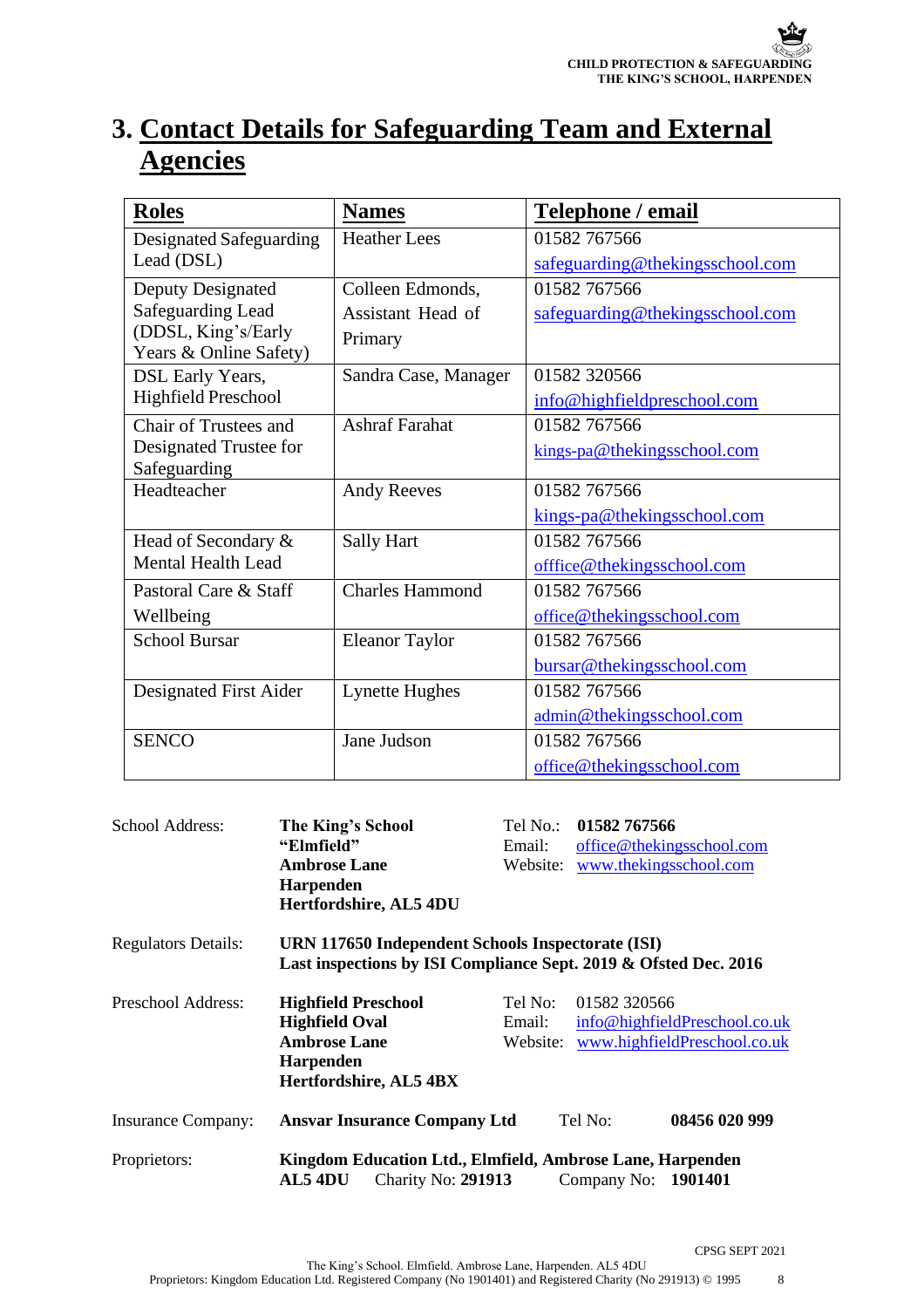| Hertfordshire Children's       |                            | 0300 123 4040                          |
|--------------------------------|----------------------------|----------------------------------------|
| <b>Social Care</b>             |                            | 0300 123 4043 (Referrals & Out of      |
|                                |                            | Hours)                                 |
| Hertfordshire Multi            |                            | 01438 737511                           |
| <b>Agency Safeguarding</b>     |                            |                                        |
| Hub (MASH) / Schools           |                            |                                        |
| <b>Consultation Hub</b>        |                            |                                        |
| <b>LADO</b> Hertfordshire      |                            | 01992 555420                           |
|                                |                            | LADO.Referral@hertfordshire.gov.uk     |
| <b>Child Protection School</b> | Paula Hayden               | 01992 556710                           |
| Liaison Officer (CPSLO)        |                            |                                        |
| Police                         |                            | 101 (non-emergency)<br>999 (emergency) |
|                                |                            |                                        |
| Hertfordshire                  | HSCB Office, Room 127,     | 0300 123 4043                          |
| Safeguarding Children          | County Hall, Hertford,     | https://hertsscb.proceduresonline.com/ |
| Partnership                    | Herts. SG13 8DF            | mary.moroney@hertfordshire.gov.uk      |
| <b>Teacher Referral Agency</b> |                            | Contact is made using the Teacher      |
|                                |                            | Referral procedure at:                 |
|                                |                            | https://www.gov.uk/teacher-misconduct- |
|                                |                            | referring-a-case                       |
| Prevent                        | Emma Maxwell               | 01438 735396 / 07534 909682            |
|                                |                            | emma.maxwell@herts.pnn.police.uk       |
| Preventing extremism           | DfE helpline               | 020 7340 7264                          |
|                                |                            | counter-extremism@education.gsi.gov.uk |
| FGM:                           | All concerns relating to   | Police on 101 or, in an emergency, 999 |
|                                | FGM should be reported to  |                                        |
|                                | the local police           |                                        |
| <b>Child Protection Advice</b> | Advice helpline            | 0303 003 11 11                         |
| Line 31:8                      |                            | info@thirtyoneeight.org                |
| <b>NSPCC</b>                   | Advice helpline            | 0808 800 5000<br>help@nspcc@org.uk     |
|                                | Whistleblowing advice line | 0800 028 0285                          |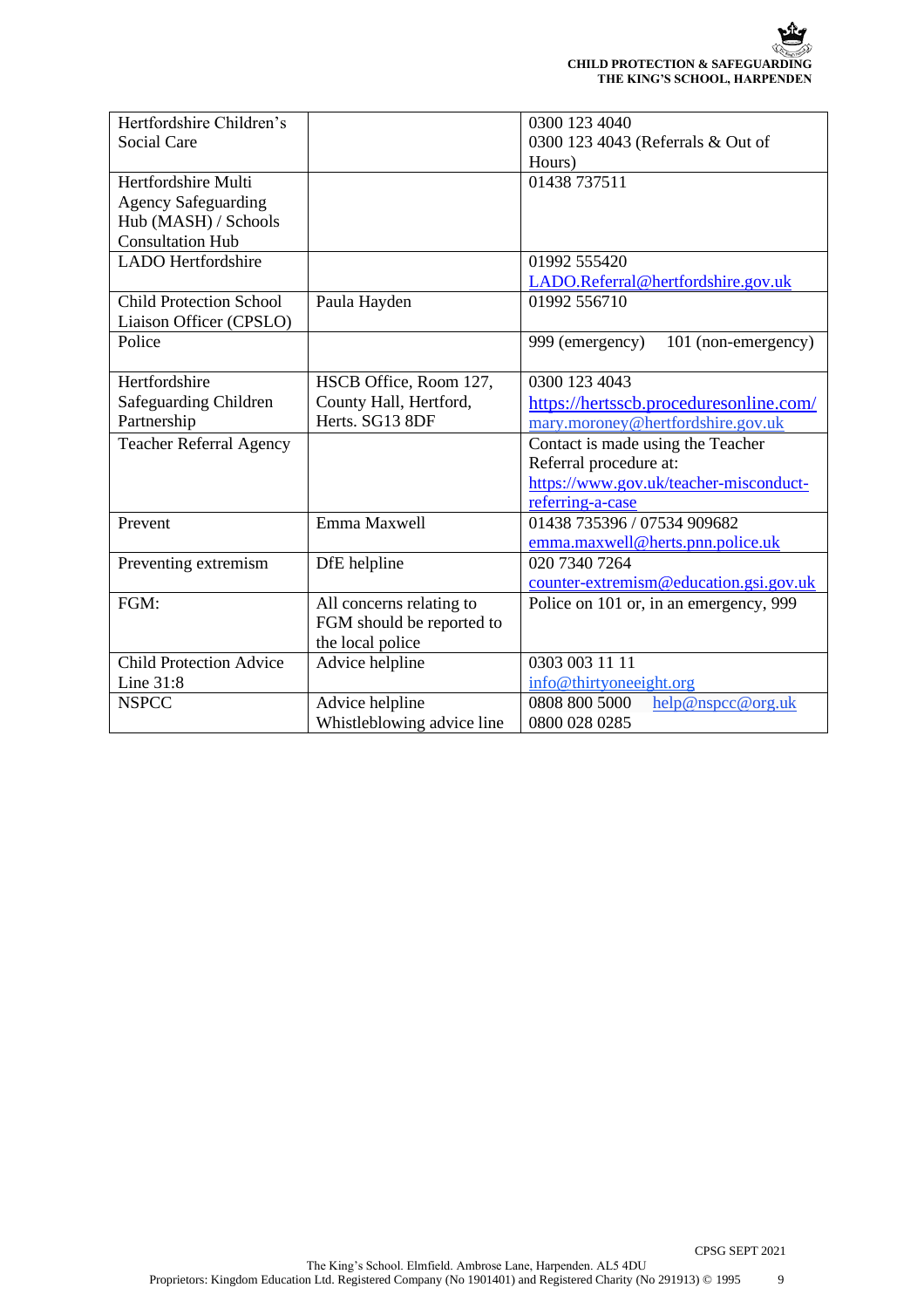### **4. Roles and Responsibilities**

**The Trustees** have ultimate responsibility for ensuring that there are sufficient measures in place to safeguard the children in the school. In particular the Trustees ensure:

- Child protection policy and procedures are updated, reviewed at least annually and followed
- Safe recruitment procedures
- Appointment of a Designated Safeguarding Lead (and Deputy), who receive training updates in multi-agency procedures
- Relevant child protection training for Trustees, Staff, Peripatetic Staff and Volunteers is attended
- Safe management of allegations and appropriate response to low level concerns
- Deficiencies or weaknesses in child protection arrangements are remedied without delay
- Pupils are taught skills of how to keep safe, including online.

### **Role of the Designated Safeguarding Lead (DSL)**

### **DSLs: Heather Lees (King's), Sandra Case (Preschool), DDSL: Colleen Edmonds**

- Ensure that he/she receives refresher training regularly (every 2 years for multi-agency working, plus updates on procedures), as well as remaining up to date with emerging issues and guidance particularly in relation to understanding the impact of adversity on children's wellbeing and mental health, on online issues, and in liaising with other agencies to assess, refer and support pupils in line with current advice on thresholds and appropriate information sharing.
- Ensure that all staff who work with children undertake appropriate training to equip them to carry out their responsibilities for child protection effectively and that this is kept up to date by refresher training at least annually, with additional updates as necessary (eg. at staff meetings, by email and via Smartlog online training)
- Encourage a culture of listening to children, taking account of their concerns, views and feelings, and promoting pastoral skills for good communication and pastoral as well as academic support.
- Ensure that newly appointed staff (including any temporary staff or supply teachers), volunteers and Trustees receive child protection induction and training.
- Ensure that the school operates within the legislative framework and recommended guidance.
- Support staff in any multi-agency liaison.
- Ensure that the Headteacher is kept informed of significant concerns, and maintain effective liaison with the Mental Health Lead, SENCo, pastoral staff, IT team and other staff as relevant, remaining alert to specific challenges of children who may need support in order to provide or signpost sources of support.
- Develop effective working relationships with other agencies and services and act as a point of contact for assessments and support.
- Decide whether to take further action about specific concerns e.g. referral to Children's Social Care, Channel, DBS, police or LADO.
- Ensure that detailed and accurate safeguarding records are recorded and kept securely and confidentially. Records include details of the concern, actions taken, reasons for decisions and the outcome.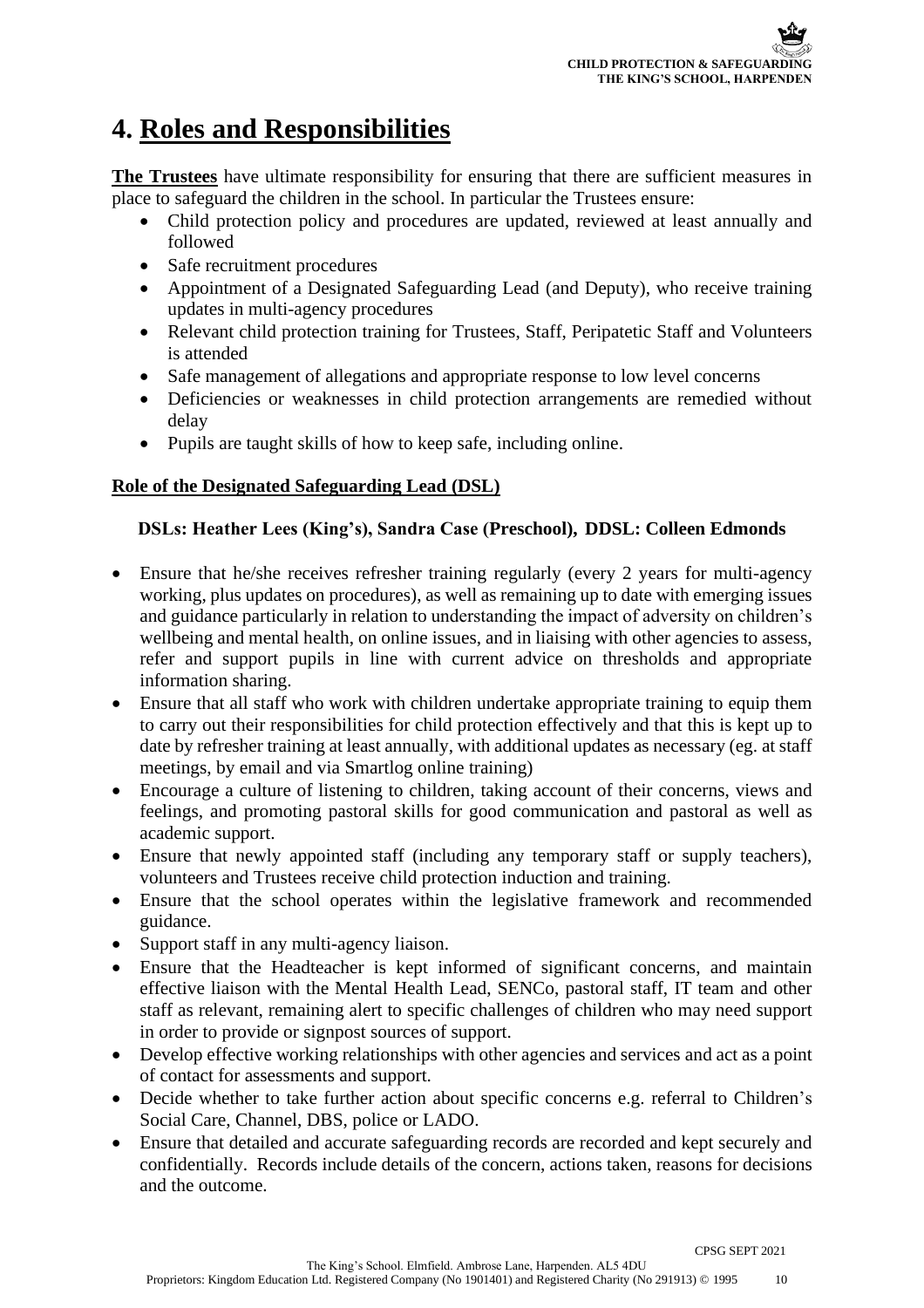- Child protection files are transferred securely between schools, separate to the main pupil file. The DSL or DDSL arranges prompt transfer to the next school or college when the pupil leaves or is about to transfer (normally within 5 days for an in-year transfer or within 5 days of the start of a new term). Particularly where a pupil has had a social worker or has been a victim of abuse, in order to ensure that support is in place on their arrival we would consider liaising with the next school or college and sending details ahead of the pupil transfer. We seek confirmation of receipt of safeguarding documents.
- In consultation with SENCO and pastoral staff as appropriate, we may send information to the next school or college to enable pastoral support to be in place and may contact the relevant support teams at the next school or college ahead of the pupil transfer.
- When we receive information about a pupil, we share the essential aspects with SEN and pastoral staff to ensure best support.
- Ensure that the school effectively monitors children about whom there are concerns, including notifying Children's Social Care of the absence of a child who is the subject of a Child Protection Plan, and supporting children who have or have had a social worker to maximise their potential.
- Provide guidance to parents, pupils and staff about obtaining suitable support and promote engagement with sources of support.
- Ensure that in liaison with Trustees the child protection policy is reviewed at least annually and made available publicly so that parents are aware of the school's role.
- The eSafety Coordinator to train staff in online safety and to promote knowledge on keeping children safe online at home and in school.
- Liaise with SENCO to ensure pupils are supported in their knowledge and ability to stay safe in a range of contexts, including online.

### **Role of the Deputy Designated Safeguarding Lead (DDSL)**

At The King's School, the DDSL carries oversight for the Early Years and online safety in conjunction with the DSL. The DDSL undertakes multi-agency training every 2 years and carries out the above role in place of the Designated Safeguarding Lead as required.

Both the DSL and DDSL are members of the Senior Leadership Team (SLT). Safeguarding is on the Agenda of each SLT meeting, and safeguarding issues and training are discussed as relevant.

Further guidance on the role of the DSL and DDSL is followed as listed in KCSIE (Sept 2021).

### **Role of staff and volunteers**

Staff and volunteers should remain vigilant to possible signs of concern and should report any concerns to the DSL or DDSL without delay.

If staff are unable to contact the DSL, DDSL, DSL Sandra Case (Preschool) or Headteacher and have **urgent concerns** about a child's welfare, they should contact Children's Social Care or the police without delay.

Staff should continue to liaise with the DSL or Deputy DSL for further action and review. If it is felt that sufficient action is not being taken, staff should liaise promptly with external agencies.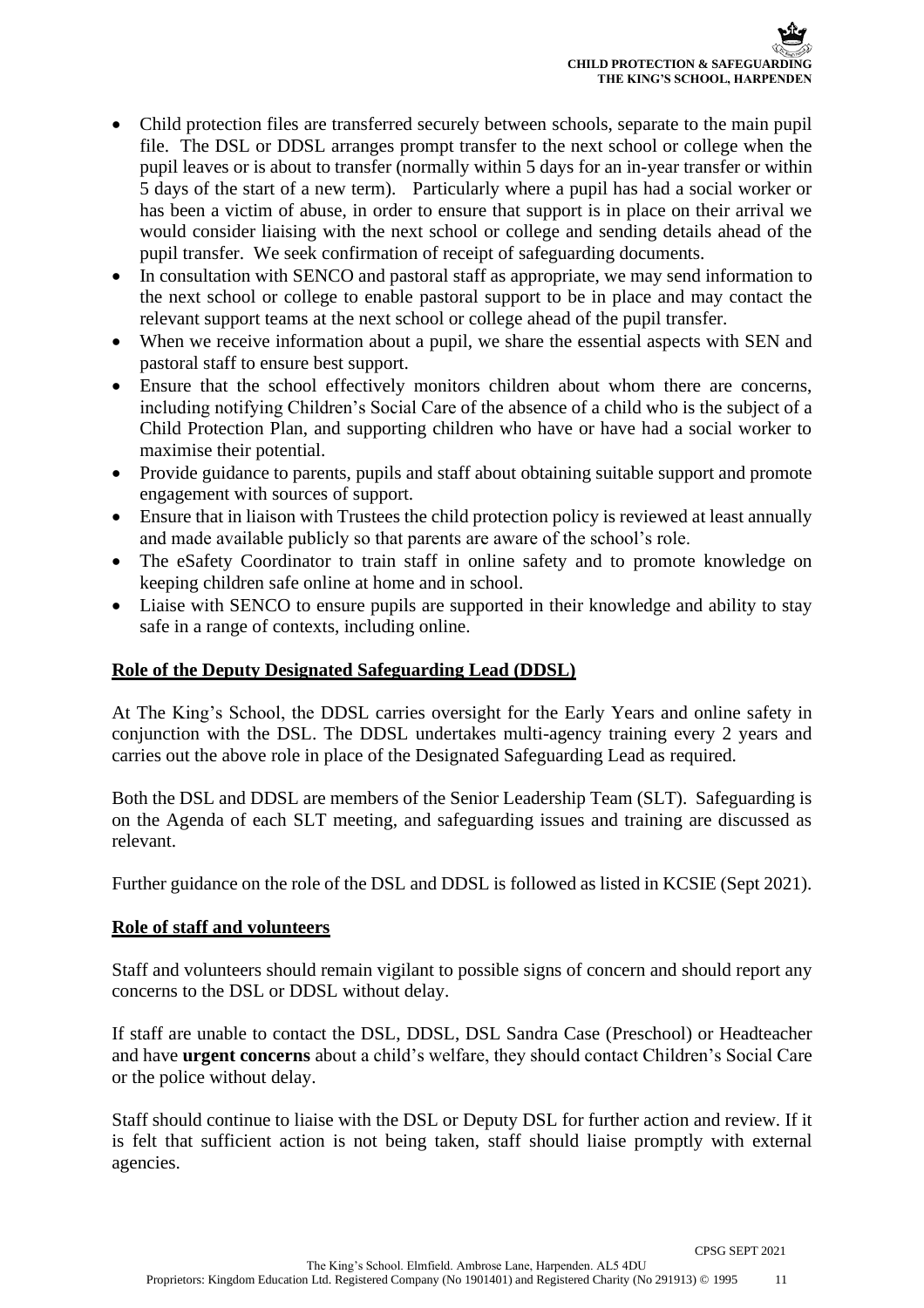### **Multi-agency working**

We consult the Multi Agency Safeguarding Hub (MASH) for advice and liaise with Children's Services, Police, Local Authority Designated Officers (LADO), and other external agencies to safeguard and promote the welfare of local children, including identifying and responding to their needs. We work with Children's Social Care, health services, police and other agencies as relevant. We follow procedures of the Hertfordshire Children's Safeguarding Partnership. We liaise with Children's Services and use the Families First portal to seek appropriate early help for families requiring support in enabling their children to thrive and reach their potential. We attend multi-agency meetings, and liaise fully with external agencies in deciding and conducting appropriate assessments and coordinated intervention and support, for example in relation to a Child Protection Plan.

### **Teaching skills for safety and wellbeing**

The programme of PSHE and RSE includes age-appropriate teaching on safety and wellbeing, including online safety. The programme is coordinated and updated by the PSHE Coordinator in liaison with key staff including the Mental Health Lead and the eSafety Coordinator.

### **5. Specific Safeguarding Issues**

### *See Keeping Children Safe in Education (KCSIE) Sept 2021 Annex B for further details of specific safeguarding issues, indicators of abuse and how to respond*

### **Contextual safeguarding and extra-familial harm**

We recognise that children may be vulnerable to abuse or exploitation from outside their families, at school, from within peer groups, or more widely from within the local community, and may be vulnerable to multiple harms. Extra-familial harms might include criminal exploitation, sexual exploitation, serious youth violence or potential radicalisation, including the threat of online harm.

In considering the best outcomes for a child in these circumstances, the strengths as well as difficulties of the child's situation are taken into account.

#### **Children at risk of harm through gangs and youth violence**

Staff are reminded of indicators which may signal that children are at risk from or are involved with serious violent crime such as with gangs, and other risks of harm.

These may include increased absence from school, a change in friendships or relationships with older individuals or groups, a significant decline in performance, signs of self-harm or a significant change in wellbeing, or signs of assault or unexplained injuries. Unexplained gifts or new possessions could also indicate that children have been approached by, or are involved with, individuals associated with criminal networks or gangs.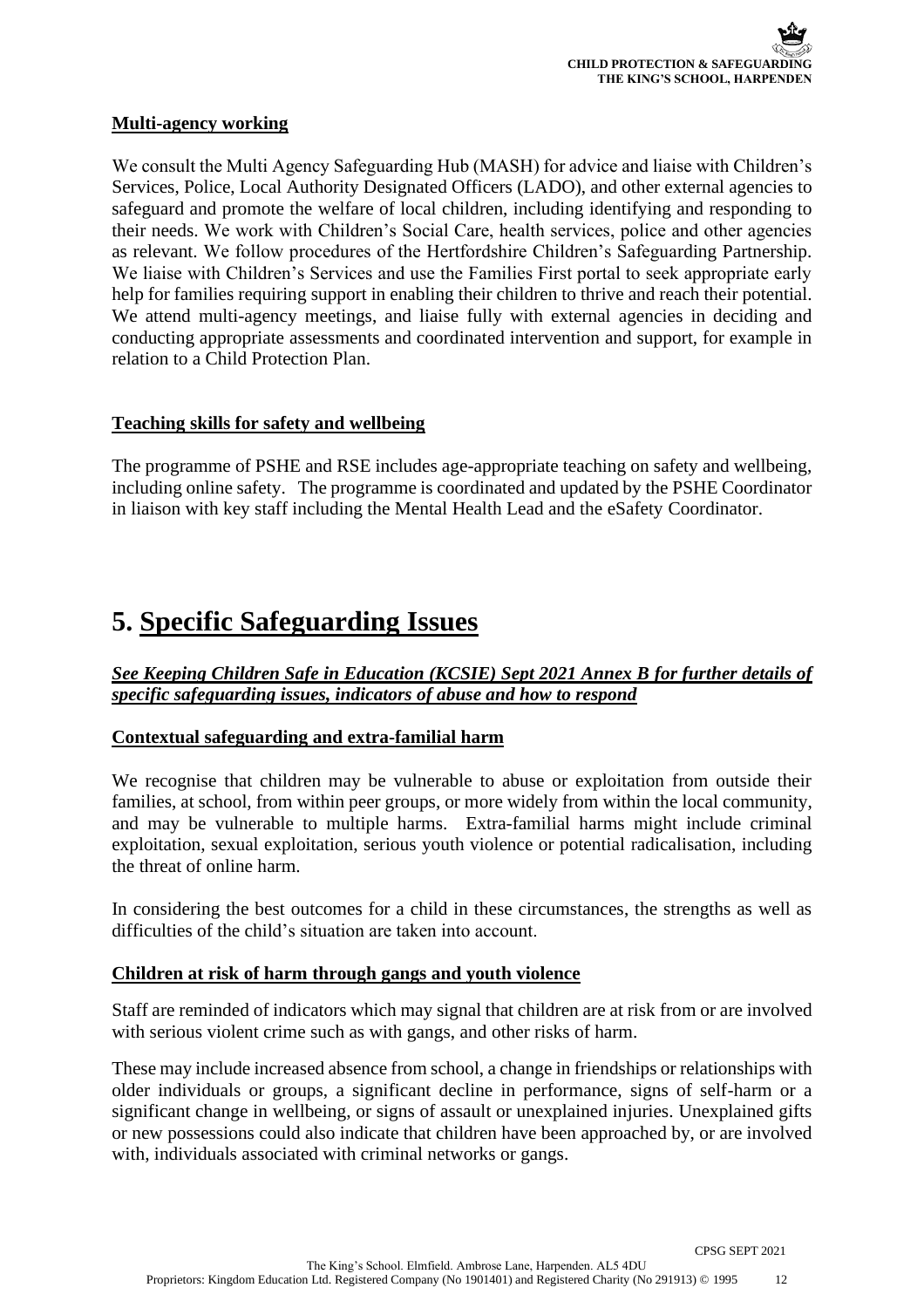For further details see:

[https://assets.publishing.service.gov.uk/government/uploads/system/uploads/attachment\\_data](https://assets.publishing.service.gov.uk/government/uploads/system/uploads/attachment_data/file/418131/Preventing_youth_violence_and_gang_involvement_v3_March2015.pdf) [/file/418131/Preventing\\_youth\\_violence\\_and\\_gang\\_involvement\\_v3\\_March2015.pdf](https://assets.publishing.service.gov.uk/government/uploads/system/uploads/attachment_data/file/418131/Preventing_youth_violence_and_gang_involvement_v3_March2015.pdf) 

We will liaise with local agencies in order to remain vigilant and to pass on concerns via Children's Social Care or the police in line with Hertfordshire Safeguarding Children Partnership procedures and government guidance:

[https://www.gov.uk/government/publications/ending-gang-and-youth-violence-programme](https://www.gov.uk/government/publications/ending-gang-and-youth-violence-programme-independent-review)[independent-review](https://www.gov.uk/government/publications/ending-gang-and-youth-violence-programme-independent-review) (Nov 2016)

### **Child Sexual Exploitation (CSE), Child Criminal Exploitation (CCE) and trafficking**

These may occur where there is a power imbalance leading to coercion, sometimes involving deception or violence or threats of violence; it may be single or multiple incidents, perpetrated by individuals or groups, and may appear consensual, perhaps with the victim seeking financial benefit or status or protection or perceived affection. There may be significant overlap in types of abuse. A child perpetrator may also be a victim.

Child sexual or criminal exploitation occurs where an individual or group takes advantage of an imbalance of power to coerce, manipulate or deceive a child or young person under the age of 18 into sexual or criminal activity. Child sexual exploitation does not always involve physical contact, it can also occur through the use of technology, such as grooming a child via the internet, forcing a child to look at sexual images or involving a child in the production of sexual images.

Some of the following signs may be indicators of criminal and/or sexual exploitation where children

- appear with unexplained gifts, money or new possessions
- associate with other young people involved in exploitation
- suffer from changes in emotional wellbeing
- misuse drugs and alcohol
- go missing for periods of time or regularly come home late
- regularly miss school or education or who do not take part in education
- have older boyfriends or girlfriends
- suffer from sexually transmitted infections, display behaviours beyond expected sexual development or become pregnant

Children and young people may also be exploited for criminal purposes such as theft or illegal labour. They may be involved in working in cannabis factories, shoplifting or pickpocketing. They may also be forced or manipulated into committing vehicle crime or threatening/committing serious violence to others. Children may become trapped by threats of violence to themselves or to their families, or by debt. They may carry a weapon such as a knife. They may be vulnerable as victims, even if it appears that they have consented to an activity. The experience of girls may be different to that of boys, and both boys and girls being criminally exploited may also be at higher risk of sexual exploitation.

Staff need to remain vigilant for signs such as changes in behaviour or mental health, or unexplained absences, and to report concerns to the DSL or DDSL without delay.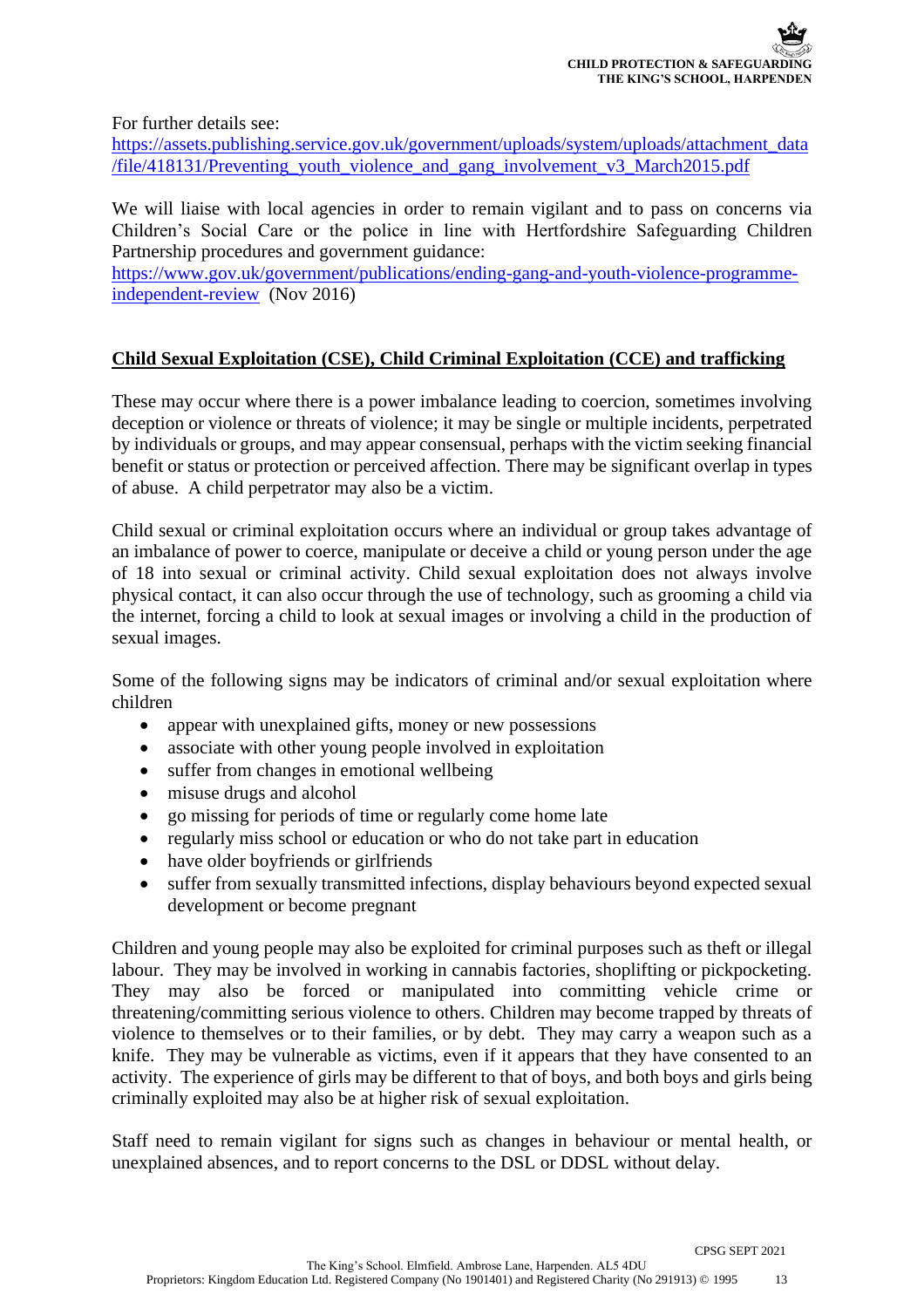### **County Lines**

Drug networks or gangs groom and exploit children and young people to move, store and sell drugs and transfer money, often via a phone line. They may be recruited online eg. via social media. Children may be threatened by debt or by violence towards themselves or their families. Children and young people may be exploited for 'plugging', where drugs are concealed internally; they may have their bank accounts used to facilitate drug dealing, and they may be found in accommodation such as a 'trap house' used for drug dealing or 'cuckooing' in a home or in a hotel. Absences and signs such as those listed above may indicate that a child or young person has become involved in transporting drugs or money.

[https://www.gov.uk/government/publications/criminal-exploitation-of-children-and](https://www.gov.uk/government/publications/criminal-exploitation-of-children-and-vulnerable-adults-county-lines)[vulnerable-adults-county-lines](https://www.gov.uk/government/publications/criminal-exploitation-of-children-and-vulnerable-adults-county-lines) 

### **Modern Slavery**

This includes human trafficking, servitude and forced or compulsory labour. Exploitation may include sexual exploitation, forced labour, forced criminality or the removal of organs. For details of how to contact the National Referral Mechanism, see Modern slavery: how to identify and support victims.

[https://www.gov.uk/government/publications/modern-slavery-how-to-identify-and-support](https://www.gov.uk/government/publications/modern-slavery-how-to-identify-and-support-victims)[victims](https://www.gov.uk/government/publications/modern-slavery-how-to-identify-and-support-victims)

### **Honour based Abuse (HBA)**

This was previously referred to as honour based violence, and the designation has been changed to recognize non-violent forms of abuse.

Honour based abuse can be described as a collection of practices which are used to control behaviour within families or other social groups to protect perceived cultural and religious beliefs and/or honour. Such violence can occur when perpetrators perceive that a relative has shamed the family and/or community by breaking their honour code. Other forms of HBA include practices performed by perpetrators on victims for cultural or socio-conventional motives which have harmful consequences.

These include female genital mutilation (FGM) (see below) forced marriage, breast ironing and dowry abuse. Forced marriage is one involving threats or coercion, which may be physical, emotional or psychological.

Staff are trained in knowing how to respond if aware of these and we would involve external agencies such as the police.

<https://www.gov.uk/guidance/forced-marriage>

### **Female genital mutilation (FGM)**

Staff and volunteers should contact the DSL or DDSL with regard to any concerns about female genital mutilation (FGM), and there is a specific legal duty on teachers to report concerns to the police. We follow local authority published safeguarding procedures which involves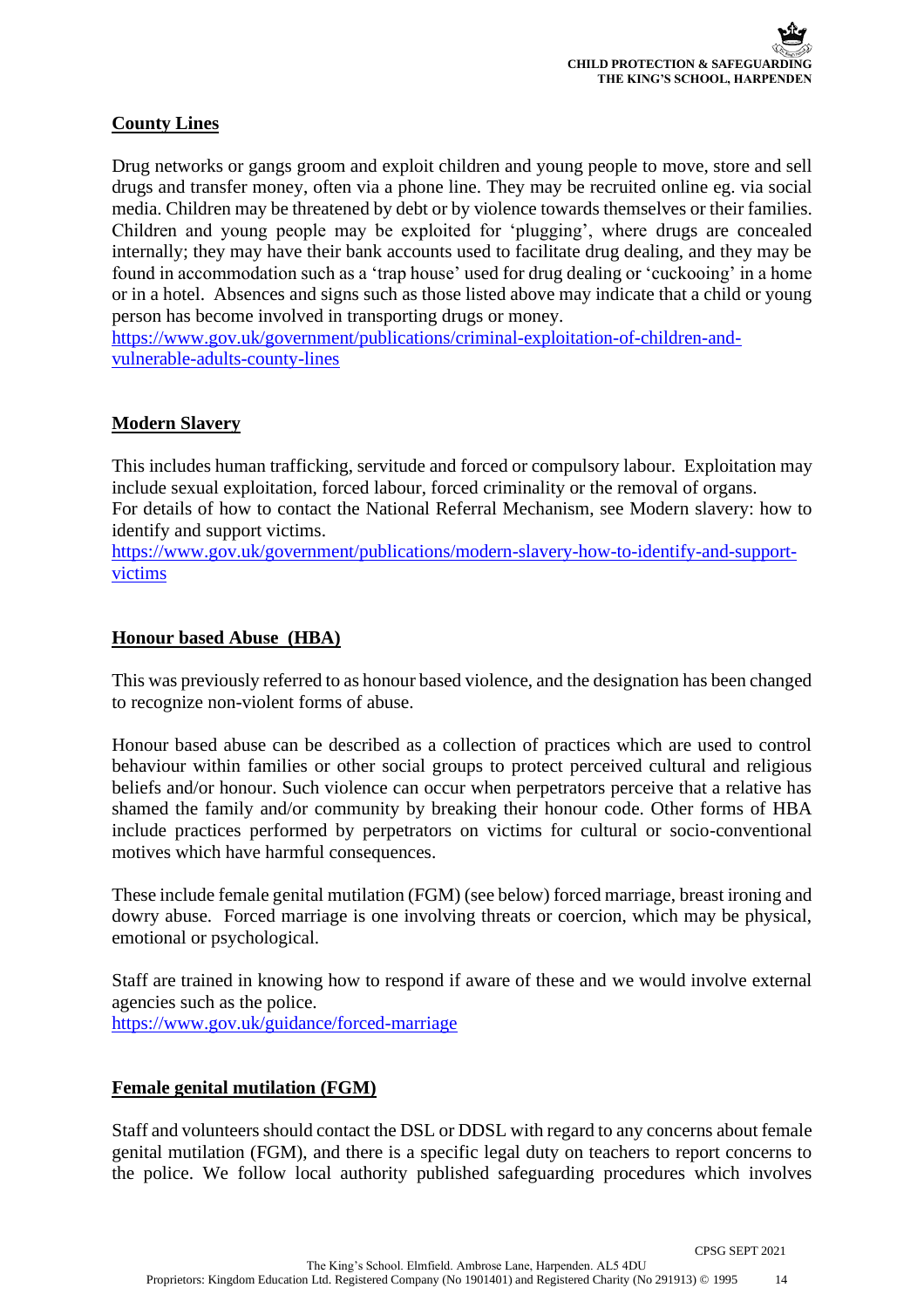contacting police if it is believed that a crime of FGM has been or may be about to be committed.

FGM is the partial or total removal of external female genitalia or other injury to the female genital organs, also known as female circumcision, or cutting. Religious, social or cultural reasons are sometimes given for FGM. It is illegal in the UK to subject a girl or woman to FGM or to assist a non-UK person to carry out FGM overseas. FGM constitutes a form of child abuse and violence against women and girls, and has severe short-term and long-term physical and psychological consequences.

Victims of FGM are likely to come from a community that is known to practise FGM. Girls at risk of FGM may not yet be aware of the practice or that it may be conducted on them, so sensitivity should always be shown when approaching the subject. Information on warning signs that FGM may be about to take place, or may have already taken place, can be found here:

[https://www.gov.uk/government/publications/multi-agency-statutory-guidance-on-female](https://www.gov.uk/government/publications/multi-agency-statutory-guidance-on-female-genital-mutilation)[genital-mutilation](https://www.gov.uk/government/publications/multi-agency-statutory-guidance-on-female-genital-mutilation) (April 2016, updated July 2020)

#### **Domestic abuse**

The Domestic Abuse Act 2021 introduces the first ever statutory definition of domestic abuse and recognises the impact of domestic abuse on children, as victims in their own right, if they see, hear or experience the effects of abuse. The statutory definition of domestic abuse, based on the previous cross-government definition, ensures that different types of relationships are captured, including ex-partners and family members. The definition captures a range of different abusive behaviours, including physical, emotional and economic abuse and coercive and controlling behaviour. Both the person who is carrying out the behaviour and the person to whom the behaviour is directed towards must be aged 16 or over and they must be "personally connected" (as defined in section 2 of the 2021 Act).

Types of domestic abuse include intimate partner violence, abuse by family members, teenage relationship abuse and child/adolescent to parent violence and abuse. Anyone can be a victim of domestic abuse, regardless of gender, age, ethnicity, socio-economic status, sexuality or background and domestic abuse can take place inside or outside of the home.

All children can witness and be adversely affected by domestic abuse in the context of their home life where domestic abuse occurs between family members. Experiencing domestic abuse and/or violence can have a serious, long lasting emotional and psychological impact on children. In some cases, a child may blame themselves for the abuse or may have had to leave the family home as a result. Young people can also experience domestic abuse within their own intimate relationships. This form of peer on peer abuse is sometimes referred to as 'teenage relationship abuse'. Depending on the age of the young people, this may not be recognised in law under the statutory definition of 'domestic abuse' (if one or both parties are under 16). However, as with any child under 18, where there are concerns about safety or welfare, child safeguarding procedures should be followed and both young victims and young perpetrators should be offered support.

Pupils are taught at age appropriate stages in PSHE and RSE to recognize signs of controlling or coercive relationships in a range of contexts and how to seek help for themselves or for someone else.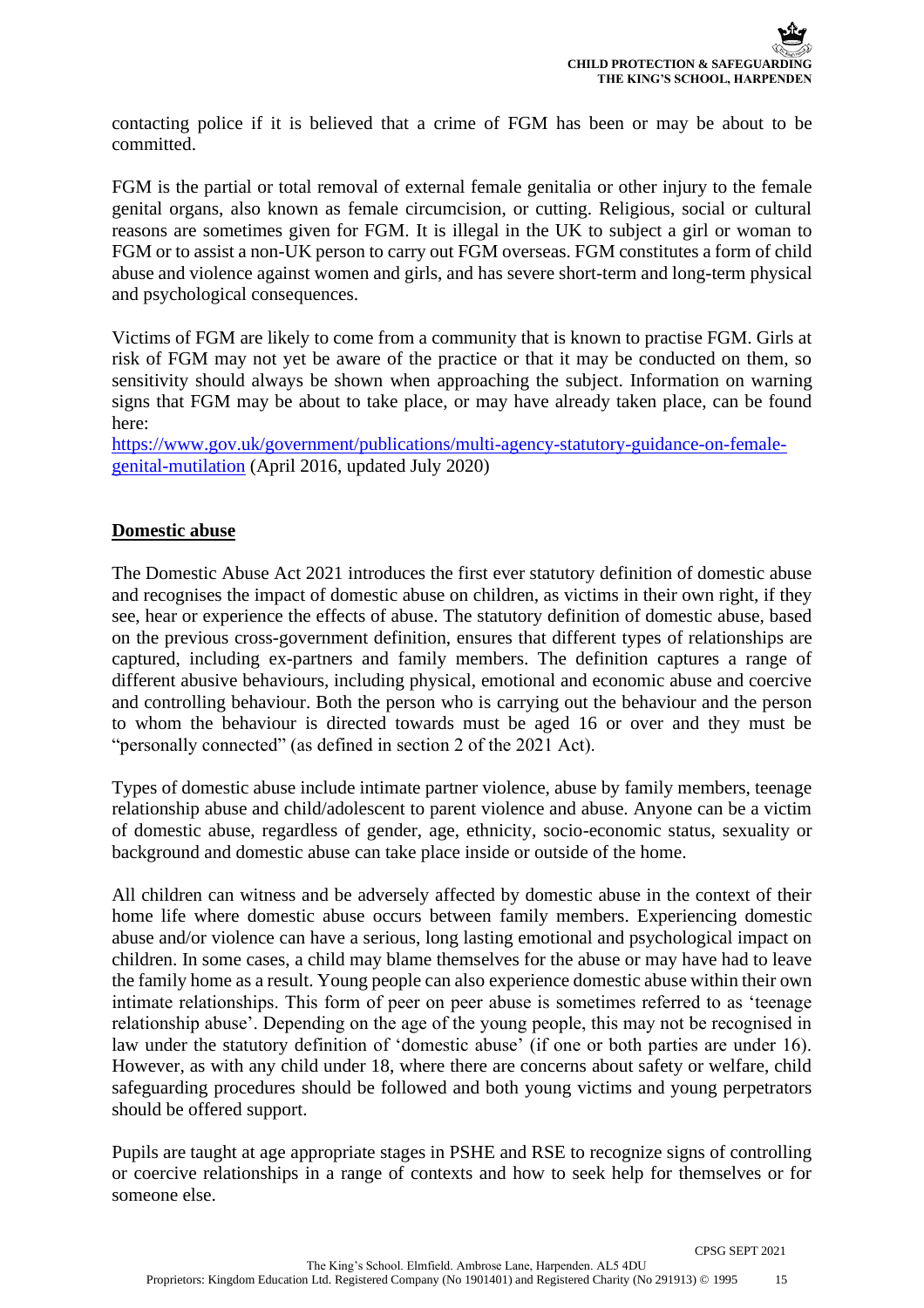Advice on identifying children who are affected by domestic abuse and how they can be helped is available:

Refuge runs the National Domestic Abuse Helpline: 0808 2000 247. The website provides guidance and support, plus a form through which a safe time for the team to call can be booked. <https://www.refuge.org.uk/><https://www.nationaldahelpline.org.uk/>

<https://www.nspcc.org.uk/what-is-child-abuse/types-of-abuse/domestic-abuse/> <https://safelives.org.uk/>

[https://www.gov.uk/government/publications/domestic-abuse-get-help-for-specific-needs-or](https://www.gov.uk/government/publications/domestic-abuse-get-help-for-specific-needs-or-situations/domestic-abuse-specialist-sources-of-support)[situations/domestic-abuse-specialist-sources-of-support](https://www.gov.uk/government/publications/domestic-abuse-get-help-for-specific-needs-or-situations/domestic-abuse-specialist-sources-of-support)

Operation Encompass ensures sympathetic liaison with schools in cases of domestic violence following police involvement.<https://www.operationencompass.org/>

### **Children who may require additional support**

Any child may benefit from early help, but all school staff should be particularly alert to the potential need for early help for a child who:

- is disabled and has specific additional needs;
- has special educational needs, whether or not they have a statutory Education, Health and Care Plan (EHCP)
- is a young carer;
- is showing signs of being drawn into anti-social or criminal behaviour, including gang involvement and association with organised crime groups;
- is frequently missing/goes missing from care or from home;
- is misusing drugs or alcohol themselves;
- is at risk of modern slavery, trafficking or exploitation;
- is in a family circumstance presenting challenges for the child, such as substance abuse, adult mental health problems or domestic abuse;
- has returned home to their family from care;
- is affected by homelessness;
- is showing early signs of abuse and/or neglect;
- is at risk of being radicalised or exploited;
- is a privately fostered child.

### **Children with special educational needs and disabilities (SEN)**

These children can face additional safeguarding challenges. Additional challenges in recognising abuse and neglect may include:

- Assumptions that indicators of possible abuse such as behaviour, mood and injury relate to the child's disability without further exploration;
- A child being more prone to peer group isolation or abuse than other children;
- The potential for being disproportionally impacted by behaviours such as bullying, without necessarily showing any signs outwardly;
- Communication barriers, perhaps due to lack of social skills.

To address these additional challenges, the school provides additional pastoral support where necessary, including support with social skills, cognitive behavioural skills and listening to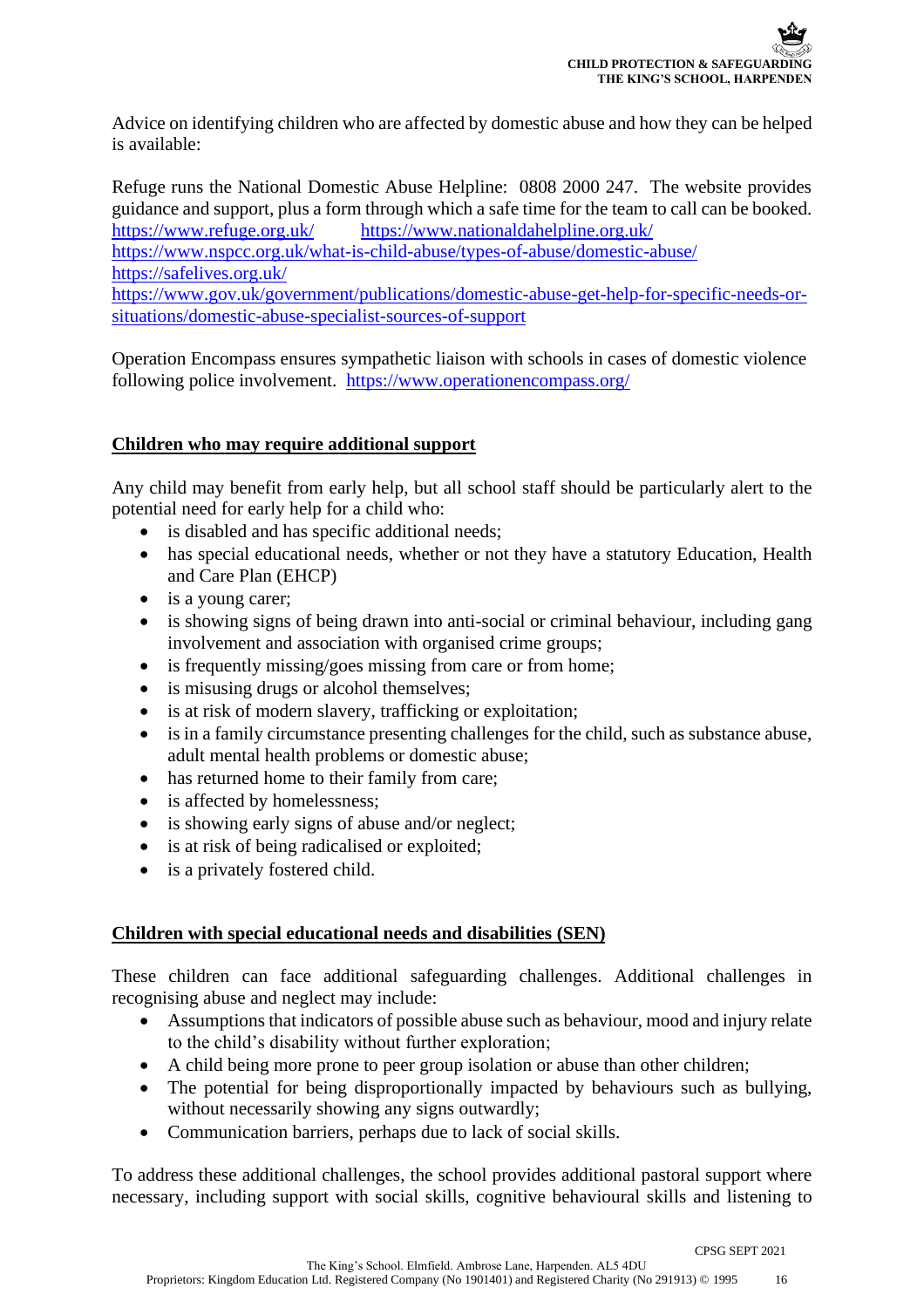SEND pupils' wider concerns during 1:1 educational support sessions and an informal drop in facility.

### **Cybercrime**

This may include hacking a computer system; 'booting' (overwhelming with internet traffic) or malware (malicious software such as viruses, spyware, ransomware, botnets and Remote Access Trojans). Children with particular skill and interest in computing may inadvertently or deliberately become involved in cybercrime.

Cyber Choices is a national programme to educate, intervene and support where young people are at risk of becoming involved in cybercrime:

<https://www.met.police.uk/cyberchoices>

### **Homelessness**

Indicators that a family may be at risk of homelessness include household debt, rent arrears, domestic abuse and anti-social behaviour. The school is prepared to liaise on a multi-agency basis to seek support for families who are homeless or threatened with homelessness, eg. via the relevant Local Housing Authority.

### **Peer on peer abuse, including online abuse, bullying, sexual violence, sexual harassment, sexting / sharing indecent images, upskirting, initiation rites**

The Trustees, Senior Leadership Team, and all staff at The King's School are committed to the prevention, early identification, and appropriate management of peer on peer abuse (as outlined below) both within and beyond the school. The school has a zero tolerance of abuse and will act accordingly.

We recognize that even if there are no reported cases of peer on peer abuse, such abuse may still be taking place and is not being reported. We recognize that peer on peer abuse may take place online as well as in the school, and it is made clear to pupils that the school will act to support the wellbeing of pupils if we become aware of such concerns.

Peer on peer abuse is most likely to include, but may not be limited to:

- bullying (including cyberbullying, prejudice-based and discriminatory bullying which may be homophobic, biphobic or transphobic)
- abuse in intimate personal relationships between peers
- physical abuse such as hitting, kicking, shaking, biting, hair pulling, or otherwise causing physical harm (this may include an online element which facilitates, threatens and/or encourages physical abuse)
- sexual violence, such as rape, assault by penetration and sexual assault (this may include an online element which facilitates, threatens and/or encourages sexual violence)
- sexual harassment (see below) such as sexual comments, remarks, jokes and online sexual harassment, which may be standalone or part of a broader pattern of abuse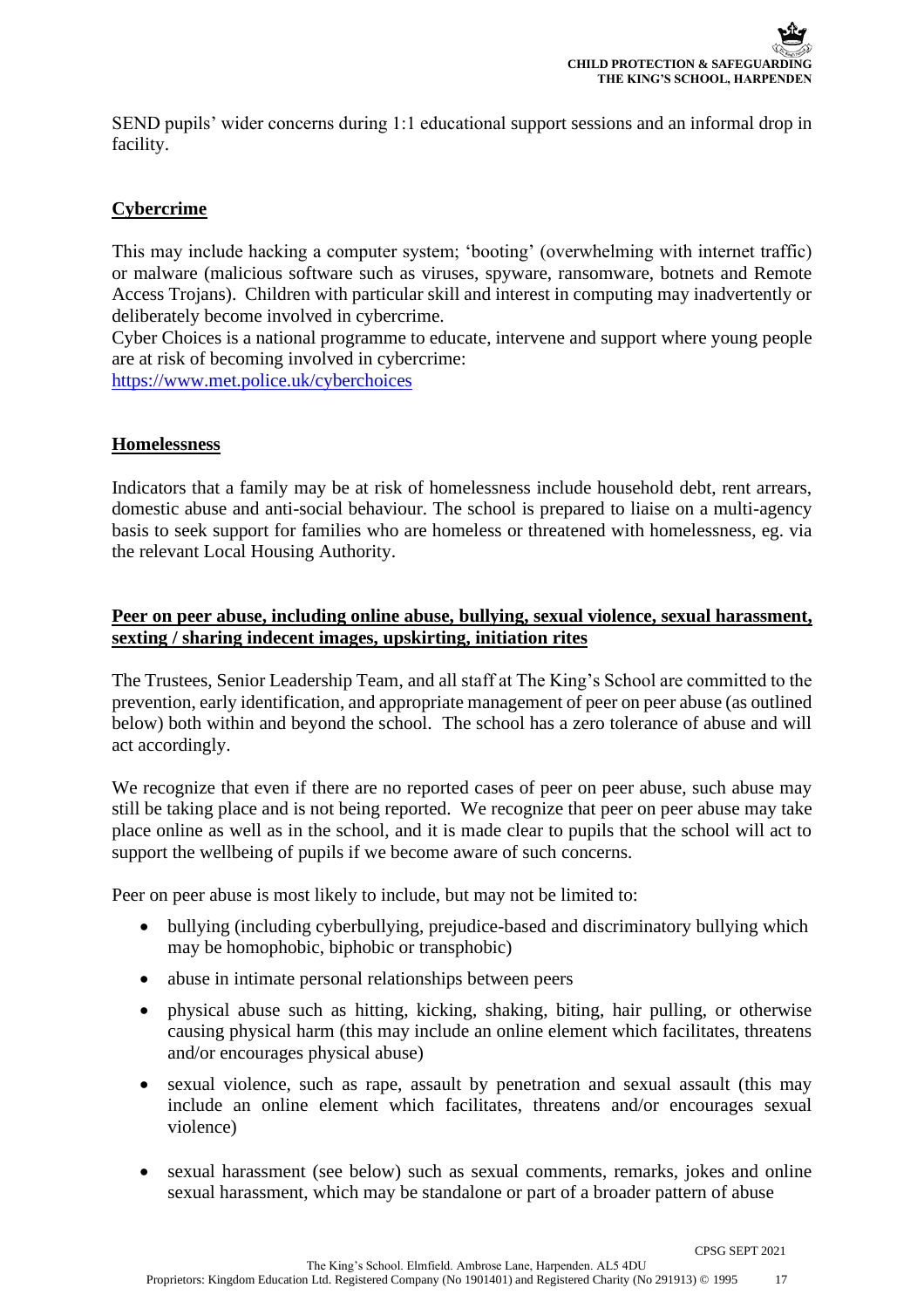- causing someone to engage in sexual activity without consent, such as forcing someone to strip, touch themselves sexually, or to engage in sexual activity with a third party
- initiation/hazing type violence and rituals (this could include activities involving harassment, abuse or humiliation used as a way of initiating a person into a group and may also include an online element).

Sexual violence and sexual harassment can occur between two children of any age and sex, including online. It can also occur through a group of children sexually assaulting or sexually harassing a single child or group of children. Children who are victims of sexual violence and sexual harassment will likely find the experience stressful and distressing. This will, in all likelihood, adversely affect their educational attainment and will be exacerbated if the alleged perpetrator(s) attends the same school or college. Sexual violence and sexual harassment exist on a continuum and may overlap, they can occur online and face to face (both physically and verbally) and are never acceptable.

It is essential that all victims are reassured that they are being taken seriously and that they will be supported and kept safe. A victim should never be given the impression that they are creating a problem by reporting sexual violence or sexual harassment. Nor should a victim ever be made to feel ashamed for making a report. Staff should be aware that some groups are potentially more at risk. Evidence shows girls, children with special educational needs and disabilities (SEND) and LGBT children are at greater risk.

All staff are reminded of the essential importance of:

- challenging inappropriate behaviours;
- making clear that sexual violence and sexual harassment is not acceptable, will never be tolerated and is not an inevitable part of growing up;
- not tolerating or dismissing sexual violence or sexual harassment as "banter", "part of growing up", "just having a laugh" or "boys being boys";
- challenging physical behaviours (potentially criminal in nature), such as grabbing bottoms, breasts and genitalia, pulling down trousers, flicking bras and lifting up skirts. Dismissing or tolerating such behaviours risks normalising them.

#### Sexual harassment

This is 'unwanted conduct of a sexual nature' that can occur online and offline and both inside and outside school. (Sexual harassment is referenced here in the context of child on child sexual harassment.) Sexual harassment is likely to violate a child's dignity, and/or make them feel intimidated, degraded or humiliated and/or create a hostile, offensive or sexualised environment.

Whilst not intended to be an exhaustive list, sexual harassment can include:

- sexual comments, such as: telling sexual stories, making lewd comments, making sexual remarks about clothes and appearance and calling someone sexualised names
- sexual "jokes" or taunting
- physical behaviour, such as deliberately brushing against someone, interfering with someone's clothes (which may be sexual violence – it is important to consider the experience of the victim)
- displaying pictures, photos or drawings of a sexual nature
- online sexual harassment this may be standalone, or part of a wider pattern of sexual harassment and/or sexual violence. It may include: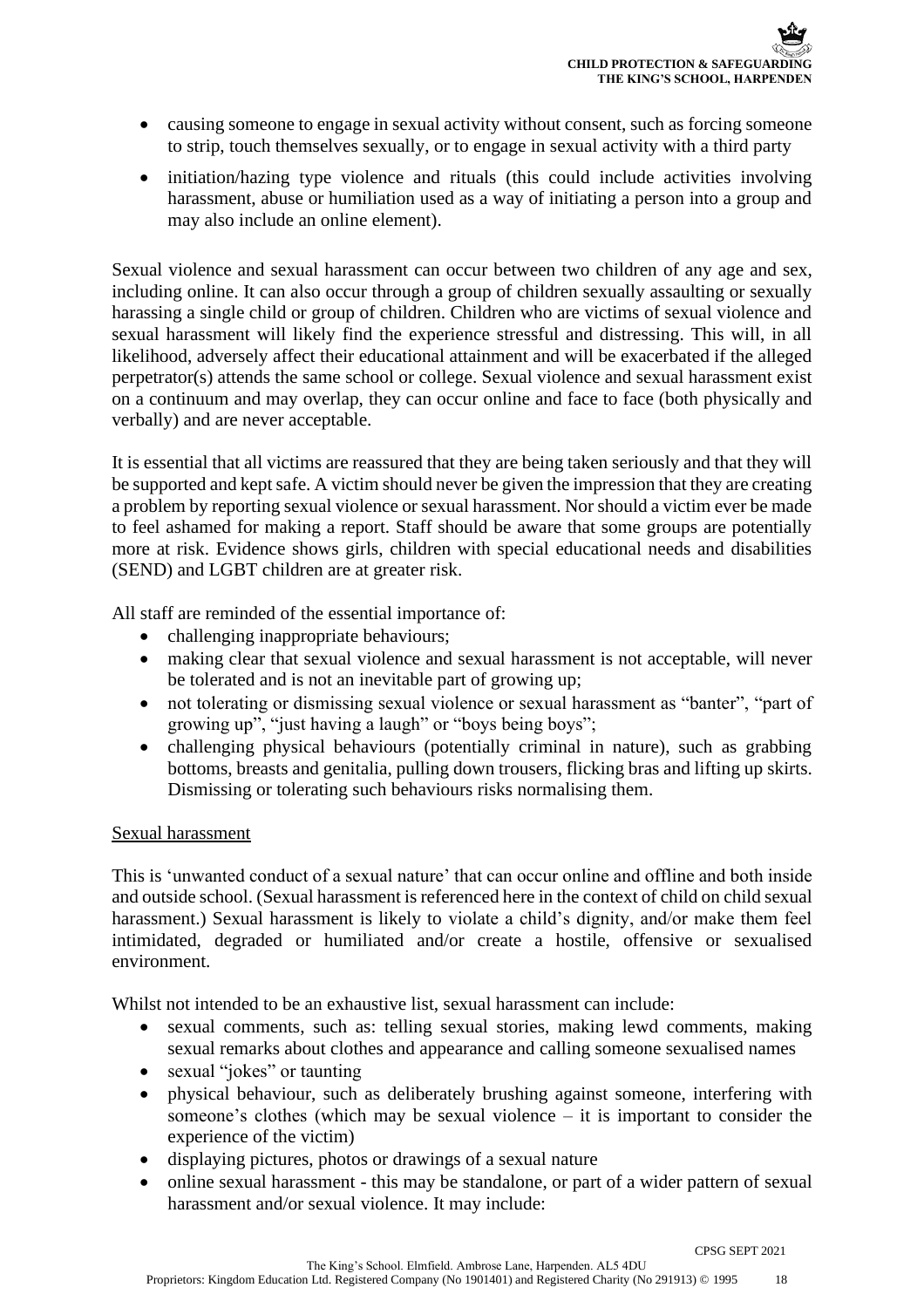- o consensual and non-consensual sharing of nudes and semi-nudes, images and/or videos
- o sharing of unwanted explicit content
- o upskirting (a criminal offence see below)
- o sexualised online bullying
- o unwanted sexual comments and messages, including on social media
- o sexual exploitation
- o coercion and threats

All concerns are to be referred to the DSL or DDSL, who will consider whether there are additional factors involving any power imbalance, coercion or exploitation and will refer to Children's Services and police as necessary.

Consensual image sharing, especially between older children of the same age, may require a different response. It might not be abusive – but children still need to know it is illegal - whilst non-consensual is illegal and abusive.

**'Upskirting'** is where someone takes a picture under a person's clothing (not necessarily a skirt) without their permission and or knowledge, with the intention of viewing their genitals or buttocks (with or without underwear) to obtain sexual gratification, or cause the victim humiliation, distress or alarm. It is a criminal offence. Anyone of any sex, can be a victim.

Minimising the risk of peer on peer abuse, sexual violence and sexual harassment and responding to concerns

We recognize the need for all staff to be aware of appropriate and inappropriate behaviours and to encourage confidence in raising concerns.

- To minimise the risk of peer on peer abuse pupils are educated at age appropriate stages on respectful relationships and aspects of consent as part of the PSHE and RSE curriculum and in other contexts such as tutor groups.
- Pupils are taught about equality and protected characteristics, to enable them to understand at age-appropriate levels that those of all backgrounds, sexual orientations and genders must be treated fairly and respectfully.
- Pupils are reminded and encouraged to speak with a member of staff such as their class teacher or tutor if they have any emerging concerns. This is promoted and pupils are reminded that their concerns will be taken seriously and that appropriate action will be taken.
- Pupils are assured that they will be supported and kept safe. A victim should never be given the impression that they are creating a problem by reporting sexual violence or sexual harassment. Nor should a victim ever be made to feel ashamed for making a report.
- Staff are trained and reminded on being ready to listen to concerns, taking them seriously, reassuring the pupil that they have done the right thing in speaking about the issue, and in reporting to the DSL or DDSL promptly to ensure appropriate action.
- Pastoral and disciplinary measures will be taken as necessary, including ensuring that victims and alleged perpetrators are given support, taking into account their wishes and feelings and including how best to accommodate their ongoing learning provision.
- Parents would be informed (unless this were likely to lead to increased risk of harm) and if necessary further support would be suggested for the pupils as appropriate.
- Liaison would be undertaken with external agencies as appropriate.

CPSG SEPT 2021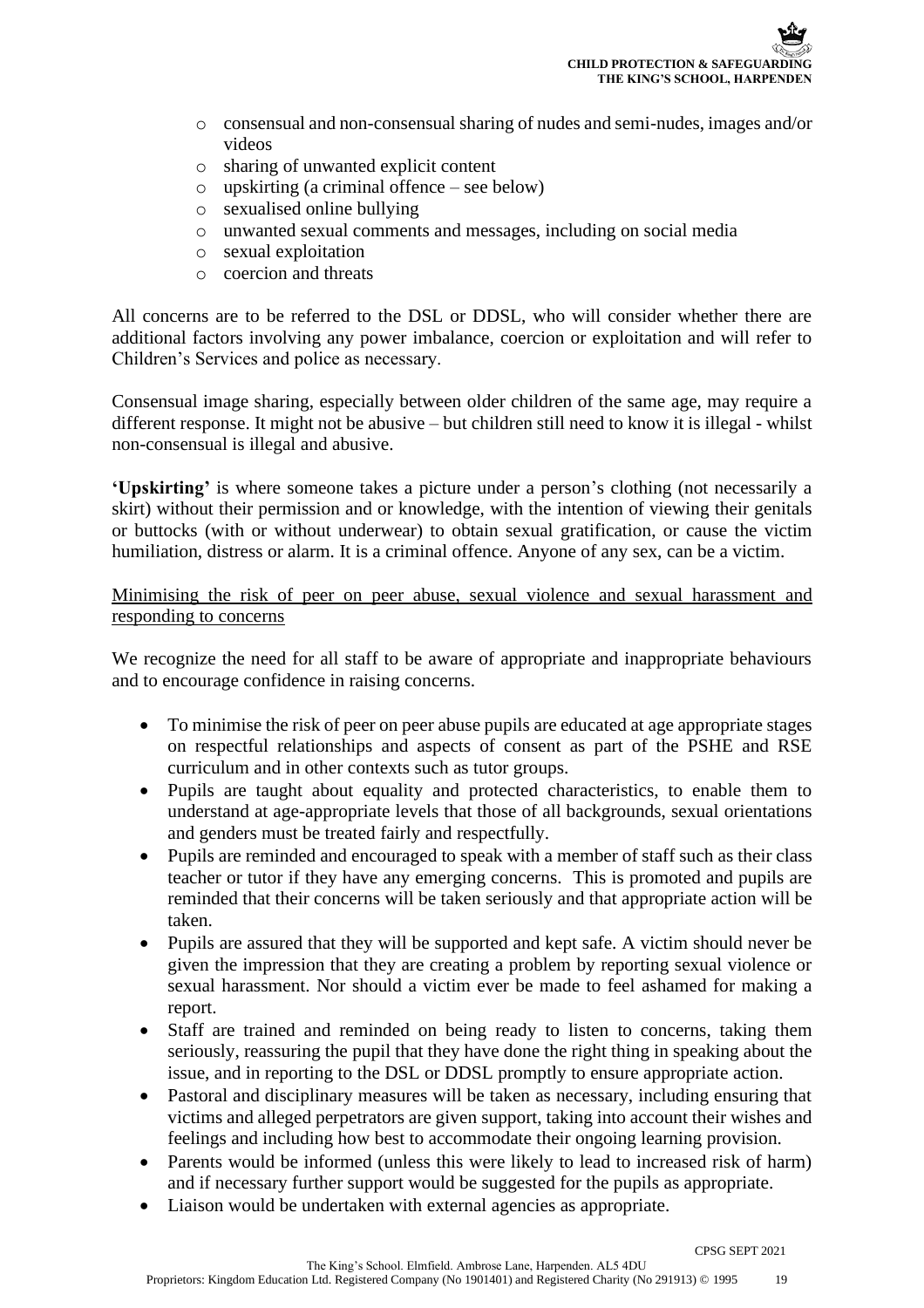• Records of allegations, conversations, actions and outcomes will be kept in line with safeguarding procedures.

Research has shown that many children who present with harmful behaviour towards others, in the context of peer on peer abuse, are themselves vulnerable and may have been victimised by peers, parents or adults in the community prior to their abuse of a peer. Staff will remain alert to this and will liaise with multi-agency organisations as appropriate.

Further information:-

KCSIE (Sept 2021) Part 5: Child on child sexual violence and sexual harassment

School procedures are in line with additional government guidance: Sexual violence and sexual harassment between children in schools and colleges (Sept 2021) [https://assets.publishing.service.gov.uk/government/uploads/system/uploads/attachment\\_data](https://assets.publishing.service.gov.uk/government/uploads/system/uploads/attachment_data/file/999239/SVSH_2021.pdf) [/file/999239/SVSH\\_2021.pdf](https://assets.publishing.service.gov.uk/government/uploads/system/uploads/attachment_data/file/999239/SVSH_2021.pdf)

Sharing nudes and semi-nudes: advice for education settings working with children and young people (Dec 2020)

[https://www.gov.uk/government/publications/sharing-nudes-and-semi-nudes-advice-for](https://www.gov.uk/government/publications/sharing-nudes-and-semi-nudes-advice-for-education-settings-working-with-children-and-young-people/sharing-nudes-and-semi-nudes-advice-for-education-settings-working-with-children-and-young-people)[education-settings-working-with-children-and-young-people/sharing-nudes-and-semi-nudes](https://www.gov.uk/government/publications/sharing-nudes-and-semi-nudes-advice-for-education-settings-working-with-children-and-young-people/sharing-nudes-and-semi-nudes-advice-for-education-settings-working-with-children-and-young-people)[advice-for-education-settings-working-with-children-and-young-people](https://www.gov.uk/government/publications/sharing-nudes-and-semi-nudes-advice-for-education-settings-working-with-children-and-young-people/sharing-nudes-and-semi-nudes-advice-for-education-settings-working-with-children-and-young-people)

Pupils are taught that sharing indecent images may be a criminal offence. The school would follow guidance on searching, screening and confiscation: [https://assets.publishing.service.gov.uk/government/uploads/system/uploads/attachment\\_data](https://assets.publishing.service.gov.uk/government/uploads/system/uploads/attachment_data/file/674416/Searching_screening_and_confiscation.pdf) [/file/674416/Searching\\_screening\\_and\\_confiscation.pdf](https://assets.publishing.service.gov.uk/government/uploads/system/uploads/attachment_data/file/674416/Searching_screening_and_confiscation.pdf) (Jan. 2018)

*School Policy and Procedures on Peer on Peer Abuse*

*Appendices for further information on sexual violence*

### **Serious violence**

Indicators that a child may be involved in serious violence may include increased absence from school, a change in friendships or relationships with older individuals or groups, a significant decline in performance, signs of self-harm or a significant change in wellbeing, signs of assault or unexplained injuries, unexplained gifts, money or new possessions. Risk factors which increase the likelihood of involvement in serious violence include being male, having been frequently absent or permanently excluded from school, having experienced child maltreatment and having been involved in offending, such as theft or robbery.

For further advice:

Preventing youth violence and gang involvement (Aug 2013) [https://www.gov.uk/government/publications/advice-to-schools-and-colleges-on-gangs-and](https://www.gov.uk/government/publications/advice-to-schools-and-colleges-on-gangs-and-youth-violence)[youth-violence](https://www.gov.uk/government/publications/advice-to-schools-and-colleges-on-gangs-and-youth-violence)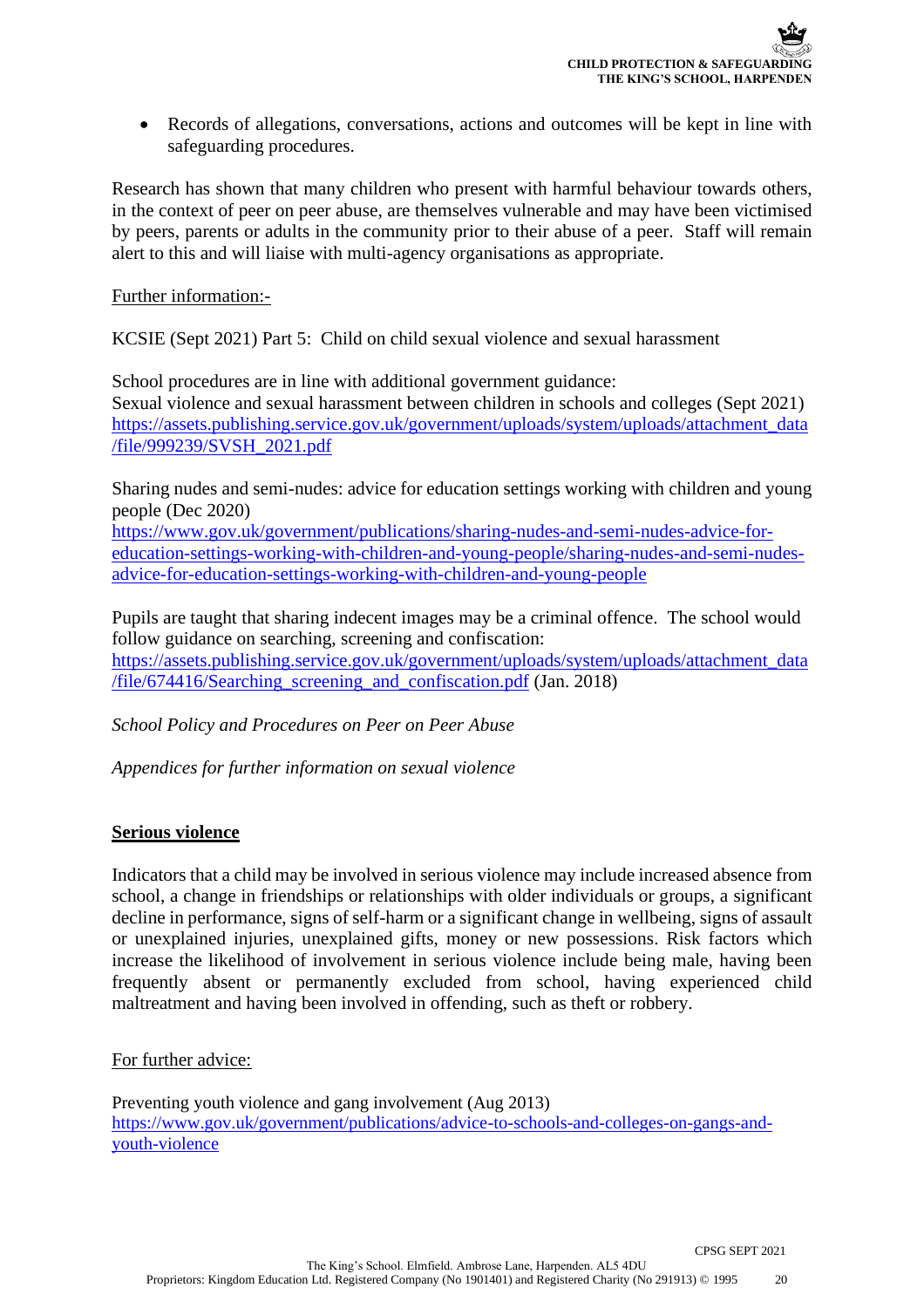Criminal exploitation of children and vulnerable adults: county lines guidance (updated Feb 2020)

[https://www.gov.uk/government/publications/criminal-exploitation-of-children-and](https://www.gov.uk/government/publications/criminal-exploitation-of-children-and-vulnerable-adults-county-lines/criminal-exploitation-of-children-and-vulnerable-adults-county-lines)[vulnerable-adults-county-lines/criminal-exploitation-of-children-and-vulnerable-adults](https://www.gov.uk/government/publications/criminal-exploitation-of-children-and-vulnerable-adults-county-lines/criminal-exploitation-of-children-and-vulnerable-adults-county-lines)[county-lines](https://www.gov.uk/government/publications/criminal-exploitation-of-children-and-vulnerable-adults-county-lines/criminal-exploitation-of-children-and-vulnerable-adults-county-lines)

### **Child missing from education**

Staff ensure that any unexpected absences are followed up without delay. A pupil will be entered on the register on the first day of their expected attendance, and if they do not attend, this will be followed up without delay. The school office will telephone the parent(s) within one hour if the school has not received prior notification of absence. The office will continue to attempt to make contact. If there is no response from the parent(s) then the school office will phone the alternative contact numbers. If there is still no response, the school office will inform the DSL, who will contact the Multi Agency Safeguarding Hub (MASH) to ensure appropriate action is taken to ensure the safety of the child.

For a pupil with a Child Protection Plan the DSL or DDSL would inform Children's Social Care without delay in the case of any unexpected or unexplained absence.

All staff to be aware that children going missing, particularly repeatedly, can act as a vital warning sign of a range of safeguarding possibilities. This may include abuse and neglect, which may include sexual abuse or exploitation and child criminal exploitation. It may indicate mental health problems, risk of substance abuse, risk of travelling to conflict zones, risk of female genital mutilation or risk of forced marriage. Early intervention is necessary to identify the existence of any underlying safeguarding risk and to help prevent the risks of a child going missing in future.

Where reasonably possible, the school should hold more than one emergency contact number for each pupil to enable contact to be made with a responsible adult without delay in the case of any concerns.

The school informs the local authority in line with statutory guidance on admissions and transitions:

[https://assets.publishing.service.gov.uk/government/uploads/system/uploads/attachment\\_data](https://assets.publishing.service.gov.uk/government/uploads/system/uploads/attachment_data/file/550416/Children_Missing_Education_-_statutory_guidance.pdf) [/file/550416/Children\\_Missing\\_Education\\_-\\_statutory\\_guidance.pdf](https://assets.publishing.service.gov.uk/government/uploads/system/uploads/attachment_data/file/550416/Children_Missing_Education_-_statutory_guidance.pdf)

### **Elective Home Education**

Many home educated children have a very positive experience, but for some children home education may mean that they are less visible to services which are able to provide support. Schools must inform the local authority if a child is taken off the admissions roll. Where a parent or carer has expressed their intention to remove a child from school with a view to educating at home, school would aim to discuss the intention with the parent/carer before a final decision had been made, and would be ready to liaise with other professionals, particularly where a child has SEND, is vulnerable and/or has a social worker.

*Further guidance is available here:*  <https://www.gov.uk/government/publications/elective-home-education>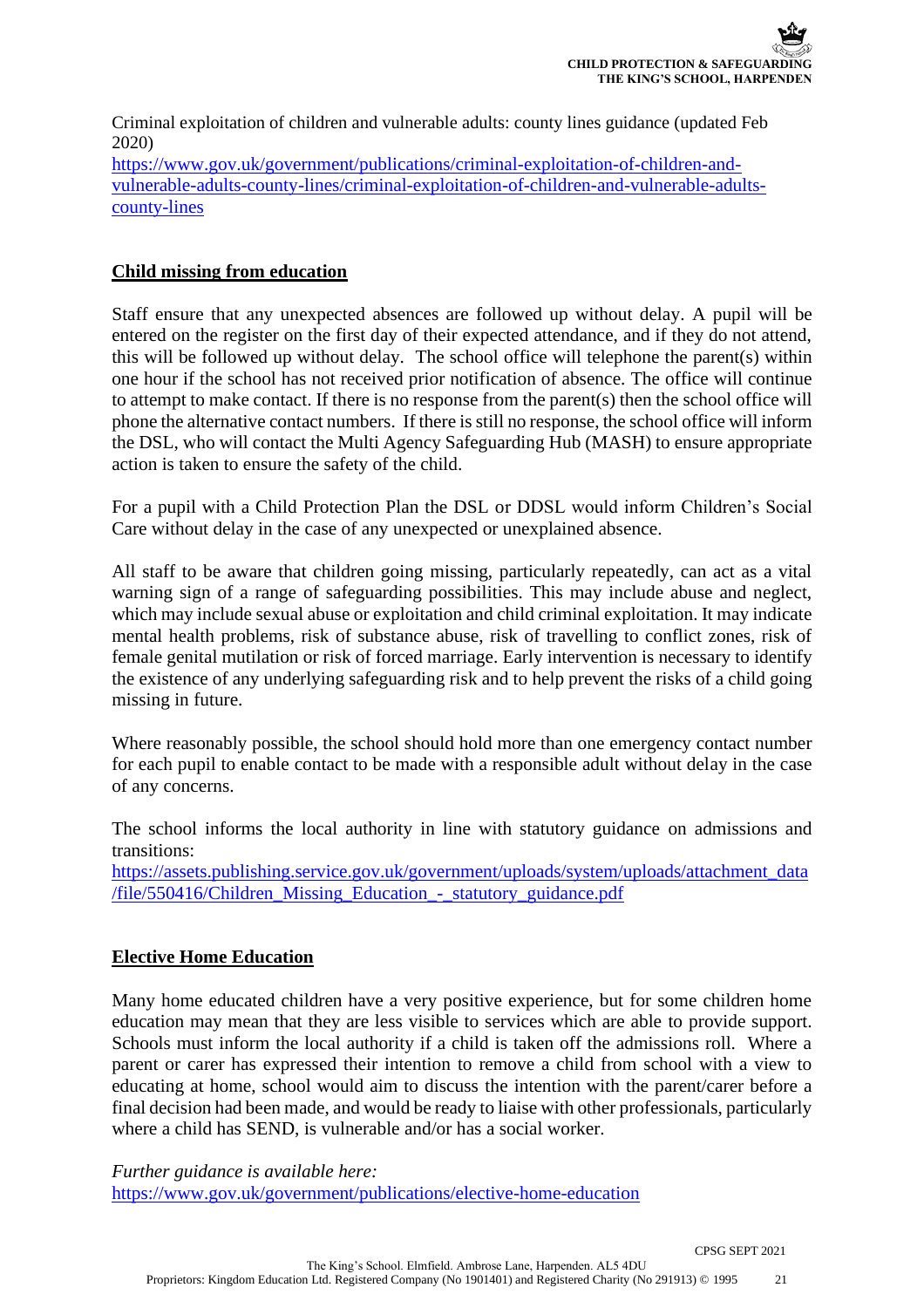### **Preventing radicalisation**

We understand the need to prevent people from being radicalised, with the possible ensuing risk of being drawn into extremism and terrorism.

- Extremism is the vocal or active opposition to our fundamental values, including democracy, the rule of law, individual liberty and the mutual respect and tolerance of different faiths and beliefs. This also includes calling for the death of members of the armed forces.
- Radicalisation refers to the process by which a person comes to support terrorism and extremist ideologies associated with terrorist groups.
- Terrorism is an action that endangers or causes serious violence to a person/people; causes serious damage to property; or seriously interferes or disrupts an electronic system. The use or threat must be designed to influence the government or to intimidate the public and is made for the purpose of advancing apolitical, religious or ideological cause.

There is no single way of identifying who is likely to be susceptible to an extremist ideology. Factors that may have a bearing on someone becoming vulnerable may include: family and friends, peer pressure, influence from other people or via social media or the internet, bullying, crime against them or their involvement in crime, anti-social behaviour, family tensions, race/hate crime, lack of self-esteem or identity and personal or political grievances.

As with other safeguarding risks, staff should be alert to changes in children's behaviour, which could indicate that they may be in need of help or protection.

Schools are required under the Counter-Terrorism and Security Act (2015) in the exercise of their functions, to have "due regard to the need to prevent people from being drawn into terrorism". This duty is known as the **Prevent duty**.

Channel is a voluntary, confidential support programme which focuses on providing support at an early stage to people who are identified as being vulnerable to being drawn into terrorism. Prevent referrals may be passed to a multi-agency Channel panel, which will discuss the individual referred to determine whether they are vulnerable to being drawn into terrorism and consider the appropriate support required. A representative from the school may be asked to attend the Channel panel to help with this assessment. An individual's engagement with the programme is entirely voluntary at all stages.

Channel is about ensuring that vulnerable children and adults of any faith, ethnicity or background receive support before their vulnerabilities are exploited by those that would want them to embrace terrorism, and before they become involved in criminal terrorist related activity.

Where risks of vulnerability to being drawn into terrorism are suspected or confirmed, we would make a referral to the Prevent team at [prevent@herts.pnn.police.uk](mailto:prevent@herts.pnn.police.uk) using the Channel Referral Form available via Hertfordshire Safeguarding Children Partnership Procedures.

Channel then assesses vulnerability around three criteria: **Engagement** with a group, cause or ideology; **Intent** to cause harm; and **Capability** to cause harm.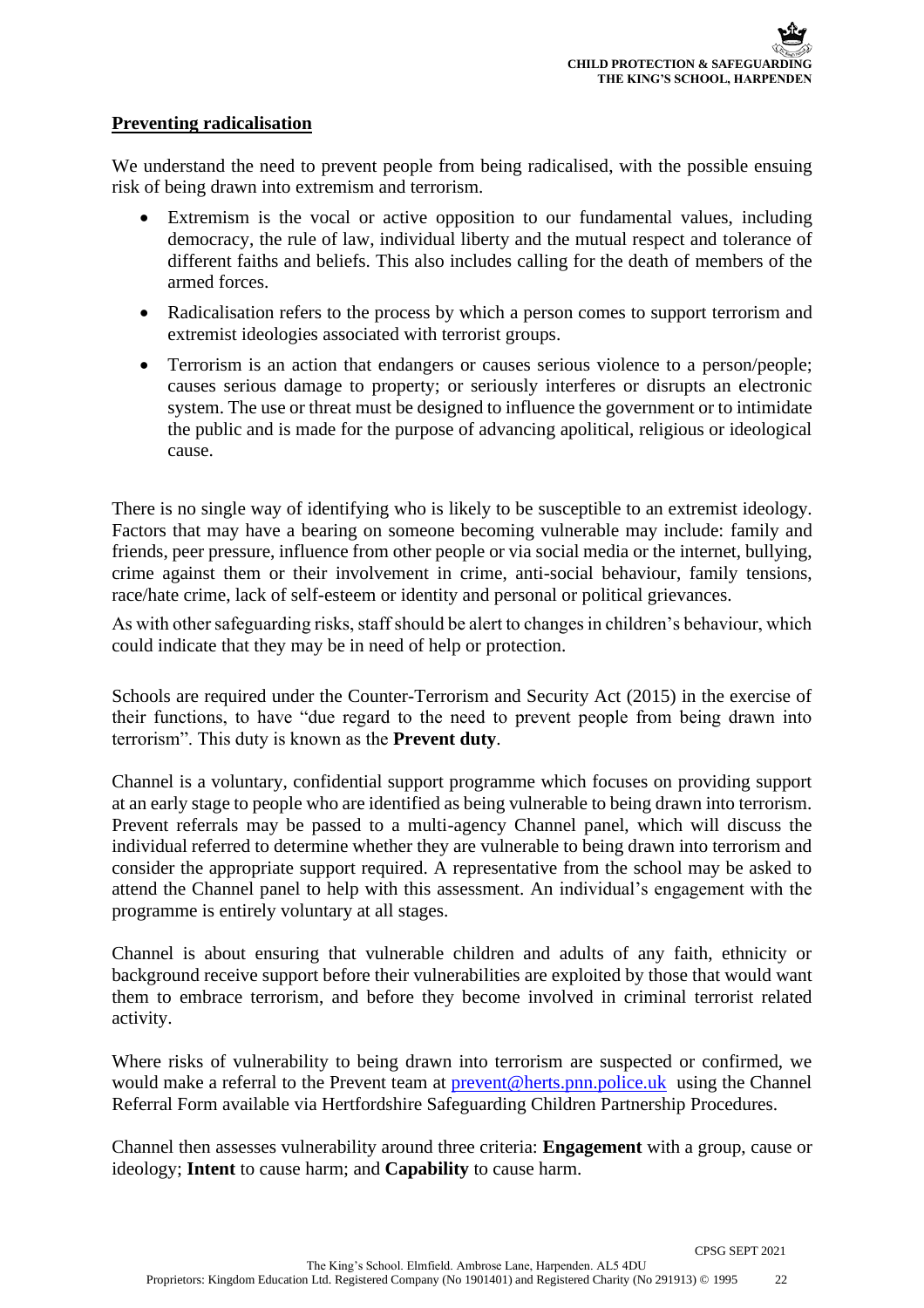The criteria are considered separately as experience has shown that it is possible to be engaged without intending to cause harm and that it is possible to intend to cause harm without being particularly engaged. These factors taken together form a holistic view of the vulnerability of an individual that will inform decisions on whether an individual needs support and what kind of support package may be appropriate.

DSL and other members of the Senior Leadership Team have attended Prevent awareness training and have cascaded training to staff and volunteers to enable them to identify possible signs of radicalisation and to report concerns. All new staff and volunteers complete Channel General Awareness training as part of their induction via the link below, and all existing staff and volunteers refresh their Prevent training on a regular basis via Smartlog. [http://course.ncalt.com/Channel\\_General\\_Awareness/01/index.html](http://course.ncalt.com/Channel_General_Awareness/01/index.html)

The school uses robust filtering and monitoring systems to reduce the risk of children being exposed to terrorist and extremist material when accessing the internet in school.

The DSL would consider sharing relevant information with the next school or college, e.g., relating to a pupil receiving support through the Channel programme.

Pupils, parents and carers are also reminded of eSafety concerns when accessing the internet elsewhere, including during periods of home learning.

In line with the principles of the Prevent guidance, we shall continue to promote the spiritual, moral, cultural, mental and physical development of pupils and prepare them for the opportunities, responsibilities and experiences of life. In PSHE and tutor times, as well as in Assemblies and special events, we promote British values such as democracy, rule of law, community cohesion and respect for those with different beliefs. Pupils are encouraged to develop critical thinking skills and to check the reliability of information such as social media.

For further guidance: <https://educateagainsthate.com/> *For further guidance see the School's Preventing Extremism and Radicalisation Policy.*

### **Looked-after children**

A child who has been in the care of their local authority for more than 24 hours is known as a looked after child. (Looked after children are also often referred to as children in care, a term which many children and young people prefer.)

For further guidance: https://learning.nspcc.org.uk/children-and-families-at-risk/looked-after-children/

[https://assets.publishing.service.gov.uk/government/uploads/system/uploads/attachment\\_data](https://assets.publishing.service.gov.uk/government/uploads/system/uploads/attachment_data/file/683561/The_designated_teacher_for_looked-after_and_previously_looked-after_children.pdf) [/file/683561/The\\_designated\\_teacher\\_for\\_looked-after\\_and\\_previously\\_looked](https://assets.publishing.service.gov.uk/government/uploads/system/uploads/attachment_data/file/683561/The_designated_teacher_for_looked-after_and_previously_looked-after_children.pdf)[after\\_children.pdf](https://assets.publishing.service.gov.uk/government/uploads/system/uploads/attachment_data/file/683561/The_designated_teacher_for_looked-after_and_previously_looked-after_children.pdf) (Feb. 2018)

A previously looked after child potentially remains vulnerable and all staff should have the skills, knowledge and understanding to keep previously looked after children safe. A designated teacher would be appointed and trained to promote the welfare of any looked after children.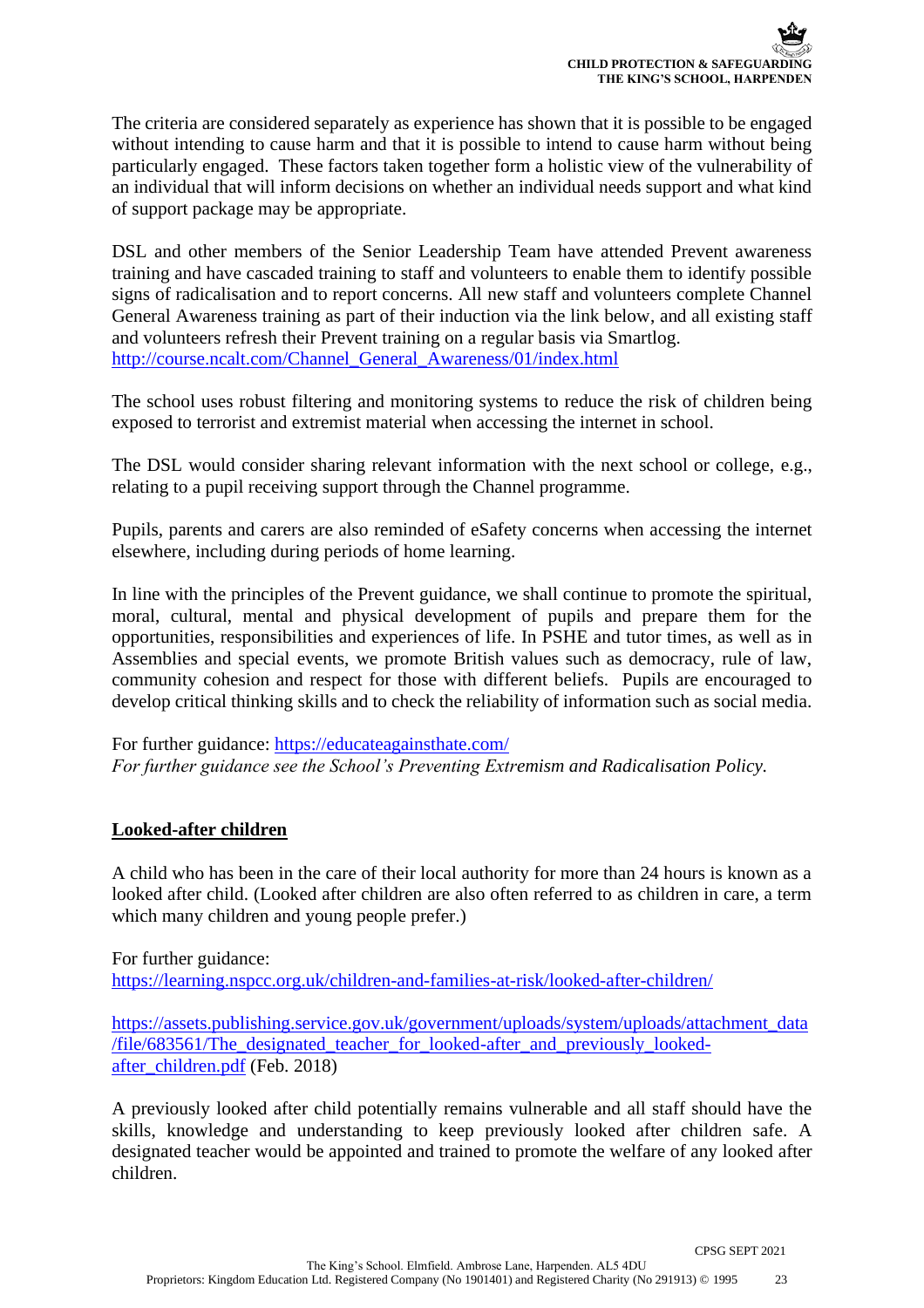If a looked after or previously looked after child were to join the school, initially the DSL would contact the Multi Agency Safeguarding Hub (MASH), who would ensure referral and support via Children's Services and/or police. A Designated Teacher would be appointed to assist the DSL in ensuring the best provision and welfare of the child. They may further liaise with the Children Looked After Team via the Hertfordshire Children's Safeguarding Partnership for ongoing support. (Children Looked After Teams provide social work services to children aged 18 and under who are looked after by Hertfordshire Children's Services. Teams are made up of Social Workers, Children's Practitioners and Support Officers who work together to provide the best service possible to the children.)

All looked after children have a Personal Education Plan (PEP) care plan. A PEP is a statutory requirement to ensure that a record is maintained regarding the child's educational progress and thus it forms an integral part of the child's overall care plan. The PEP should detail what needs to happen in order for the looked after child to fulfil their potential. The Local Authority are under a duty to ensure that the PEP fully reflects the educational needs of the child, remains relevant to the child's age, ability and aptitude, and is implemented effectively.

The designated teacher would liaise with the Children's Services Virtual School Head to ensure reviews of the PEP and appropriate provision for the pupil.

[https://www.hertfordshire.gov.uk/microsites/Virtual-School/Hertfordshire-Virtual-](https://www.hertfordshire.gov.uk/microsites/Virtual-School/Hertfordshire-Virtual-School.aspx)[School.aspx](https://www.hertfordshire.gov.uk/microsites/Virtual-School/Hertfordshire-Virtual-School.aspx)

### **Private fostering**

This occurs when a child under the age of 16 (under 18, if disabled) is provided with care and accommodation by a person who is not a parent, person with parental responsibility for them or a relative in their own home. A child is not privately fostered if the person caring for and accommodating them has done so for less than 28 days and does not intend to do so for longer. The school would check with the local authority that the arrangement is suitable and safe for the child.

### **Relationships Education (Primary) and Relationships and Sex Education (Secondary)**

Pupils are taught about healthy relationships in age appropriate ways, e.g. referring to families and friendships, including skills for respectful understanding and maintaining good relationships. Statutory guidance is followed in delivering a programme of learning and discussion throughout the school in PSHE lessons and Tutor times etc. Pupils learn how to recognize if a relationship may be controlling or harmful, and how to seek support for themselves or for a friend. Parents and Trustees have been involved in the development of the curriculum. Where there is specific detailed teaching of sex education within this programme, parents are informed in advance of the session and the relevant right to withdraw a child is explained. Any parent wishing to withdraw a pupil from a specific teaching session would be invited to speak with a member of the Senior Leadership Team and encouraged to cover the information with their child at home. Specific teaching sessions will be arranged for pupils to learn about puberty, and for Secondary pupils to learn about intimate relationships at age appropriate stages. Further details are available in the Relationships / Relationships and Sex Education Policy – this will be made available to parents electronically and a copy will be available via the school office.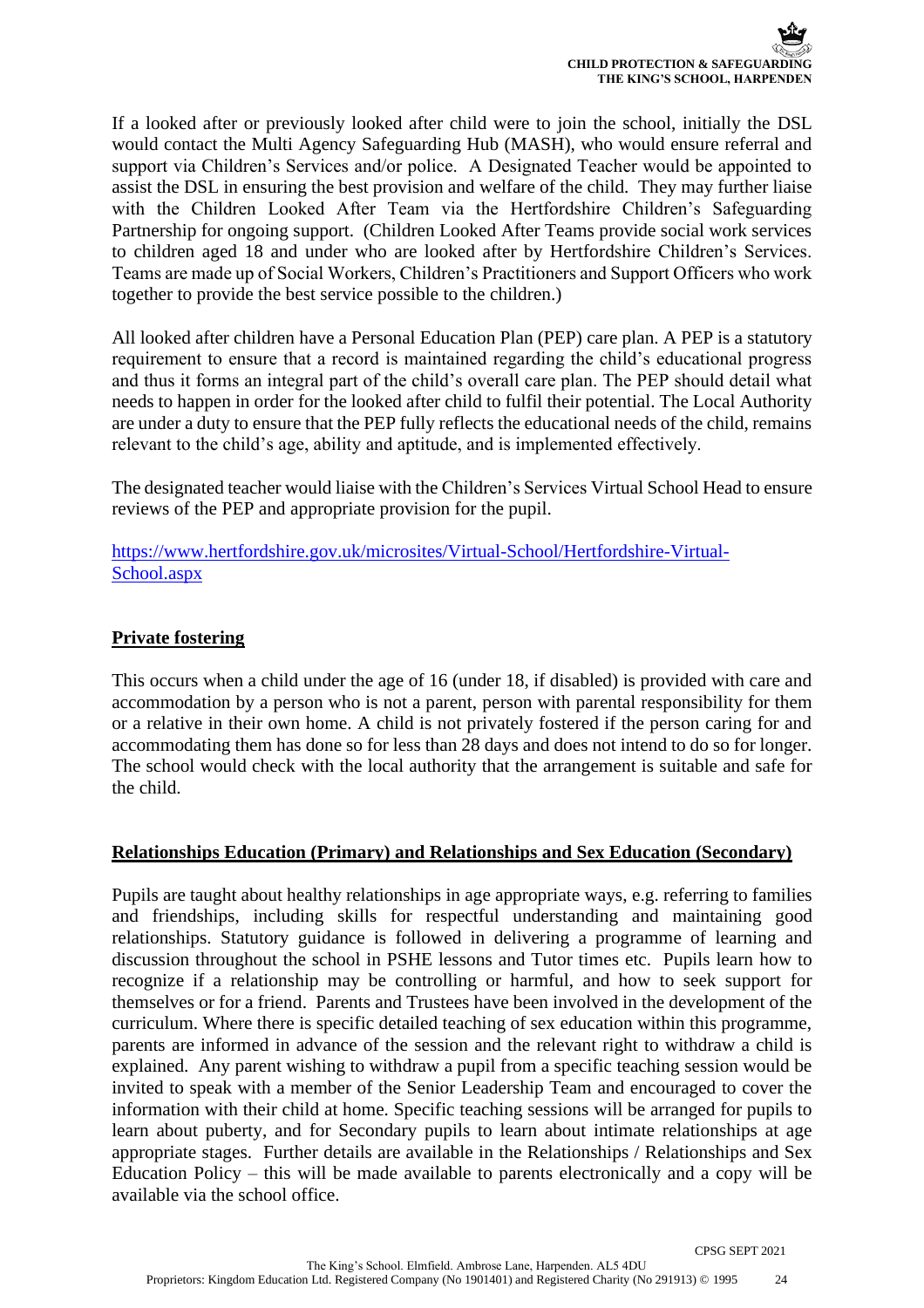### **Online safety**

All staff are aware that technology may be significant in many safeguarding and wellbeing issues, and that abuse may take place concurrently online, face to face and in daily life, including online peer abuse such as harassing or misogynistic messages and sharing of indecent images. Staff and pupils are reminded and encouraged to raise any emerging concerns with Colleen Edmonds, Deputy DSL and eSafety Coordinator.

The eSafety Coordinator remains familiar with sources of advice and support, ensuring staff are updated in online safety training, and promoting advice to parents and carers, e.g. in the Induction Evening for new parents. Staff, pupils and parents are advised on how to report concerns and how to liaise with external agencies where necessary.

We recognize that proactive teaching of online safety is important in age-appropriate lessons, tutor times and PSHE discussions. Colleen Edmonds is invited to lead lessons on online safety at age appropriate levels as part of our PSHE programme. Staff and pupils are reminded to speak with Colleen Edmonds about any questions or emerging concerns relating to eSafety.

The eSafety Coordinator is involved in development of policies and procedures relating to both onsite and home learning, and ensures that all members of the school community are updated as new technologies emerge.

*For further details see:* KCSIE (Sept 2021) Annex D for comprehensive list of resources <https://www.gov.uk/government/publications/teaching-online-safety-in-schools> [https://www.gov.uk/guidance/safeguarding-and-remote-education-during-coronavirus-covid-](https://www.gov.uk/guidance/safeguarding-and-remote-education-during-coronavirus-covid-19)[19](https://www.gov.uk/guidance/safeguarding-and-remote-education-during-coronavirus-covid-19)

### **Reasonable force**

There are circumstances when it is appropriate for staff in schools and colleges to use reasonable force to safeguard children and young people. The term 'reasonable force' covers the broad range of actions used by staff that involve a degree of physical contact to control or restrain children. This can range from guiding a child to safety by the arm, to more extreme circumstances such as breaking up a fight or where a young person needs to be restrained to prevent violence or injury. 'Reasonable' in these circumstances means 'using no more force than is needed'.

The use of force may involve either passive physical contact, such as standing between pupils or blocking a pupil's path, or active physical contact such as leading a pupil by the arm out of the classroom.

Staff would follow guidance listed below and would liaise with the SEN staff in considering the additional vulnerabilities of SEND pupils or those with medical conditions. Usual practice is through positive and proactive behaviour support, (e.g. an individual behaviour plan, agreed with parents or carers) which reduces the occurrence of challenging behaviour and the need to use reasonable force.

Use of reasonable force in schools (July 2013) <https://www.gov.uk/government/publications/use-of-reasonable-force-in-schools>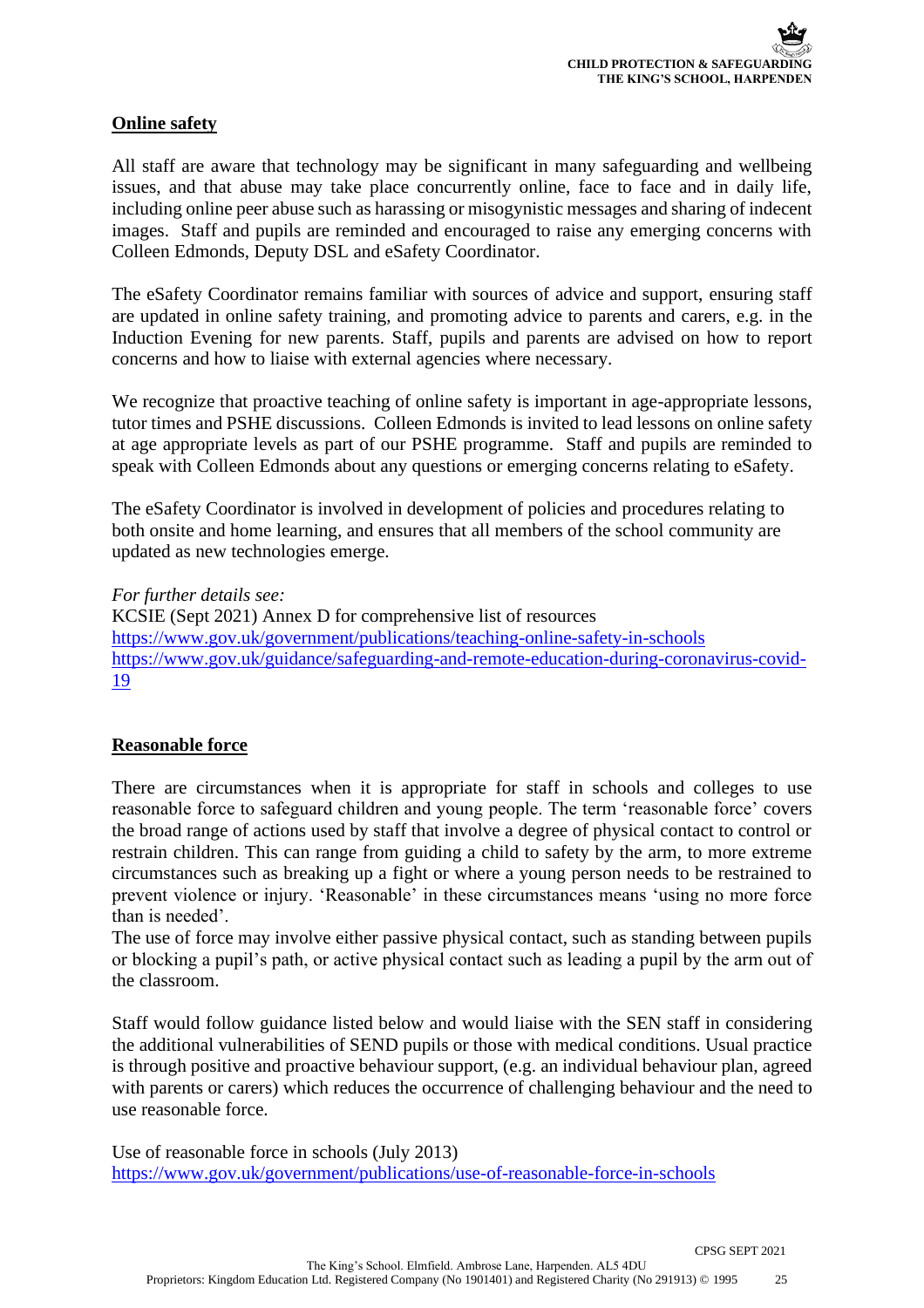Reducing the need for restraint and restrictive intervention (June 2019) [https://www.gov.uk/government/publications/reducing-the-need-for-restraint-and-restrictive](https://www.gov.uk/government/publications/reducing-the-need-for-restraint-and-restrictive-intervention)[intervention](https://www.gov.uk/government/publications/reducing-the-need-for-restraint-and-restrictive-intervention) 

*Staff to be aware of further issues which may affect the wellbeing of pupils, including those below (plus see guidelines in KCSIE Annex B for details and guidance)*

### **6. Recognising Signs of Abuse and Neglect**

*See Appendices for detailed possible indicators of abuse and neglect* 

Staff should be aware that abuse, neglect and safeguarding issues can be but rarely are standalone events that can be covered by one definition or label. In most cases multiple issues will overlap with one another. Child abuse is any action by another person – adult or child – that causes significant harm to a child. It can be physical, sexual or emotional, but can just as often be about a lack of love, care and attention. We know that neglect, whatever form it takes, can be just as damaging to a child as physical abuse.

Keeping Children Safe in Education (Sept. 2021) gives in Part One the following definition:

Abuse: a form of maltreatment of a child. Somebody may abuse or neglect a child by inflicting harm or by failing to act to prevent harm. Children may be abused in a family or in an institutional or community setting by those known to them or, more rarely, by others. Abuse can take place wholly online, or technology may be used to facilitate offline abuse. Children may be abused by an adult or adults or by another child or children.

An abused child will often experience more than one type of abuse, as well as other difficulties in their lives. Child abuse and neglect can have major long-term impacts on all aspects of a child's health, development and wellbeing.

School staff and volunteers are particularly well placed to observe outward signs of abuse, changes in behaviour and failure to thrive, because they have daily contact with children. Staff are reminded to maintain an attitude of 'it could happen here' and are vigilant in looking out for concerns and responding accordingly.

**Trustees, Staff, Peripatetic Staff and Volunteers are reminded that anyone can make a direct referral to Children's Services if they are worried about a child who may be at risk of harm – See phone numbers on contacts page of this Policy or refer to contacts card.**

**In the interests of ensuring the safety of a child, this does not require parental consent.**

### **Further aspects of abuse**

**Spiritual Abuse**, linked with emotional abuse, could be defined as an abuse of power, often done in the name of God or religion, which involves manipulating or coercing someone into thinking, saying or doing things without respecting their right to choose for themselves. Some indicators of spiritual abuse might be a leader who is intimidating and imposes his/her will on other people, perhaps threatening dire consequences or the wrath of God if disobeyed. He or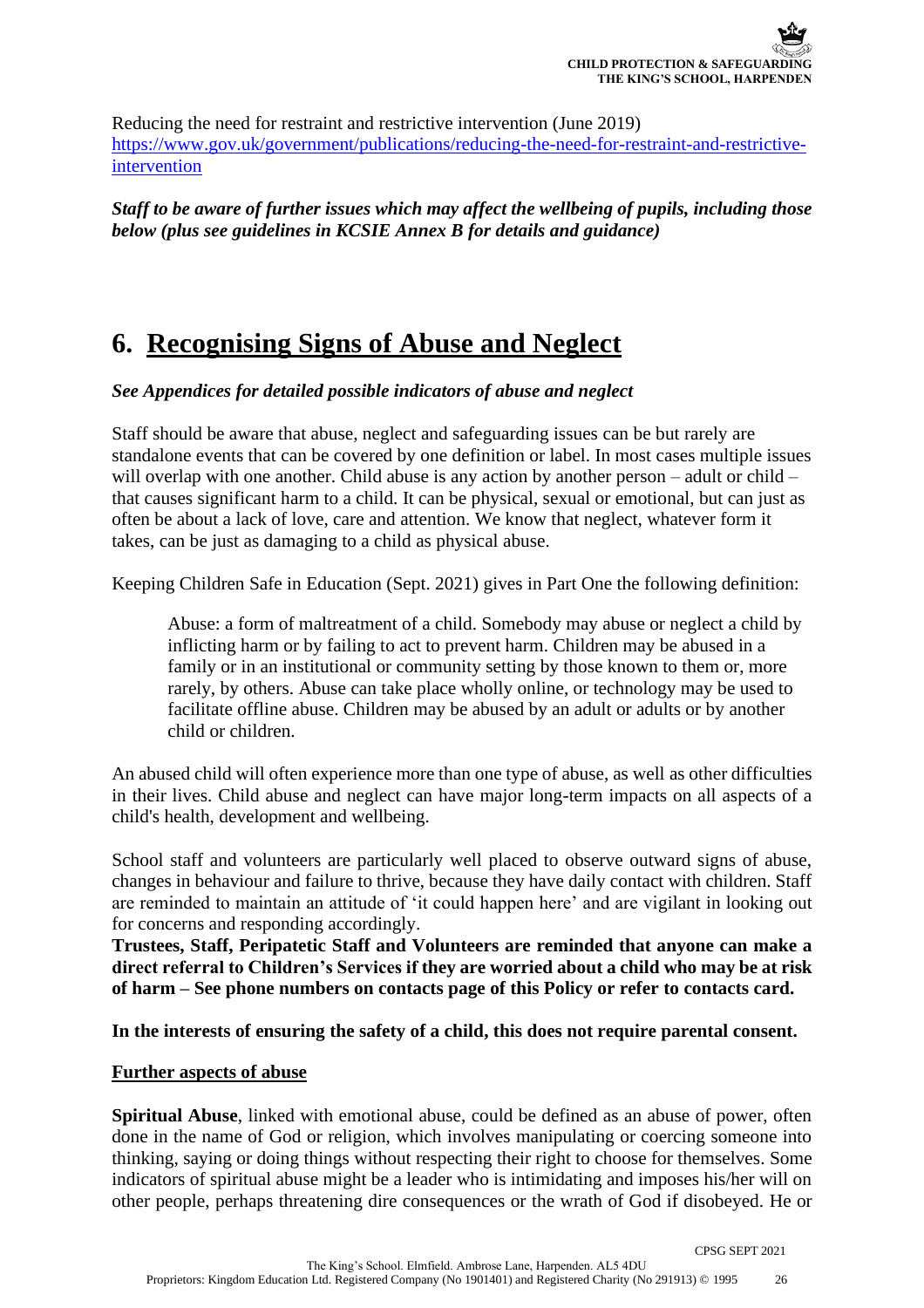she may say that God has revealed certain things to them and so they know what is right. Those under their leadership are fearful to challenge or disagree, believing they will lose the leader's (or more seriously God's) acceptance and approval.

**Complex (organised or multiple) abuse** involving one or more abusers and a number of children. The abusers concerned may be acting in concert to abuse children, sometimes acting in isolation, or may be using an institutional framework or position of authority to recruit children for abuse.

**Trafficking**: Children and young people can be trafficked for various reasons, which include sexual exploitation, forced labour, domestic servitude, criminal activities, benefit fraud, organ harvesting or illegal adoption. If we become concerned that a child may be a victim of modern slavery or human trafficking we will refer to the National Referral Mechanism, as soon as possible and refer and/or seek advice to the local authority children's social work service and/or police.

### **7. Responding to Concerns, Confidentiality & Record Keeping**

All school staff have a duty of care to safeguard all pupils. All school staff and volunteers, both in teaching and non-teaching roles, have a responsibility to share relevant information relating to the protection of children in line with statutory guidance.

Staff understand how to identify children who may be in need of early help and how to access appropriate support. Staff understand that a child in need or a child who may be at risk of significant harm should be referred to Children's Social Care without delay. **If a child is in immediate danger or at risk of significant harm the police and/or Children's Social Care should be contacted immediately. In exceptional circumstances anyone can make a referral directly.**

Usually if staff members have concerns about a child they should raise these with the DSL or Deputy via MyConcern or in person. The DSL and Deputy attend multi-agency training and will ensure that concerns are reported and addressed in liaison with the relevant agencies.

Pupils may speak to someone whom they trust. It is important that the member of staff makes it clear that they might need to speak to someone about a problem to ensure that support is in place. They should not promise absolute confidentiality, and can guarantee only that they will pass on information to the minimum number of people who need to know in order to provide appropriate support. If the pupil is only prepared to speak if absolute confidentiality is guaranteed, the member of staff may need to terminate the conversation at that point, while reassuring the child that they would be willing to listen further if the child may wish to seek appropriate help. The adult should provide the DSL or DDSL with a written account of this without delay.

Steps will be taken to protect the informing pupil or adult from any retaliation or unnecessary stress that might be feared after a disclosure has been made.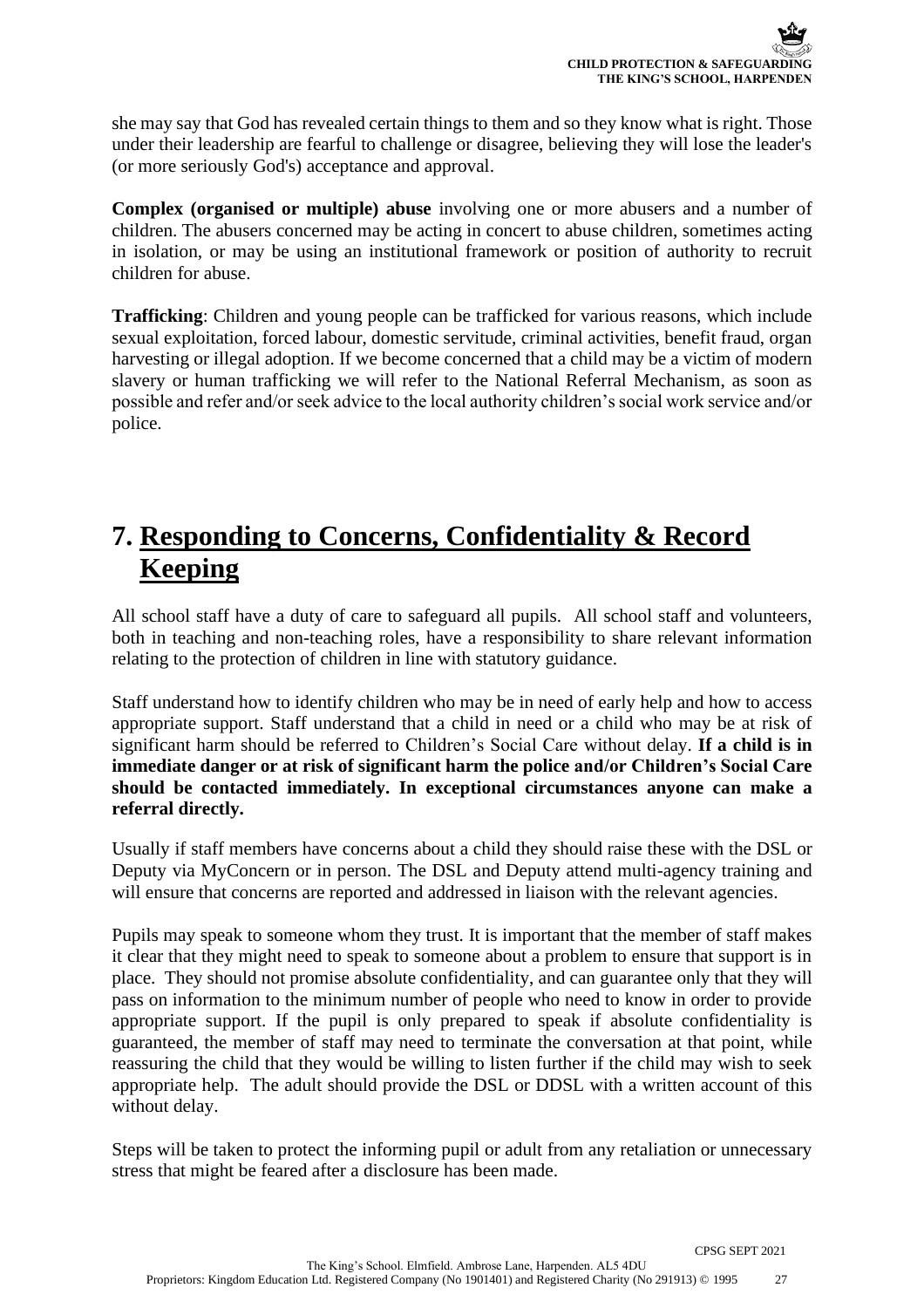If a child discloses that he or she has been abused in some way, the member of staff / volunteer should:

- Listen to what is being said without displaying shock or disbelief.
- Accept what is being said.
- Allow the child to talk freely.
- Clarify essential information.
- Reassure the child, but not make promises which it might not be possible to keep.
- Not promise confidentiality it might be necessary to refer to eg. Children's Social Services.
- Reassure him or her that what has happened is not his or her fault.
- Reassure the child that he or she has done the right thing in telling you about this.
- Listen, rather than ask direct questions. DO NOT ASK LEADING QUESTIONS. (It might be necessary for external agencies to investigate further later.)
- Do not criticise the alleged perpetrator.
- Explain what has to be done next and who has to be told.
- Make notes during if appropriate or as soon after the conversation as possible.
- Use the actual words of the child where possible these could be indicated with speech marks.
- It is important that records are factual, not based on conjecture.
- Mark on a diagram (such as the body map) the position of any visible bruising or other injury.
- Record any noticeable non-verbal behaviour and the words used by the child on the record of concern.
- Note the date and time of the incident/disclosure, the date and time of the report, the name and role of the person to whom the concern was originally reported and their contact details if necessary.
- Note the name and role of the person making the report if different to the above and their contact details if necessary.
- Note the names of all parties who were involved in the incident, including any witnesses to an event and what was said or done and by whom.
- Note any action taken, e.g. notes passed to DSL.
- Do not destroy the original notes or any evidence of concerns in case they may be subsequently needed as part of an investigation. Pass information to the Designated Senior Lead or Deputy without delay, including any original notes or evidence of concerns. A report must be made directly to DSL staff or via access to MyConcern at <https://www.myconcern.co.uk/education-myconcern/>If, at any point, there is a risk of immediate serious harm to a Pupil you must inform your Safeguarding Lead(s) IMMEDIATELY.
- Copies of these records should not be kept by the member of staff or volunteer.
- The DSL or Deputy would then liaise as appropriate with the Multi Agency Safeguarding Hub (MASH) for guidance, or would immediately contact Children's Social Care or the police if there may be a risk of significant harm.

Records are kept of all concerns, discussions and decisions made, and the reasons for those decisions. Information is kept confidential and stored securely. Records include:

- a clear and comprehensive summary of the concern
- details of how the concern was followed up and resolved
- a note of any action taken, decisions reached and the outcomes.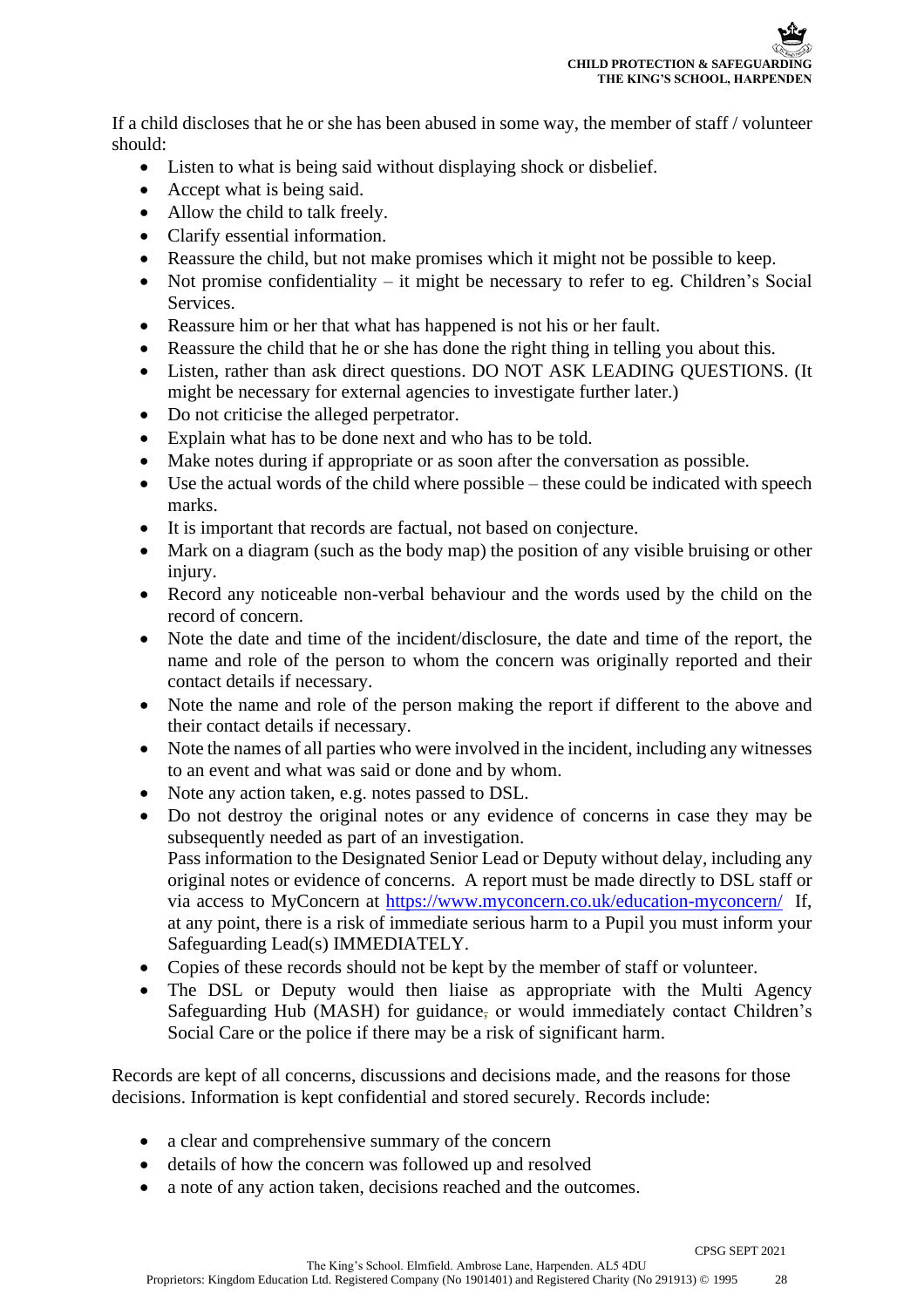Where appropriate, the DSL or Deputy liaises with the relevant staff on a 'need to know' basis to ensure ongoing vigilance, support and monitoring. The DSL or Deputy would also keep the relevant staff informed in outline of further steps which are being taken to support the child.

Where appropriate, the school liaises with parents to resolve concerns and/or to suggest further sources of support.

If at any time a member of staff feels that a child's situation does not appear to be improving, despite forwarding concerns, they should discuss the situation with the DSL, DDSL or Headteacher for further consideration and possible escalation to seek appropriate support. Any staff member may liaise with Children's Social Care directly if deemed necessary.

We recognize that dealing with a disclosure may be stressful. The DSL or Deputy will endeavour to support the member of staff or volunteer in this, and will signpost further pastoral support if required.

If we were to become aware of any historical allegations of abuse relating to the school, we would follow statutory guidance in relation to reporting concerns to the police.

The completed Responding to Concerns forms are kept in a locked cabinet separately from the pupil's academic records or the secure electronic system of MyConcern is used for confidential recording and monitoring of concerns. The concerns are monitored for any increased level of concern and reassessment of response or action. All records of concerns and investigations are kept confidential and shared only with those who need to know. Any relevant information is shared under the guidance of the Local Safeguarding Children Partnership/Local Safeguarding Partners and in line with the GDPR, Data Protection Act 2018 and UK GDPR 2021, and Working Together 2018.

Staff have due regard to the data protection principles, which allow them to share personal information, as provided for in GDPR, UK GDPR 2021 and the Data Protection Act 2018.

Staff are reminded of requirements relating to **special category personal data** and how and when to share data in line with safeguarding concerns and confidentiality.

GDPR does not prevent schools from withholding education data, where doing so would be in the interests of a child in a refuge. Therefore, in a situation where a child is in a refuge, this could mean that schools can withhold education data under the GDPR; they should do so where the serious harm test is satisfied.

Particular attention is paid to the attendance and development of any child about whom the school has concerns, or who has been identified as being the subject of a Child Protection Plan) and written records are kept and monitored.

Records of low-level behavioural concerns are also kept securely and confidentially. Staff liaise to ensure monitoring of emerging and ongoing concerns in order to provide appropriate support.

Sharing and retention of information is in line with Data Protection guidance. This includes online confidentiality, eg. as a general rule, emails sent to a number of parents should not include the names of individual pupils and parents should be 'blind-copied' into the email.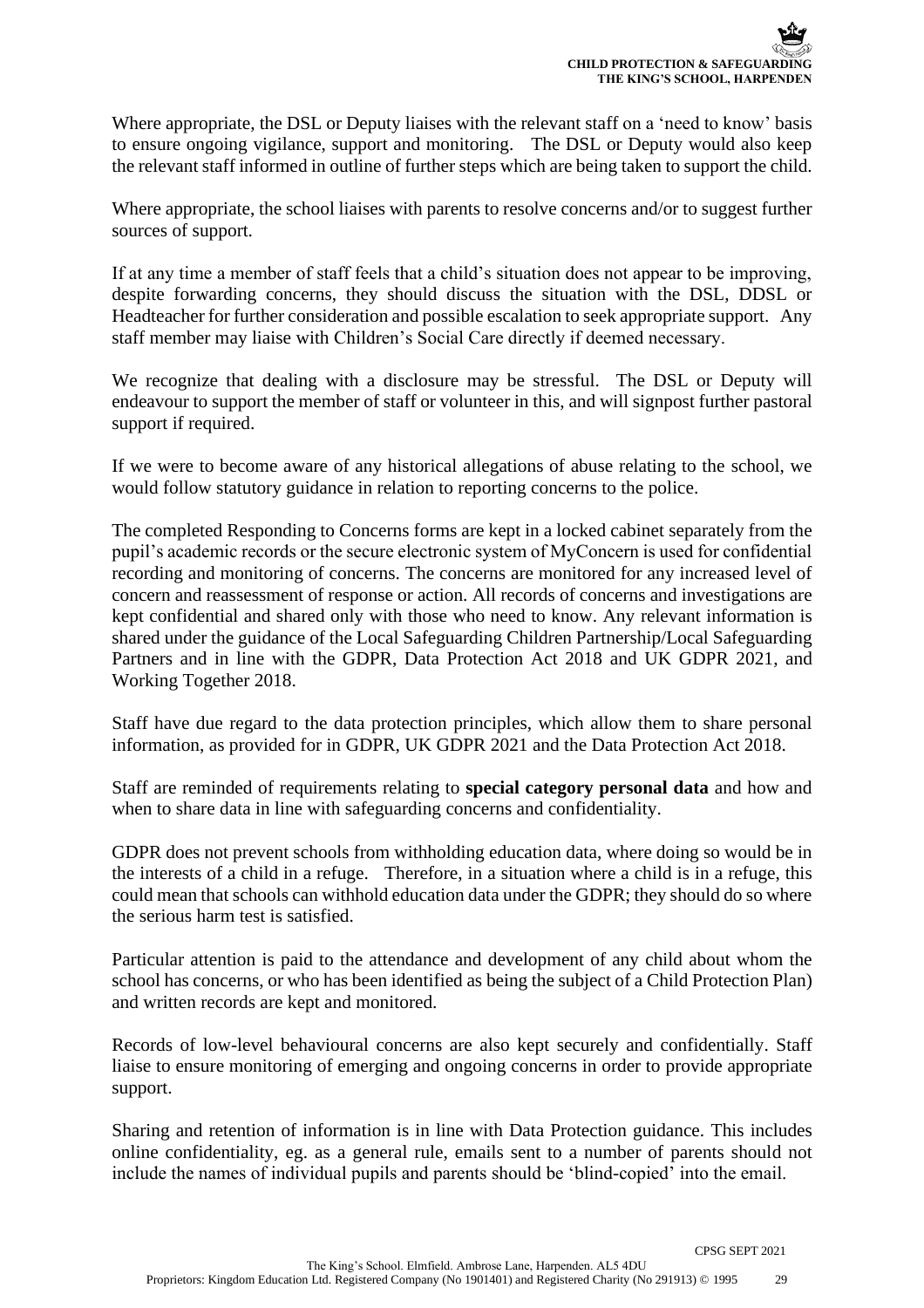For further guidance see:

[https://assets.publishing.service.gov.uk/government/uploads/system/uploads/attachment\\_data](https://assets.publishing.service.gov.uk/government/uploads/system/uploads/attachment_data/file/747620/Data_Protection_Toolkit_for_Schools_OpenBeta.pdf) [/file/747620/Data\\_Protection\\_Toolkit\\_for\\_Schools\\_OpenBeta.pdf](https://assets.publishing.service.gov.uk/government/uploads/system/uploads/attachment_data/file/747620/Data_Protection_Toolkit_for_Schools_OpenBeta.pdf)

### **8. Staff Conduct**

Staff need to ensure that their behaviour does not inadvertently lay them open to allegations of abuse. They need to treat all pupils with respect and try, as far as possible, not to be alone with a child or young person. Where this is not possible, for example, in an instrumental music lesson, or sports coaching lesson, or other 1 to 1 situations, it is good practice to ensure that others are within earshot. Where possible, a gap or barrier should be maintained between teacher and child at all times. Any physical contact should be the minimum required for care, instruction or restraint.

It is an offence for a person aged 18 or over, such as a teacher, to have a sexual relationship with a child under 18 where that person is in a position of trust in respect of that child, even if, in the case of those over 16, the relationship is consensual.

*See details in Appendices and Staff Code of Conduct* 

### **9. Allegations Against Staff or Volunteers, including low level concerns**

### Low level concerns

As part of our whole school approach to safeguarding, the leadership of the school promotes an open and transparent culture in which all are reminded to raise any concerns without delay about any adult working in or on behalf of the school (including supply teachers, volunteers and contractors).

The school ensures that adults working in or on behalf of the school or college are clear about professional boundaries and act within these boundaries, and in accordance with the ethos and values of the school, as outlined in the Staff Code of Conduct and reinforced in staff meetings and briefings.

We have a culture in which staff are reminded to report concerns.

Low-level concerns about a member of staff, supply staff, volunteer or contractor would be reported as per paragraph 74 of Keeping Children Safe in Education (Sept 2021), outlined below. Reports about supply staff and contractors should be notified to their employers, so any potential patterns of inappropriate behaviour can be identified.

If staff have safeguarding concerns or an allegation is made about another member of staff (including supply staff, volunteers, and contractors) posing a risk of harm to children, then: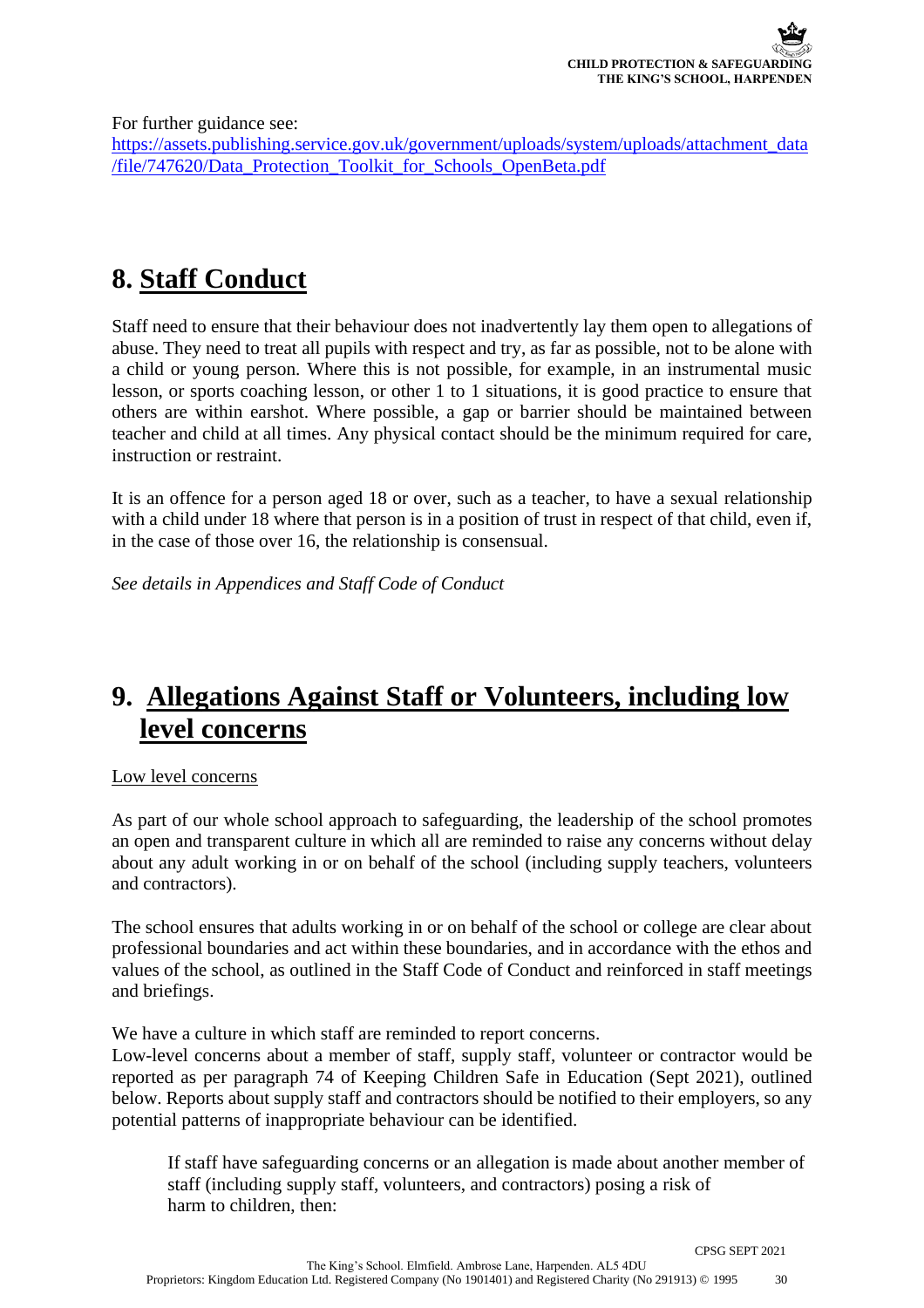- this should be referred to the Headteacher;
- where there are concerns/allegations about the Headteacher, this should be referred to the Chair of Trustees;
- where there is a conflict of interest in reporting the matter to the Headteacher, this should be reported directly to the Local Authority Designated Officer(s) (LADOs).

Further guidance relating to concerns and LADO referral would be sought via the Child Protection School Liaison Officer or Hertfordshire Safeguarding Children Partnership as required – see contact details on p9 of this Policy.

The term 'low level' concern does not mean that it is insignificant, a low level concern is any concern – no matter how small, and even if no more than causing a sense of unease or a 'nagging doubt' - that an adult working in or on behalf of the school or college may have acted in a way that is inconsistent with the staff code of conduct, including inappropriate conduct outside of work.

Examples of such behaviour could include, but are not limited to:

- being over friendly with children
- having favourites
- taking photographs of children on their mobile phone
- engaging with a child on a one-to-one basis in a secluded area or behind a closed door
- using inappropriate sexualised, intimidating or offensive language.

Such behaviour can exist on a wide spectrum, from the inadvertent or thoughtless, or behaviour that may look to be inappropriate, but might not be in specific circumstances, through to that which is ultimately intended to enable abuse.

Ensuring that any concerns are dealt with effectively also protects those working in or on behalf of the school from potential false allegations or misunderstandings.

The Headteacher would normally talk with the person who raised the concern (unless it had been raised anonymously) and to the individual involved and also any witnesses. Records of conversations would be kept confidentially along with the rationale for decisions and any further actions.

The school will provide a sensitive response and appropriate support for staff where relevant. In many cases, a low level concern may simply require a conversation with the individual about whom the concern has been raised, considering the values and expectations of the school, listening to the individual's account, discussing the situation and arranging further monitoring and review later as appropriate.

Staff are reminded and encouraged to let the DSL or DDSL know if they have found themselves in a situation which could be misinterpreted or which might appear compromising to others, and/or on reflection they believe they may have behaved in a way which they consider falls below the expected professional standards.

Maintaining an open and transparent culture, staff know that concerns are consistently recorded and dealt with appropriately to identify any concerning, problematic or inappropriate behaviour early, to minimise the risk of abuse and to identify any weaknesses in the school's procedures.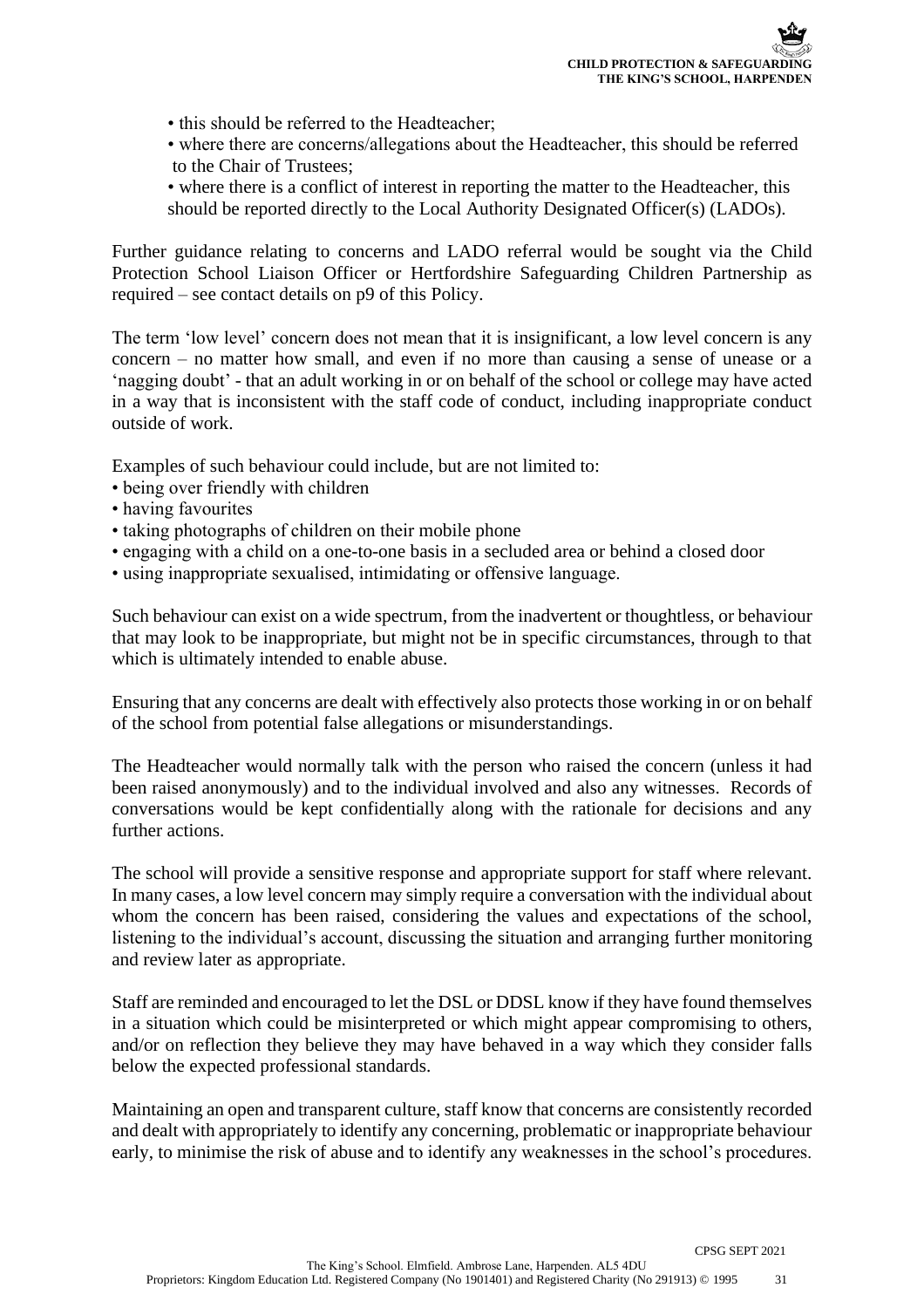Low level concerns relating to a supply teacher or contractor would be notified to the DSL or DDSL and notified to the employer in order to identify any patterns of inappropriate behaviour.

The DSL or DDSL would keep a confidential record of any concerns in line with data protection regulations including details of the concern, the context and the action taken. The name of the person raising the concern would normally be noted, but if the individual wished to remain anonymous then this would be respected as far as reasonably possible.

Records would be reviewed in order to identify potential patterns of concerning, problematic or inappropriate behaviour.

Where there is a pattern of such behaviour, the school would take appropriate action in line with disciplinary procedures, or in referral to the LADO where thresholds may be reached.

The school would also consider whether there are wider cultural or procedural issues which need to be addressed, and where further training would be beneficial to reduce the risk of reoccurrence.

Records would normally be kept at least until the individual leaves their employment.

Low level concerns which do not involve aspects such as misconduct or poor performance would not normally be included in a reference (although where a concern or group of concerns met the threshold for LADO and found to be substantiated then this should be referred to in a reference.)

### **Allegations**

Where a parent or carer wishes to make a complaint or make a suggestion about any activity or group the school is providing, it will be taken seriously, and appropriate action and referral to external agencies will be undertaken without delay.

In accordance with Part 4 of KCSIE, it is vital to manage cases of allegations that could indicate a person might pose a risk of harm working in any capacity in a school. This guidance will be followed where it is alleged that anyone working in the school, including supply teachers and volunteers may have

- Behaved in a way that has, or may have harmed a child and/or
- Possibly committed a criminal offence against or related to a child and/or
- Behaved towards a child or children in a way which indicates that he or she may pose a risk of harm to children
- Behaved or may have behaved in a way that indicates they may not be suitable to work with children.

It is necessary to consider whether there may be **transferrable risk**, if they are involved in an incident outside of school which did not involve children but could have an impact on their suitability to work with children. Eg. following the adult being involved in domestic violence, consideration should be given as to whether a child in the school could trigger the same reaction, therefore being put at risk.

**The person receiving the allegation must immediately inform the Headteacher, who will within one working day make a referral to LADO (Local Area Designated Officer) and**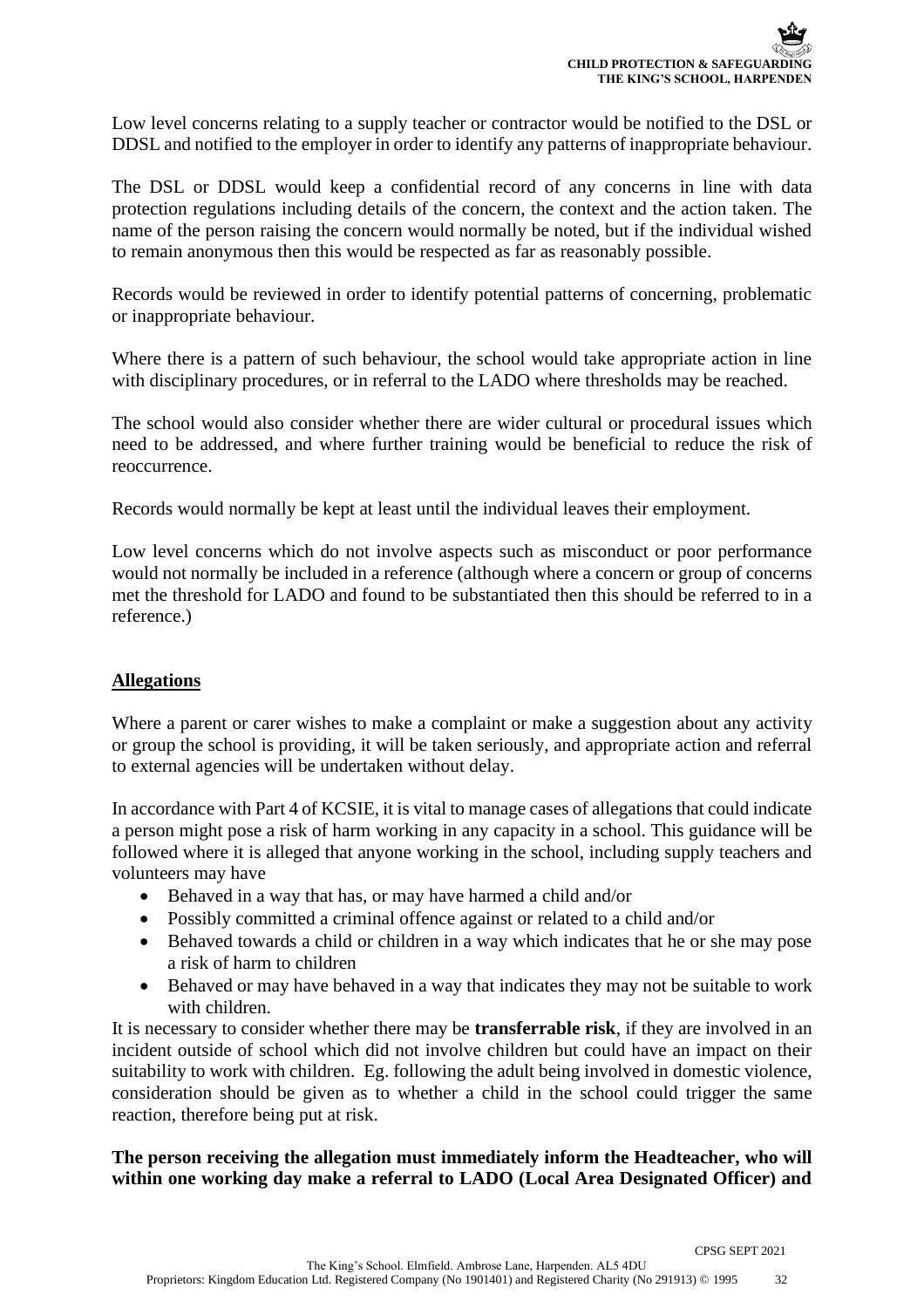### **will follow their procedures and those outlined by the Hertfordshire Safeguarding Children Partnership.**

The person who is the subject of the allegation is not to be informed without consultation with LADO.

An internal investigation is not to be conducted until the conclusion of any police investigation.

A written record of the allegation would be made using the informant's words – including time, date and place where the alleged incident took place, what was said and anyone else present.

The DSL or DDSL would normally be consulted in matters relating to the safety and wellbeing of a child, but if the allegation concerns one or both of them, the allegation would be referred to the Headteacher and LADO without consulting the DSL or DDSL concerned.

If the allegation concerns the Headteacher then the matter would be referred to the Chair of Trustees or the Trustee with responsibility for Safeguarding who would then refer to LADO (without informing the Headteacher of the allegation) within one working day of receipt of the allegation.

If the person is dismissed (or leaves their post but would otherwise have been dismissed) then the DBS (Disclosure and Barring Service) will be informed without delay.

In a case of serious professional misconduct, this would be reported to the TRA (Teaching Regulation Agency) without delay.

The following principles apply in the case of allegations:

- Workers should be given appropriate support following an allegation against them, and suitable confidentiality maintained as far as possible.
- It is not up to the recipient of the allegation to determine whether the allegation is true or not.
- All allegations should be treated in the same way historical or current.
- Following an allegation there should be appropriate record keeping in line with KCSIE Part 4.
- An investigation against a worker may have three related, but independent strands:
	- o Child protection enquiries, relating to the safety and welfare of any children who are or who may have been involved;
	- o A police investigation into a possible offence against a child;
	- o Disciplinary procedures, where it appears that the allegations may amount to misconduct or gross misconduct on the part of the worker, including possible suspension.

Temporary measures may be put into place following an allegation, in line with LADO guidance on assessing any ongoing risk.

Appropriate confidentiality must be maintained throughout the investigation, including making every effort to guard against unwanted publicity. In circumstances where schools need to make parents aware about an allegation they should make parents and others aware that there are restrictions on publishing information, including online. The LADO would advise on how to manage any speculation and publicity.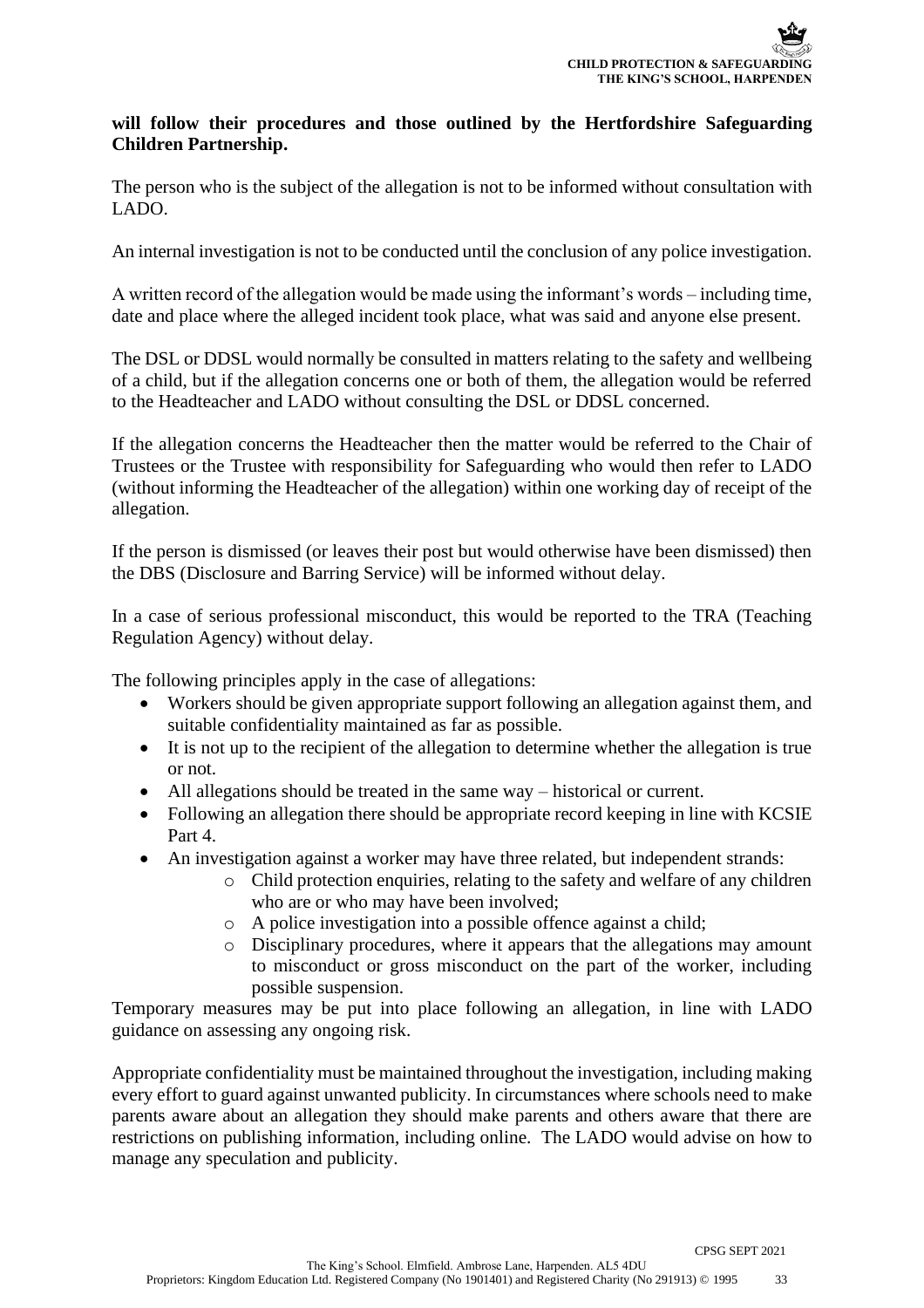### **Schools and colleges have a legal duty to refer to the DBS anyone who has harmed, or poses a risk of harm, to a child** where:

- the harm test is satisfied in respect of that individual;
- the individual has received a caution or conviction for a relevant offence, or if there is reason to believe that the individual has committed a listed relevant offence;
- the individual has been removed from working (paid or unpaid) in regulated activity, or would have been removed had they not left;
- the legal duty to refer applies equally in circumstances where an individual is deployed to another area of work that is not regulated activity, or they are suspended;
- the DBS will consider whether to bar the person. Referrals should be made as soon as possible, ordinarily on conclusion of an investigation, when an individual is removed from regulated activity. This could include when an individual is suspended, redeployed to work which is not regulated activity, dismissed or when they have resigned. When an allegation is made, an investigation should be carried out to gather enough evidence to establish if it has foundation, and employers should ensure they have sufficient information to meet the referral duty criteria explained in the DBS referral guidance.

Further guidance is available: <https://www.gov.uk/government/collections/dbs-referrals-guidance--2>

Where a teacher's employer, including an agency, dismisses or ceases to use the services of a teacher because of serious misconduct, or might have dismissed them or ceased to use their services had they not left first, they must consider whether to refer the case to the Secretary of State (via the Teaching Regulation Agency).

<https://www.gov.uk/guidance/teacher-misconduct-referring-a-case>

The DSL would be responsible for ensuring that the child is not at risk and would liaise with external agencies as relevant, including to provide any ongoing support for their welfare. The LADO would also advise on liaising with the child's parents in relation to their child (not sharing any information about the staff member) and in maintaining confidentiality.

The school would liaise with the LADO for ongoing guidance, including if a Trustee were the subject of an allegation.

The outcome of a serious allegation should be determined as substantiated / malicious / false / unsubstantiated / unfounded. Any ongoing proceedings, disciplinary action, settlements, requirements for references and lessons learned would be discussed with the LADO as relevant.

For any non-recent allegations the person raising a concern would be advised to contact the police as relevant. Non-recent allegations of abuse should also be referred to the LADO as required.

*For further details see related polices and resources:* 

- [https://hertsscb.proceduresonline.com/chapters/p\\_manage\\_alleg.html](https://hertsscb.proceduresonline.com/chapters/p_manage_alleg.html)
- *Keeping Children Safe in Education Part 4*
- *Whistleblowing Policy Complaints Policy*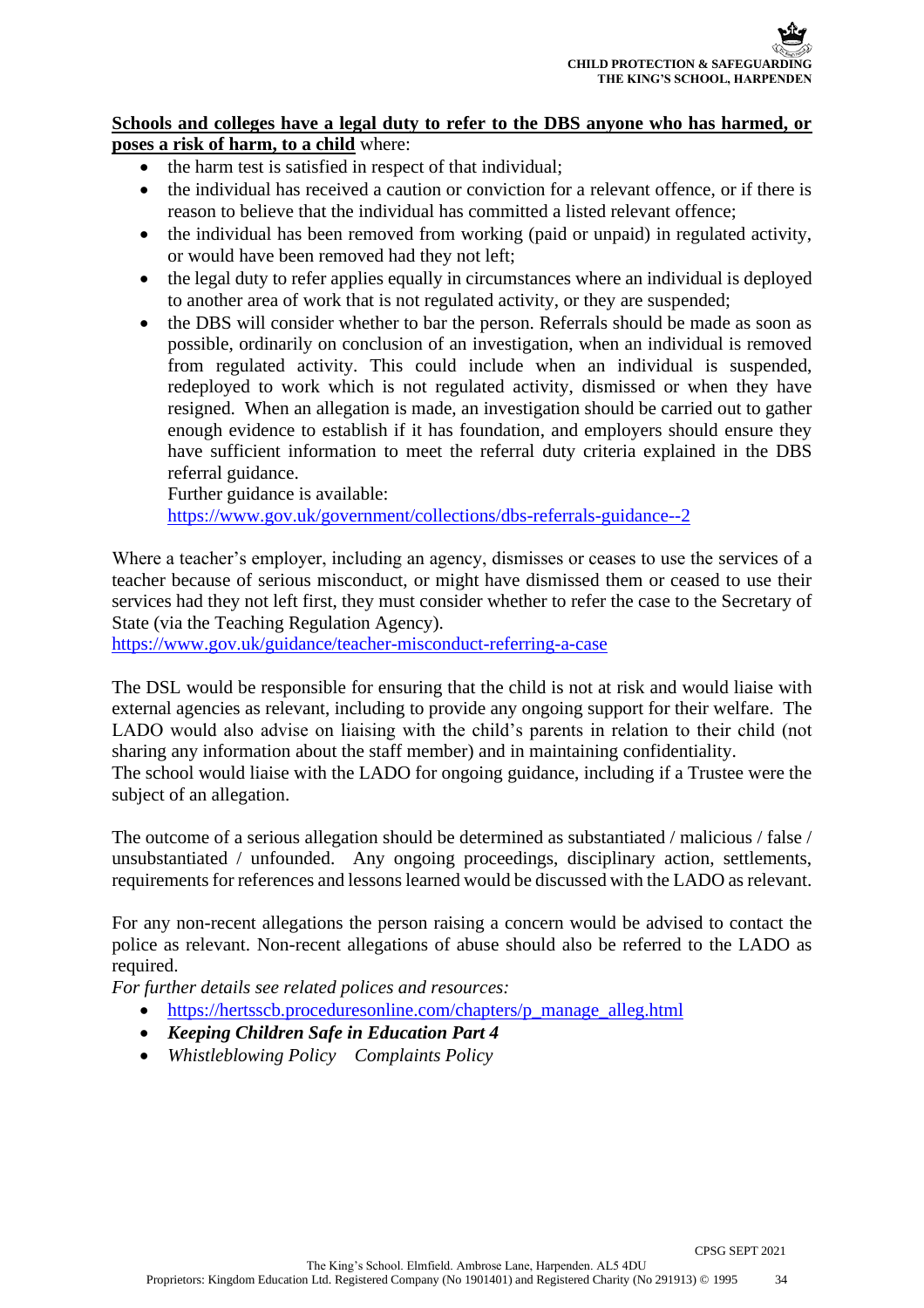### **Reporting a 'Serious Incident' to the Charity Commission**

Trustees should make a serious incident report to the Commission if:

- beneficiaries have been, or are alleged to have been, abused or mistreated while under the care of the charity, or by someone connected with the charity, for example a trustee, staff member or volunteer;
- there has been an incident where someone has been abused or mistreated (alleged or actual) and this is connected with the activities of the charity;
- there has been a breach of procedures or policies at the charity which has put beneficiaries at risk, including a failure to carry out checks which would have identified that a person is disqualified under safeguarding legislation from working with children.

Trustees must also manage and minimise the risk of further incidents happening as far as this is reasonably possible, by making any necessary changes to policies, procedures and work practices.

[https://www.gov.uk/government/publications/strategy-for-dealing-with-safeguarding-issues](https://www.gov.uk/government/publications/strategy-for-dealing-with-safeguarding-issues-in-charities/strategy-for-dealing-with-safeguarding-issues-in-charities)[in-charities/strategy-for-dealing-with-safeguarding-issues-in-charities](https://www.gov.uk/government/publications/strategy-for-dealing-with-safeguarding-issues-in-charities/strategy-for-dealing-with-safeguarding-issues-in-charities)

<https://www.gov.uk/government/news/alert-on-reporting-serious-incidents-rsi> Email: [rsi@charitycommission.gsi.gov.uk](mailto:rsi@charitycommission.gsi.gov.uk)

### **Reporting a 'Serious Incident' in Early Years to Ofsted**

Under the statutory framework for the Early Years Foundation Stage (EYFS), registered providers must inform Ofsted of any allegations of serious harm or abuse by any person living, working, or looking after children at the premises (whether the allegations relate to harm or abuse committed on the premises or elsewhere).

Registered providers must also notify Ofsted of the action taken in respect of the allegations. These notifications must be made as soon as is reasonably practicable, but at the latest within 14 days of the allegations being made.

Any significant incident in Early Years would be notified to Ofsted in accordance with latest guidelines. An online form has been developed for this purpose.

#### **Reasons for notification include:**

- Any allegations of serious harm or abuse by any person living, working or looking after children on the premises
- Death of a child
- Serious accident, injury or illness of child (including food poisoning)
- Event likely to affect the suitability of an individual or affect the smooth running of the setting.

For guidance see:

<https://www.gov.uk/government/publications/early-years-foundation-stage-framework--2> <https://www.gov.uk/guidance/report-a-serious-childcare-incident>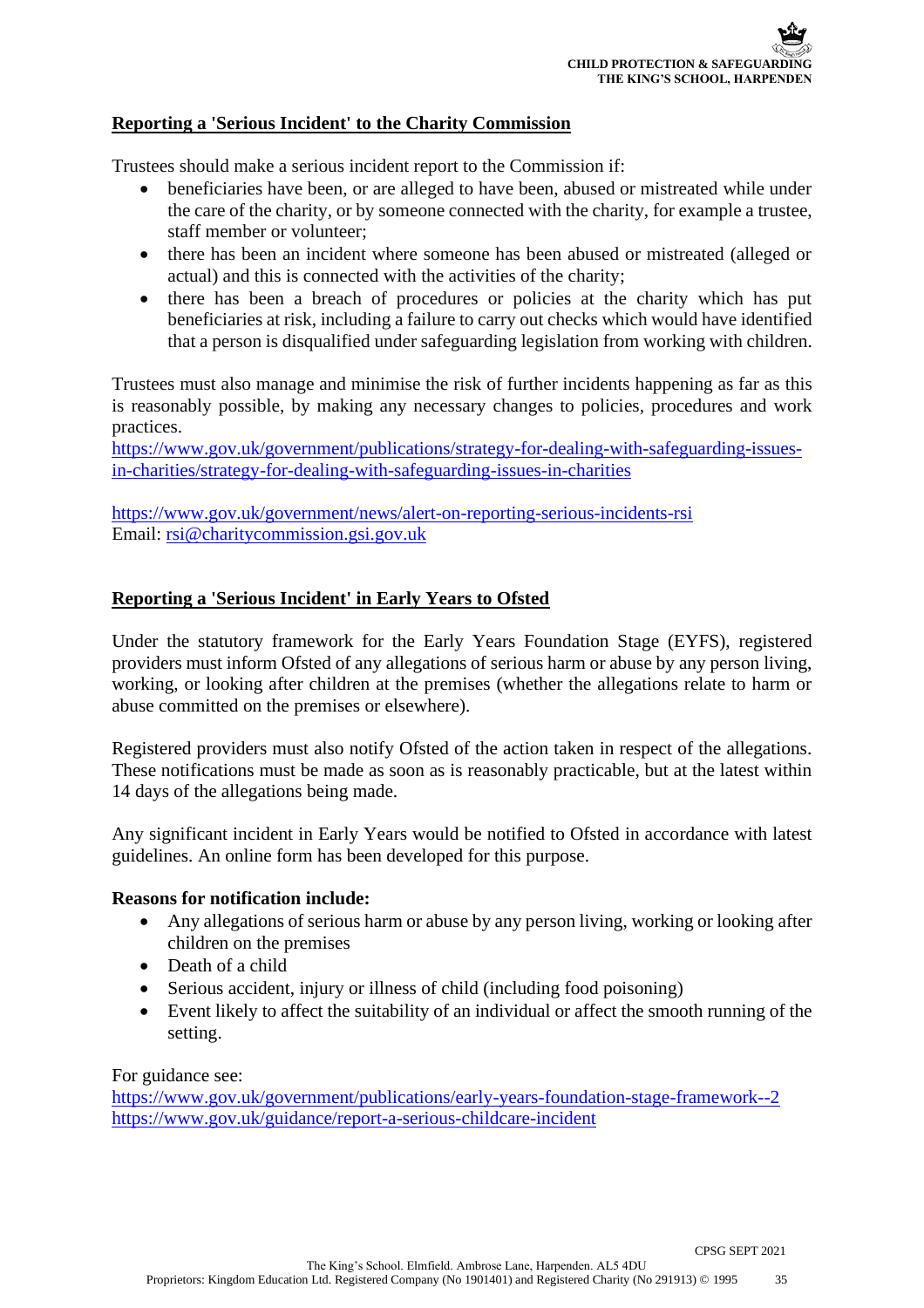### **10. Safe Recruitment**

The Leadership will ensure all workers will be appointed, trained, supported and supervised in accordance with government guidance on safer recruitment. This includes ensuring that:

- There is a written job description / person specification for the post.
- Those applying have completed an application form.
- The person's right to work in the UK has been verified.
- If appropriate, a check will be carried out with the DfE Use the Employer Checking Service at <https://www.gov.uk/employee-immigration-employment-status> to verify potential employee's immigration status.
- Those shortlisted have been interviewed face to face.
- The candidate's identity has been verified, preferably from current photographic ID(s) and proof of current address.
- Safeguarding has been discussed at interview.
- Two written satisfactory references have been obtained and followed up where appropriate.
- The successful candidate must have completed a Self-Declaration Form.
- A satisfactory enhanced DBS certificate has been obtained where required; an enhanced DBS check with a barred list check where the person will be engaged in regulated activity (we will comply with Code of Practice requirements concerning the fair treatment of applicants and the handling of information).
- Where the successful candidate (employed subject to appropriate checks) has worked or been resident overseas, such checks and confirmations as the School may consider appropriate will be carried out, so that any relevant events that occurred outside the UK can be considered - this may include the candidate providing the School with proof of his/her past conduct as a teacher in the form of a letter of professional standing from the professional regulating authority in the country in which s/he has worked. In keeping with Paragraphs 155 and 156 of KCSIE 2021, we would seek references as appropriate, but no overseas checks will be statutory, nor a DBS certificate required to cover for safeguarding events that may have occurred outside the UK within the particular circumstances indicated in the guidance. This applies to EEA teaching and non-teaching candidates employed after 1<sup>st</sup> January 2021.
- Alternatively, if the successful candidate has subscribed to it and gives permission, the school may undertake an online update check through the DBS Update Service. We continue to follow the guidance on obtaining DBS checks, and we recommend that people register for the DBS update service.
- A check is carried out via the DfE Teaching Regulation Agency for a candidate to be employed as a teacher to ensure that he or she the candidate is not subject to a prohibition order issued by the Secretary of State. Non-teaching staff are included in the check for 'teachers and others prohibited from the profession'.
- The successful candidate is required to complete a Staff Suitability Self-Declaration form with the responsibility to immediately notify the school of any convictions, cautions, court orders, reprimands or warnings which may affect suitability for working with children.
- Oualifications where relevant are verified.
- A suitable induction training programme is provided for the successful applicant.
- The Bursar is responsible for initial staff induction, including Health and Safety, Staff Code of Conduct as well as school policies and procedures contained in the Staff Handbook.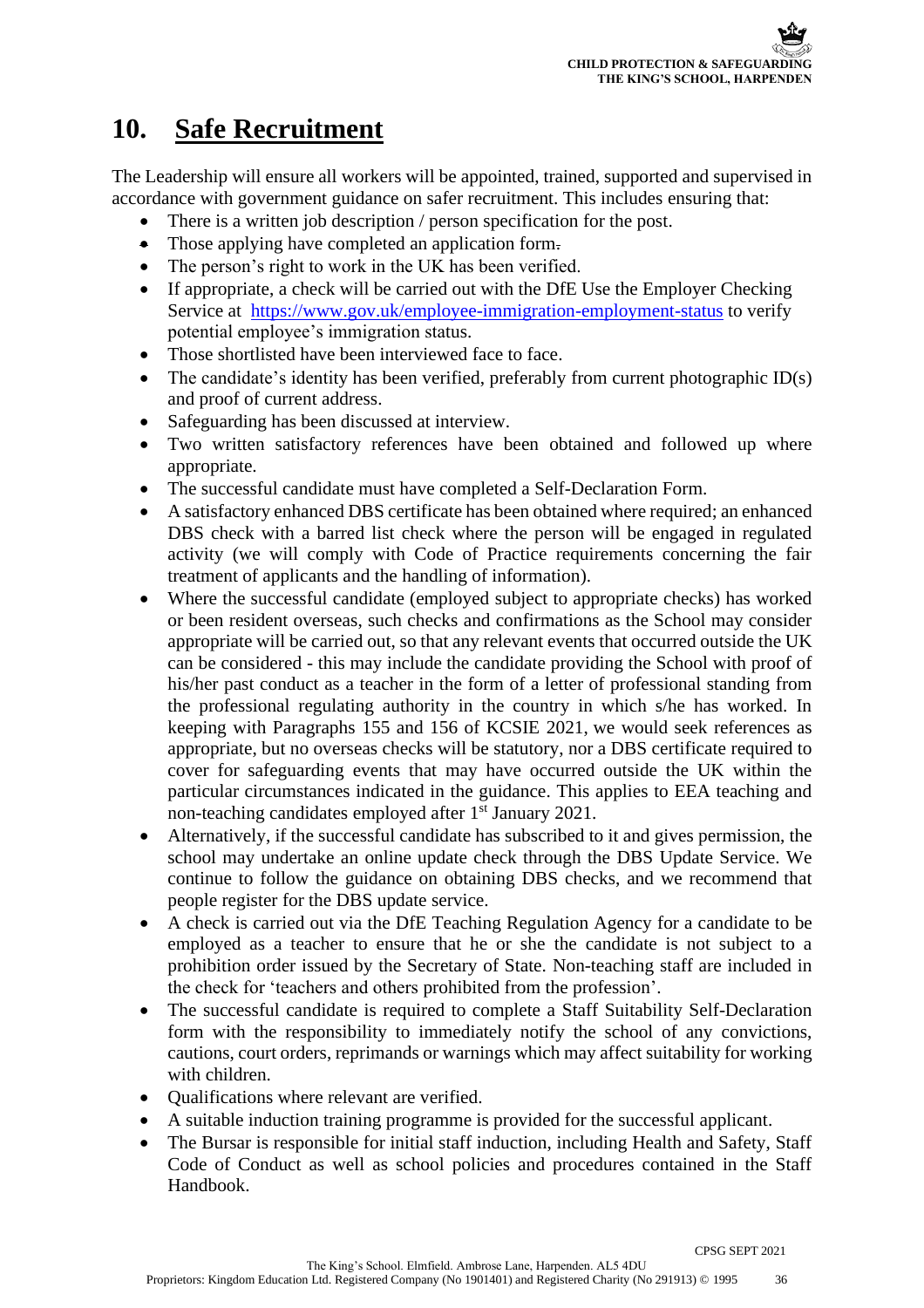- New volunteers and staff are required to read the school's Child Protection and Safeguarding Policy and Keeping Children Safe in Education Part 1 (Sept 2021) and Annex B. Prior to starting work or within 2 weeks of starting, they meet with the DSL to discuss understanding of Level 1 safeguarding requirements with particular reference to the role(s) which they will be undertaking. The DSL explains the school procedures for responding to concerns. A safeguarding training certificate is then issued.
- Staff receive regular supervision, which includes discussion of any safeguarding issues, and their performance and learning needs are reviewed regularly. In addition to induction and supervision, staff are provided with clear expectations in relation to their behaviour (outlined in the Staff Handbook & Staff Code of Conduct).
- The applicant completes a probationary period.
- If relevant, a check under section 128 of the Independent Educational Provision in England (Prohibition on Participation in Management) Regulations 2014 is undertaken to to evidence that the candidate has not been prohibited from participating in the management of independent schools.
- Trustees in maintained schools are required to have an enhanced criminal records certificate from the DBS. (It is the responsibility of the governing body to apply for the certificate for any of their governors who do not already have one. Governance is not a regulated activity and so governors do not need a barred list check unless, in addition to their governance duties, they also engage in regulated activity. A section 128 check for school governors is required because a person subject to one is disqualified from being a governor. Associate members are appointed by the governing body to serve on one or more governing body committees. The School Governance (Constitution and Federations) (England) (Amendment) Regulations 2016 made enhanced DBS checks mandatory for maintained school governors but not associate members.)
- Satisfactory medical fitness is checked for the successful candidate.

### **Disqualification**

As an EYFS provider, the school is aware of its responsibilities not to employ those who have been disqualified from working in childcare.

Childcare disqualification guidance (2018):

[https://www.gov.uk/government/publications/disqualification-under-the-childcare-act-](https://www.gov.uk/government/publications/disqualification-under-the-childcare-act-2006/disqualification-under-the-childcare-act-2006)[2006/disqualification-under-the-childcare-act-2006](https://www.gov.uk/government/publications/disqualification-under-the-childcare-act-2006/disqualification-under-the-childcare-act-2006)

*For further guidance see Keeping Children Safe in Education (Sept 2021) Part 3* 

### **Alternative provision providers**

Where a school places a pupil with an alternative provision provider, the school continues to be responsible for the safeguarding of that pupil and should be satisfied that the provider meets the needs of the pupil. The school should obtain written confirmation from the alternative provider that appropriate safeguarding checks have been carried out on individuals working at the establishment, i.e. those checks that the school would otherwise perform in respect of its own staff.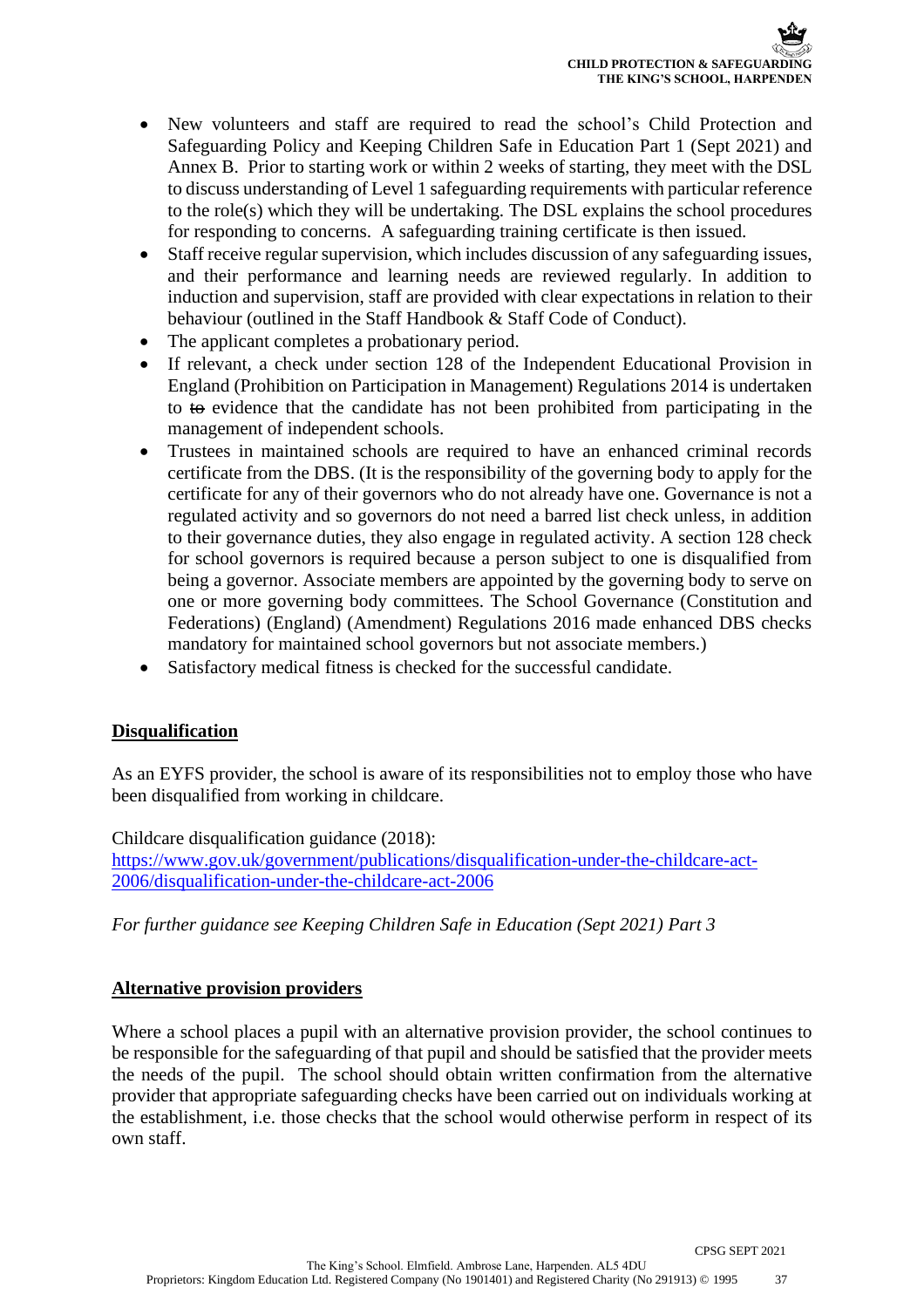### **Work experience**

Schools organising work experience placements should ensure that the placement provider has policies and procedures in place to protect children from harm. The school must consider the level of supervision – see KCSIE paragraphs 311-316 for further guidance.

### **11. Pastoral Care, Mental Health & Raising Awareness**

The school leadership is committed to offering pastoral care, working with external agencies as appropriate, and supporting anyone who has been affected by abuse or may have mental health challenges. The Mental Health Lead and other key staff attend and cascade relevant training and resources.

We promote a culture of open and effective communication between staff and pupils and have strong pastoral support structures and systems in place.

Class teachers and tutors are trained in recognizing factors which may indicate that a child may need support, and all pupils are reminded that there are adults to whom they can turn if they are worried, including their class teacher or tutor, the Head or Assistant Head of Primary, Head of Secondary / Mental Health Lead, the DSL or DDSL and first aid staff.

Key staff including SEN staff are available for informal drop in sessions and for ongoing liaison with pupils and their parents to offer support in school as well as giving appropriate signposting for specialist support and assisting in liaising with specialist providers such as Child and Adolescent Mental Health Services (CAMHS) and in escalating support where required.

Staff are reminded of the possible links between mental health and safeguarding, and of the need to contact the DSL/DDSL in cases of concern. The DSL/DDSL will ensure appropriate multi-agency liaison in ascertaining best routes for support.

Trustee Charles Hammond is available to support staff pastorally, and the Mental Health Lead promotes awareness of healthy emotional and mental wellbeing and strategies for good mental health in conjunction with PSHE, Tutor times and class discussions.

The PSHE Coordinator ensures that skills for mental and emotional wellbeing are taught at age appropriate levels, including strategies for good resilience.

The Mental Health Lead also sends communications to parents to promote awareness and strategies for good mental health and wellbeing, and to remind the school community that staff are available to discuss concerns including during periods of home learning.

In times of particular concerns and potential sources of stress, such as those due to Covid-19, staff remain particularly vigilant towards pupils who may be vulnerable, and systems for remote pastoral support are used effectively where pupils are not able to attend the school site.

Parents are reminded to notify the school of any particular circumstances which may be upsetting for a child, such as a bereavement, and key staff will be advised in order to offer extra support as may be required.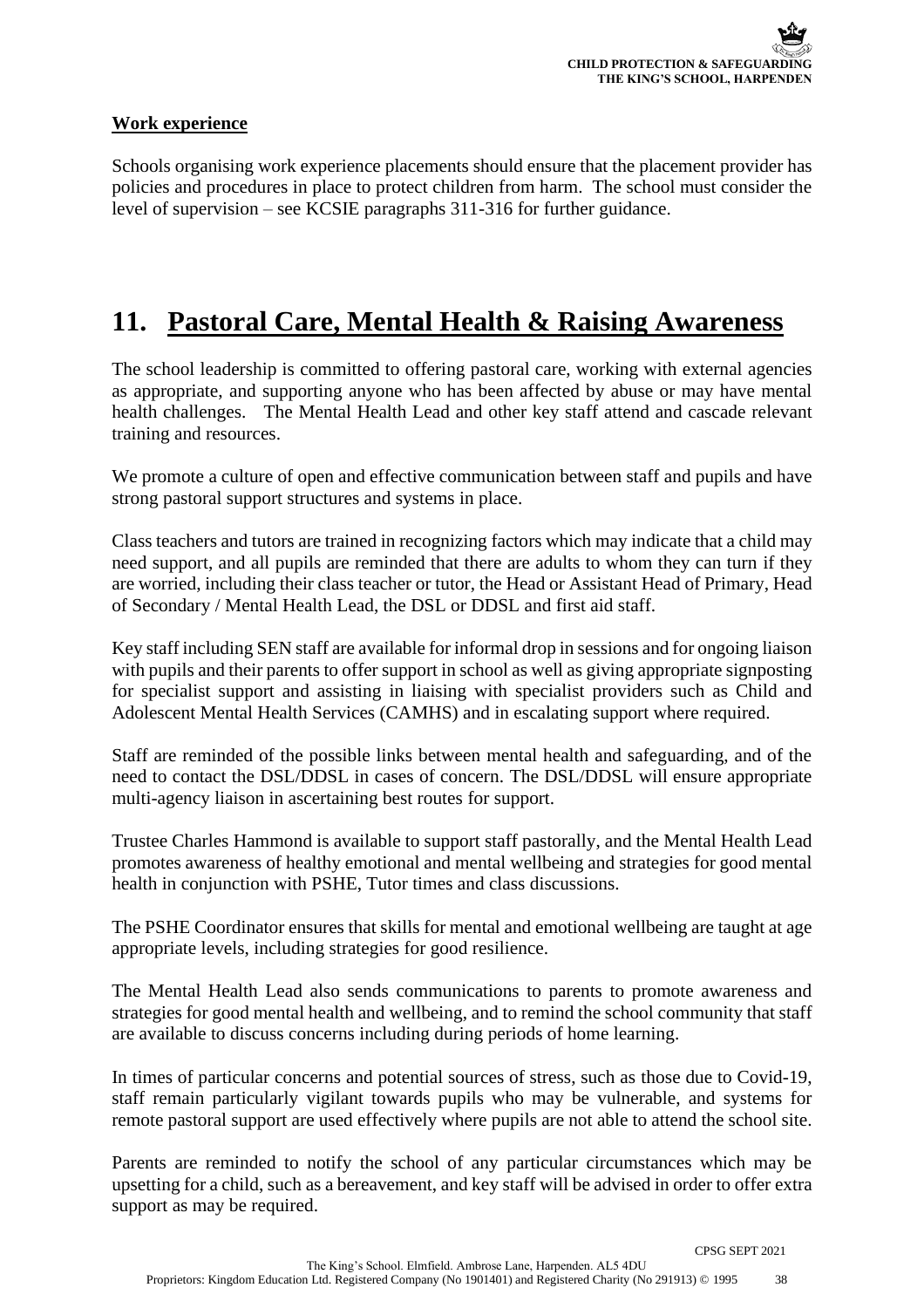### **In the Primary School**

The Head of Primary oversees the overall pastoral care. Aspects of PSHE such as respecting others, recognising emotions, good relationships and keeping healthy and safe are taught and frequently reinforced in Assemblies, class time and special events such as International Week.

### **In the Secondary School**

Aspects of PSHE including Relationships and eSafety are taught and discussed at levels appropriate to the pupils' ages, through Assemblies, tutor time, PSHE lessons and curriculum subjects such as Religious Studies, as well as in extra-curricular programmes.

The SENCo coordinates and trains staff mentors for children with autism who may benefit from support.

*Further guidance & resources:* Mental health and behaviour in schools (Nov 2018) [https://assets.publishing.service.gov.uk/government/uploads/system/uploads/attachment\\_data](https://assets.publishing.service.gov.uk/government/uploads/system/uploads/attachment_data/file/755135/Mental_health_and_behaviour_in_schools__.pdf) [/file/755135/Mental\\_health\\_and\\_behaviour\\_in\\_schools\\_\\_.pdf](https://assets.publishing.service.gov.uk/government/uploads/system/uploads/attachment_data/file/755135/Mental_health_and_behaviour_in_schools__.pdf) Rise above <https://riseabove.org.uk/> Young minds <https://youngminds.org.uk/youngminds-professionals/our-projects/minded/> Wellbeing for education return programme

### **12. Whistleblowing and Complaints**

The school has a culture of open communication, safety and of raising concerns.

Where a parent or carer wishes to make a complaint or make a suggestion about any activity or group the school is providing, it should be taken seriously. They may in the first instance to speak to the teacher concerned who should endeavour to resolve the matter. Procedures for reporting and handling concerns, provision for mediation and dispute resolution are detailed in the Complaints Policy, available via the school website or school office.

If staff have safeguarding concerns or an allegation is made about another member of staff (including supply staff, volunteers, and contractors) posing a risk of harm to children, then this should be referred to the DSL or DDSL who will consult the Headteacher.

If there are concerns/allegations about the Headteacher this should be referred to the Chair of Trustees.

Referral to LADO would take place as required.

Staff are reminded that they may also contact the NSPCC whistleblowing helpline if they feel that the school and the local authority have not taken appropriate action to safeguard a child and that the matter has not been addressed satisfactorily through organisational escalation and professional challenge procedures.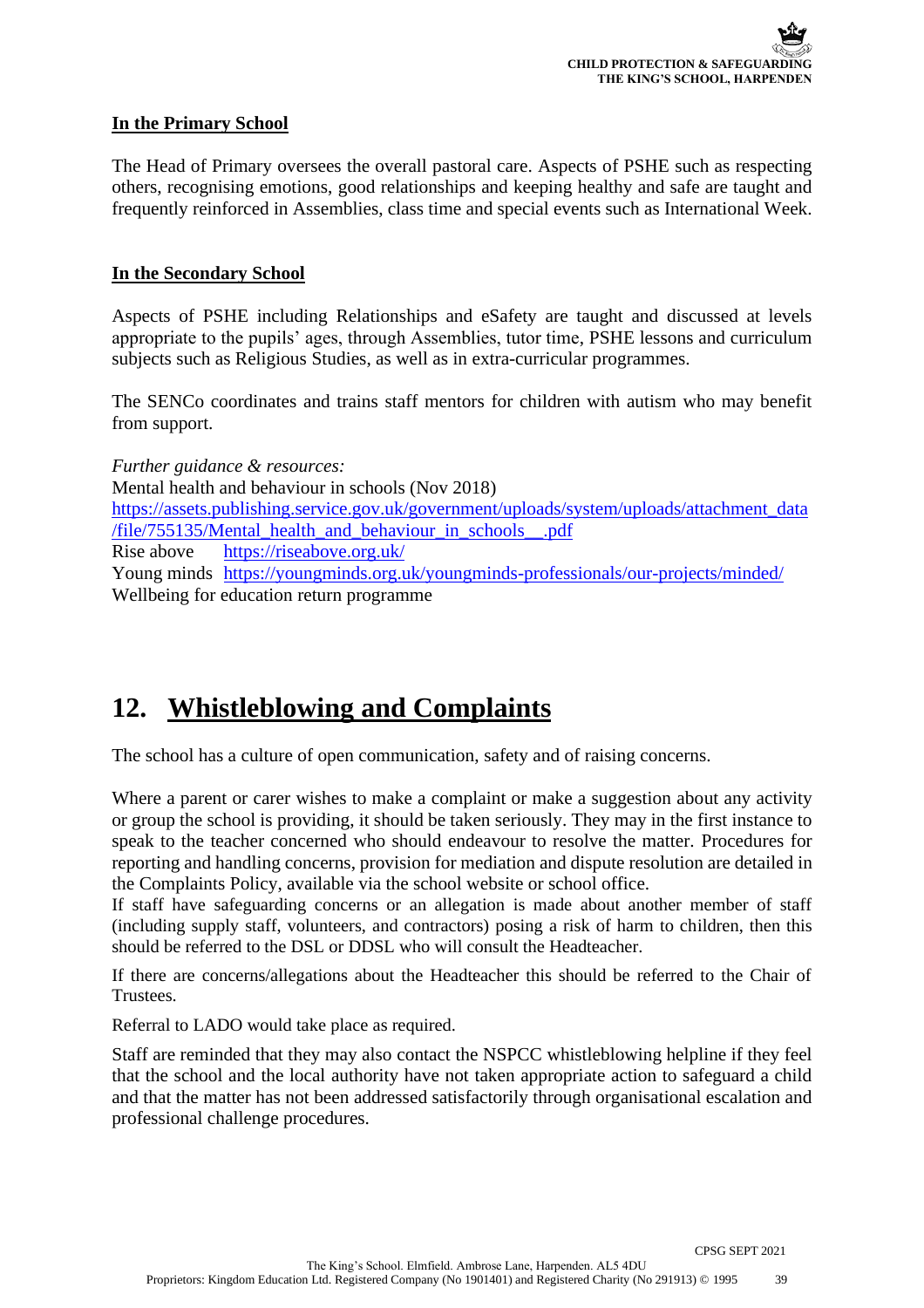*For further details see:*  <https://www.gov.uk/whistleblowing> https://www.nspcc.org.uk/keeping-children-safe/reporting-abuse/dedicated-<br>helplines/whistleblowing-advice-line/ Tel. 0800 028 0285 helplines/whistleblowing-advice-line/

*See details in Whistleblowing Policy and Complaints Policy*

### **13. Use of school premises for non-school activities**

From time to time the school offer the use of the premises to members or organisations within the community for use for child-related activities. In such cases, the school does require the respective organisation to provide the following documents, amongst other things:

- Evidence of their public liability insurance
- Child Protection/Safeguarding Policy
- An appropriate completed risk assessment for the activity/event

Such non-school activities are not considered as regulated activity within the school – DBS checks will not be required by the school; however, where the organisation using the site is acting in regulated activity, their safeguarding policy must confirm their requirement for enhanced DBS procurement for their staff.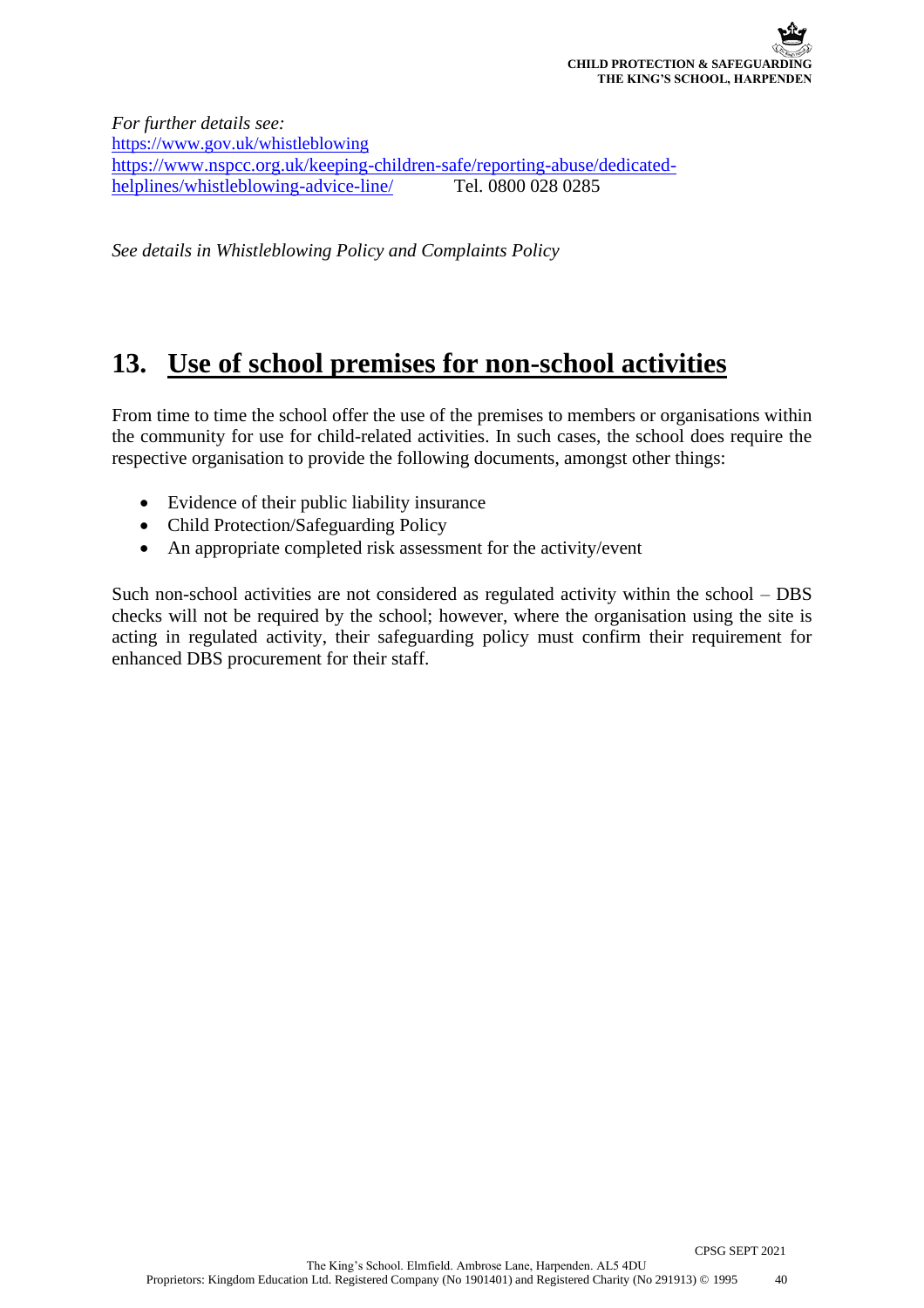### **14. Related Policies & Procedures**

This policy is to be understood in conjunction with related school policies, including the following:

*Health and Safety Policy Staff Code of Conduct Behaviour Policy, Discipline and Behaviour Management, Anti-Bullying Policy Restrictive Physical Intervention Policy Risk Assessment & Management Plan for children or adults who present a risk of harmful behaviour First Aid Policy Catering & Food Hygiene Policy Whistleblowing Policy Complaints Policy General Data Protection Regulation (GDPR) Policy & UK GDPR 2021 Recruitment, Selection and Disclosures Policy Procedure & Policy on the Recruitment of Trustees and Volunteers Equal Opportunities Policy Educational Visits Policy, Transport, Outings and Use of Minibuses Acceptable Use of Phones, Cameras and Recording Devices eSafety Policy & Social Media Policy & Bring Your Own Device Policy Peer on Peer Abuse Policy and Procedures Staff Handbook Visiting Speaker Policy Missing Pupil Policy Children Missing Education Policy Guidance on Carrying Pupils in Staff Vehicles (Staff Handbook) EYFS Intimate Care Policy*

### *See Guidance Summaries in Appendices for further information.*

### **Legal framework**

Primary legislation

- Children Act (1989 s47)
- Protection of Children Act (1999)
- The Children Act (2004 s11)
- Children and Social Work Act 2017
- Safeguarding Vulnerable Groups Act (2006)
- Childcare Act (2006)
- Child Safeguarding Practice Review and Relevant Agency (England) Regulations 2018

#### Secondary legislation

- Sexual Offences Act (2003)
- Criminal Justice and Court Services Act (2000)
- Equality Act (2010)
- General Data Protection Regulations (GDPR) (2018) & UK GDPR 2021
- Childcare (Disqualification) Regulations (2009)
- Children and Families Act (2014)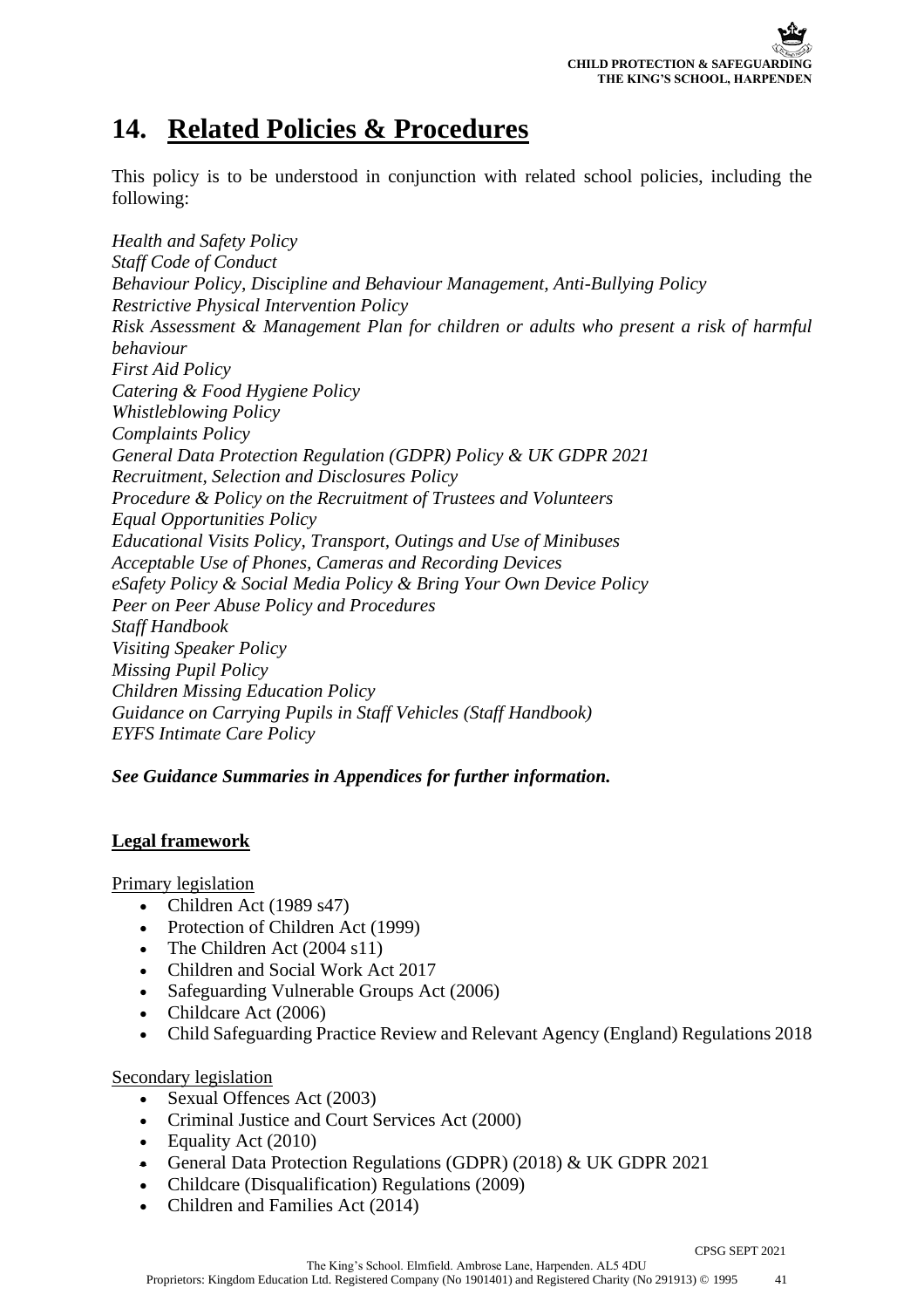- Care Act  $(2014)$
- Serious Crime Act (2015)
- Counter-Terrorism and Security Act (2015)

#### **Risk Assessments**

In line with our duty of care we undertake to assess and take appropriate steps to reduce risks. Risk Assessments are regularly reviewed and updated.

*For details see Health & Safety policy.*

### **First Aid and administration of medicine**

The school has two First Aiders and several teachers who are Paediatric & Emergency First Aid trained.

*For details see First Aid Policy*

### **Accidents**

All accidents, however minor, should be recorded in an accident book. In the event of an accident, the parent/carer of a child or young person should be contacted and a letter/sticker sent home with the child.

#### **Registration & children who go missing from education**

When a child joins the school, general information and consent forms are completed and returned which includes contact details of parents/carers. A medical form, which includes other details such as allergies or special dietary requirements, is also completed and this form is renewed annually.

A register of those attending school is also maintained, together with a register of workers. We record arrival and departure times if the participant does not attend for the whole school day.

Staff are alert to signs to look out for and the individual triggers to be aware of when considering the risks of potential safeguarding concerns such as travelling to conflict zones, FGM and forced marriage.

*For details see Attendance Policy and Missing Child Policy School Schedule of Record Retention, and also Records Management Toolkit for Schools produced by Information and Records Management Society [www.irms.org.uk](http://www.irms.org.uk/)*

#### **Anti-Bullying Policy and practice**

All staff, volunteers, pupils and parents are made aware of our Anti-Bullying Policy and know that bullying (including cyber-bullying) will not be tolerated.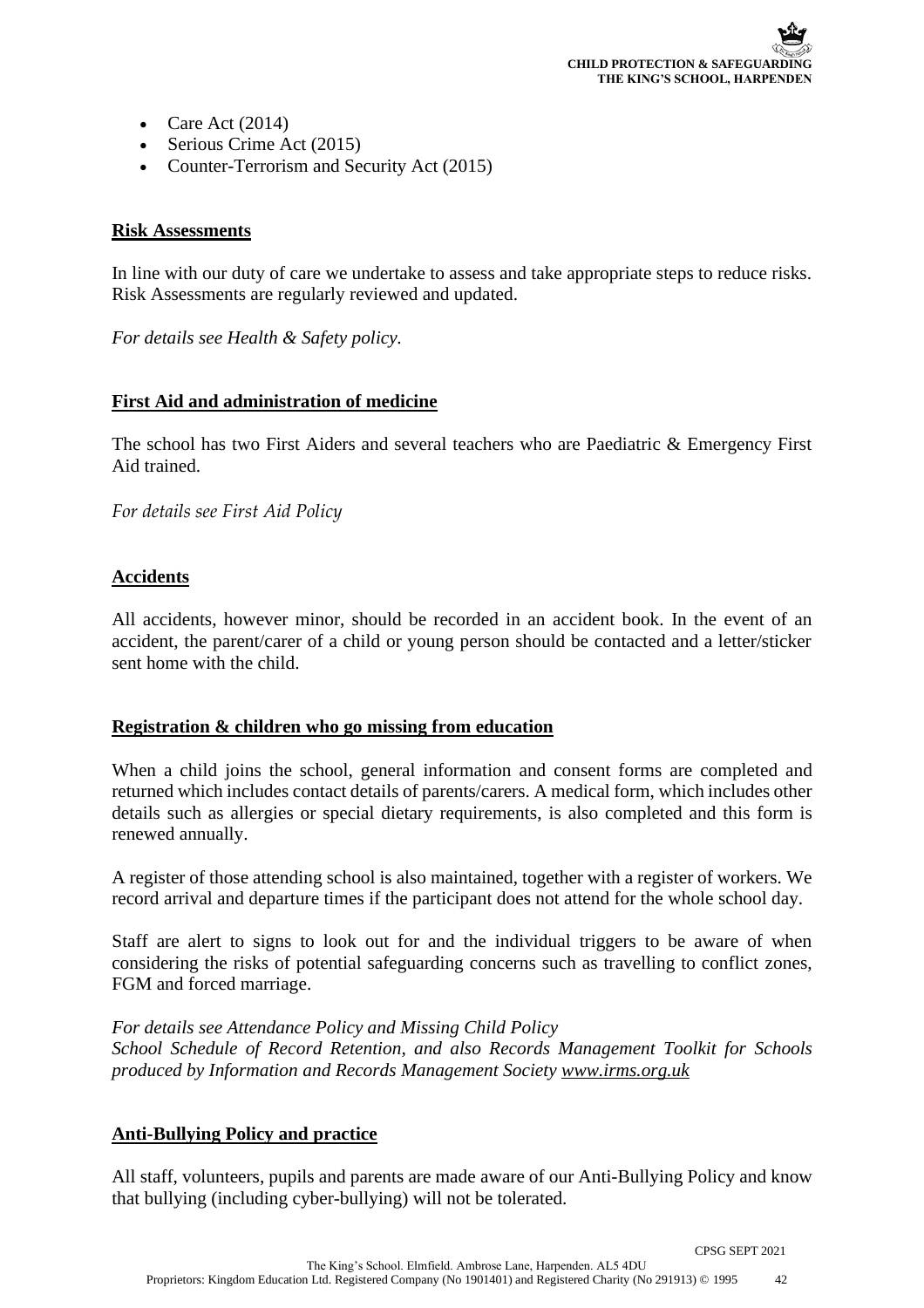All teachers have an understanding of what bullying is, are aware of possible signs and follow the Anti-Bullying policy to support perpetrators and victims.

Pupils and parents/carers are encouraged to speak to a member of staff without delay if they suspect that bullying is taking place, and are assured that they will be supported when bullying is reported.

Pupils are reminded in PSHE and tutor times of issues related to bullying, including cyberbullying, and how to access support.

*For details see Appendices and Anti-Bullying Policy*

### **Tobacco and alcohol**

There is a smoking ban in all enclosed public spaces throughout the UK and a no-smoking policy is enforced on the premises of The King's School.

It is illegal for anyone under the age of 18 in England and Wales to be sold cigarettes (or other products like roll-up tobacco and cigars) over the counter or at a vending machine.

There are also strict regulations on the sale and consumption of alcohol where children and young people are concerned, and The King's School enforces a no-alcohol policy.

### **Solvents and illegal substances**

Staff are alert to the possibility of pupils' possession and use of illegal substances.

It is a criminal offence to allow anyone attending the school to supply illegal drugs or use them on the premises. The King's School therefore adopts a zero tolerance policy on all illegal substances. The school will act in line with the discipline policy and will involve the police as applicable.

#### **Special Educational Needs and Disabilities (SEND)**

Staff liaise closely with our SENCo in working with pupils with special educational needs. The SEN department provides training for staff in recognizing behavioural patterns related to specific learning difficulties, and in offering appropriate support and referrals, which may include counselling. Pupils are given opportunities to talk with tutors and SEN staff about concerns relating to their learning and to wider issues. Staff are quick to intervene on behalf of any pupil with SEN in the case of any emerging mental health or bullying concerns. Tutors and SEN staff encourage pupils to build self-esteem and resilience to enable them to cope confidently with challenges which may affect them now or in later life.

*For further details see School Accessibility Plan.*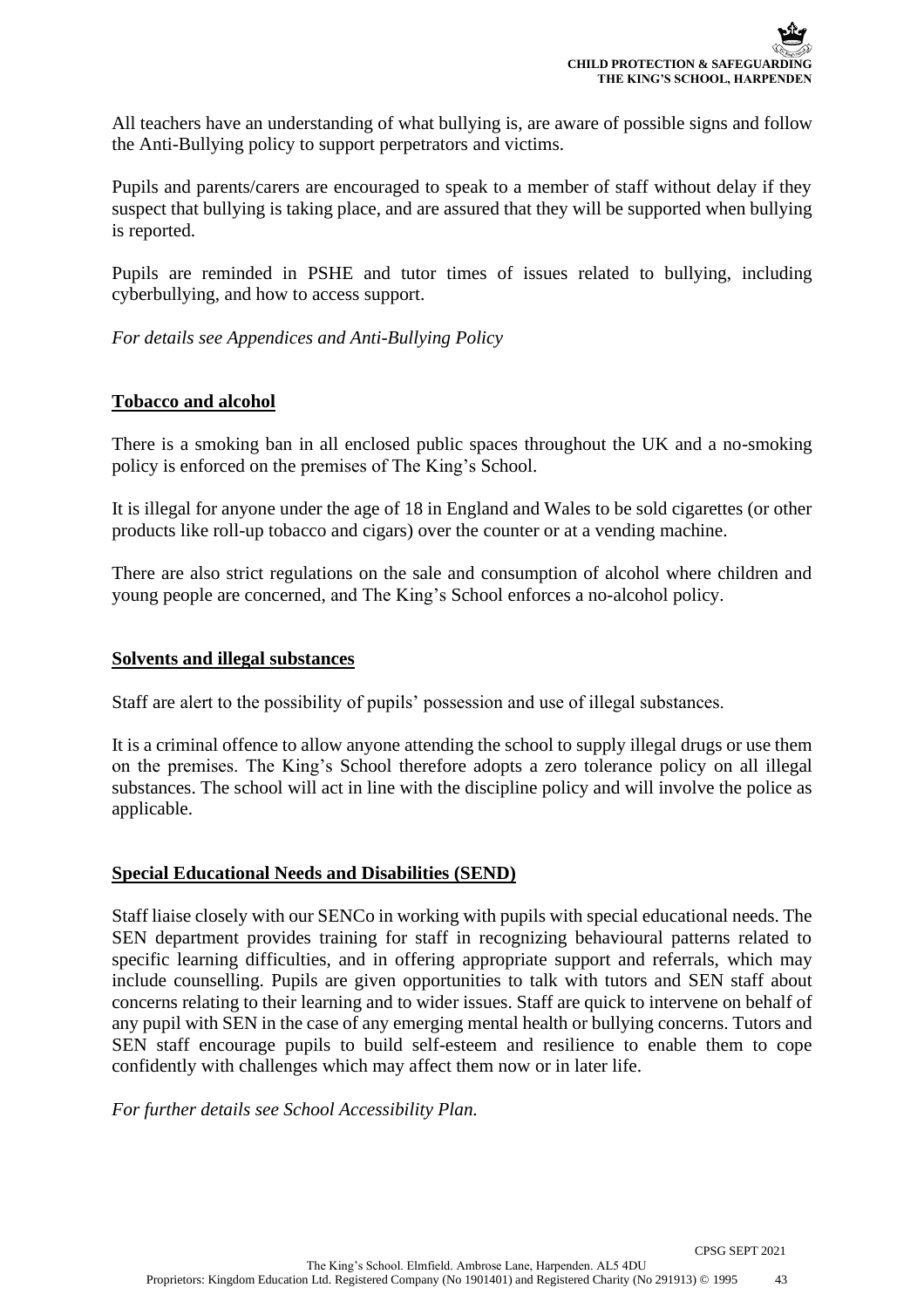### **Educational Visits**

From time to time the school arranges day trips or visits offsite for pupils, for which parents or carers complete and sign a consent form for the activity. Parents or carers who volunteer to assist on these trips do so under the supervision of the visit organiser and are required to complete a Self-Declaration Form prior to the activity. The school also carries out a risk assessment of the activity to ensure all eventualities are covered and all adults in the team are briefed by the visit organiser on what to do in the event of an accident or emergency.

If using an established residential centre, checks are made that it operates a safeguarding policy and carries out Disclosure checks on workers and relevant risk assessments.

For school Exchanges, hosting adults who will be responsible for the care of Exchange pupils visiting The King's School complete a self-declaration form and receive detailed guidelines on hosting. We have a robust pastoral system and risk assessment plan, whereby emergency contact numbers are given to visiting pupils for them to raise any concerns without delay, and alternative hosting provision is in place.

*For details see Educational Visits Policy contained in the Health & Safety Policy*

### **Swimming Trips**

There should be an increased adult to child ratio for all swimming trips, and pupils' swimming ability should be established prior to the trip. A swimming consent form for each child is taken by the group leader on the trip. A copy is also retained by the contact person at the school.

*See Educational Visits Policy for further details on organising swimming trips, including the swimming pool checklist and relevant Risk Assessments and Guidelines*

### **Acceptable Use of Mobile Phones, Cameras and Recording Devices**

#### Mobile Phones

- All staff must ensure that their mobile phones are not used for personal calls and messaging during working hours.
- If any staff member has an emergency which requires them to keep their mobile close at hand, they should keep their phone on their desk and on silent mode. Another member of staff must be notified if there is cause to leave the class during the lesson to answer or make an emergency call. In this situation, any phone calls taken or made should be done so in a designated staff area where possible i.e. staff room of office.
- There are many occasions on which staff are required to carry a mobile phone away matches, games on outlying pitches and off-site trips. On these occasions, a School nominated mobile phone should be used.
- Staff should not give out personal mobile numbers to pupils or parents/carers.
- Under normal circumstances pupils are not allowed phones on site. Parents may request permission for a pupil to bring a phone into school if deemed necessary (eg. if the pupil is travelling independently on public transport). Pupils must not use their phone onsite during the school day.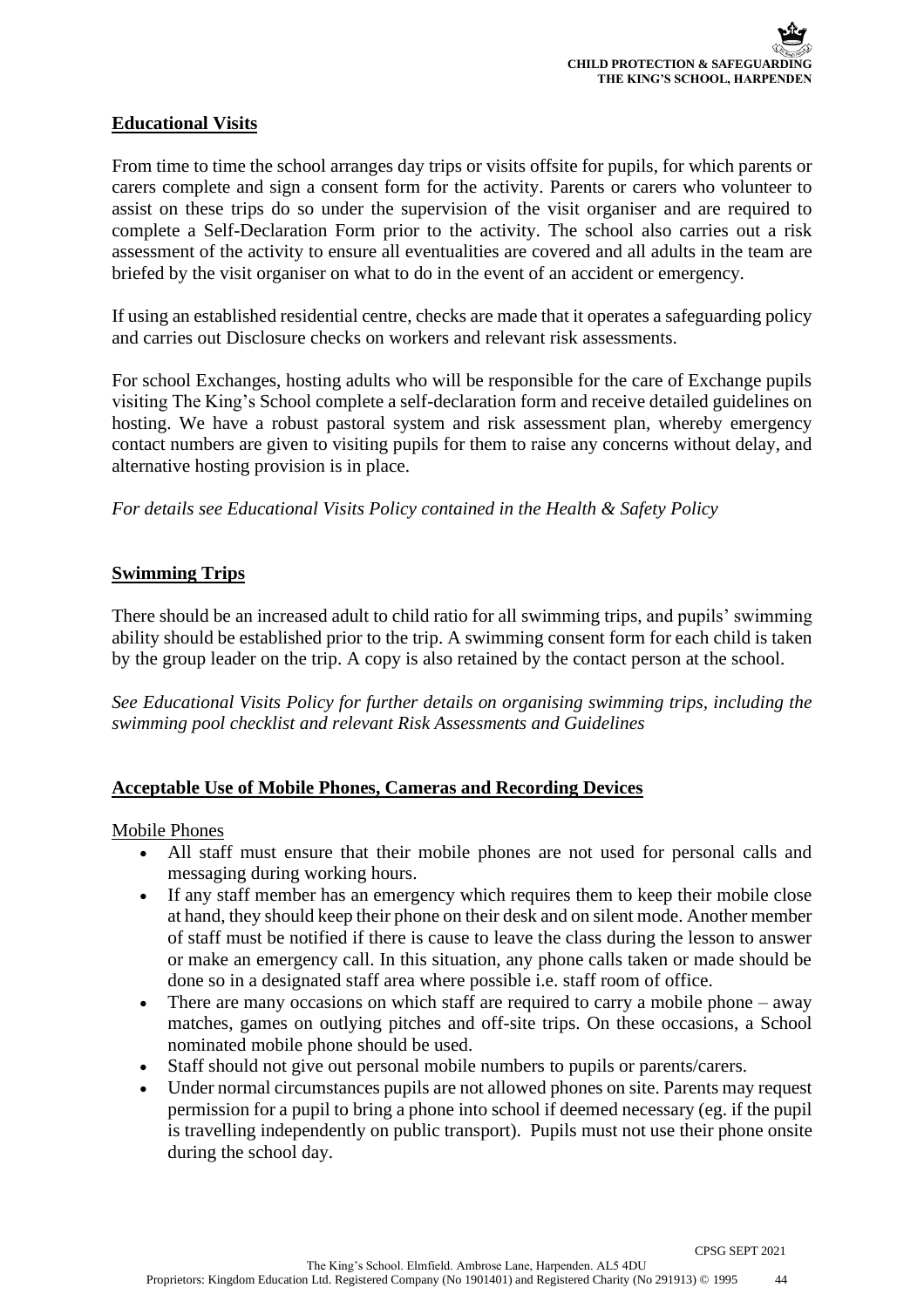### **Acceptable Use of Mobile Phones specific to EYFS**

Mobile phones are not to be used by any member of staff, volunteer, parent, Trustee or visitor within the EYFS setting. Signs are displayed around relevant areas of the building to this effect. If anyone needs to use their mobile phone they should do so in a separate area such as a separate office or the staff room.

### **Cameras**

Children (pupils and non-pupils) should only be photographed or filmed on video for the purpose of recording their development or participation in events organised by us. Parents indicate their consent to the above as designated in the School's Terms & Conditions of entry. Parents have the right of access to records holding visual images of their child.

- Only a School camera should be used to take any photo in school or on outings. If a school camera is not available then a personal one may be utilised subject to advance approval from the DSL/DDSL or Headteacher who may also check images taken.
- Images taken must be deemed suitable without putting the child in any compromising position that could cause embarrassment or distress
- Staff are responsible for the location of any classroom assigned camera or any equipment capable to taking pictures or videos.
- Images taken and stored on the camera must be downloaded as soon as practicable. They must then be deleted from the camera.
- Images may only be uploaded to the school website by authorised staff and should never be uploaded to the internet for any other reason, including onto social networking sites e.g. Facebook.
- Under no circumstances must cameras of any kind be taken into bathrooms without prior consultation with the DSL/DDSL or Headteacher. In this event, staff should be supervised whilst carrying out this activity. At all times the camera must be placed in a prominent place where it can be seen.
- It is the responsibility of all members of staff to be vigilant and report any concerns to the DSL, DDSL or Headteacher.
- Any non-compliance will be taken seriously, logged and investigated appropriately in line with our disciplinary procedure.

*For more details see IT Acceptable Use Policy, Acceptable Use of Mobile Phones, Cameras and Recording Devices, Staff Code of Conduct, eSafety Policy, Social Media Policy and Social Media Policy & Guidance for Staff.*

#### **Abusive images of children and internet usage**

There are no circumstances that will justify adults possessing indecent images of children. Adults who access and possess links to such websites will be viewed as a significant and potential threat to children. Accessing, making and storing indecent images of children on the internet is illegal. This will lead to criminal investigation and the individual being barred from working with children and young people, if proven.

Where indecent images of children or other unsuitable material are found, the police and Local Authority Designated Officer (LADO) should be immediately informed. Adults should not attempt to investigate the matter or evaluate the material themselves, as this may lead to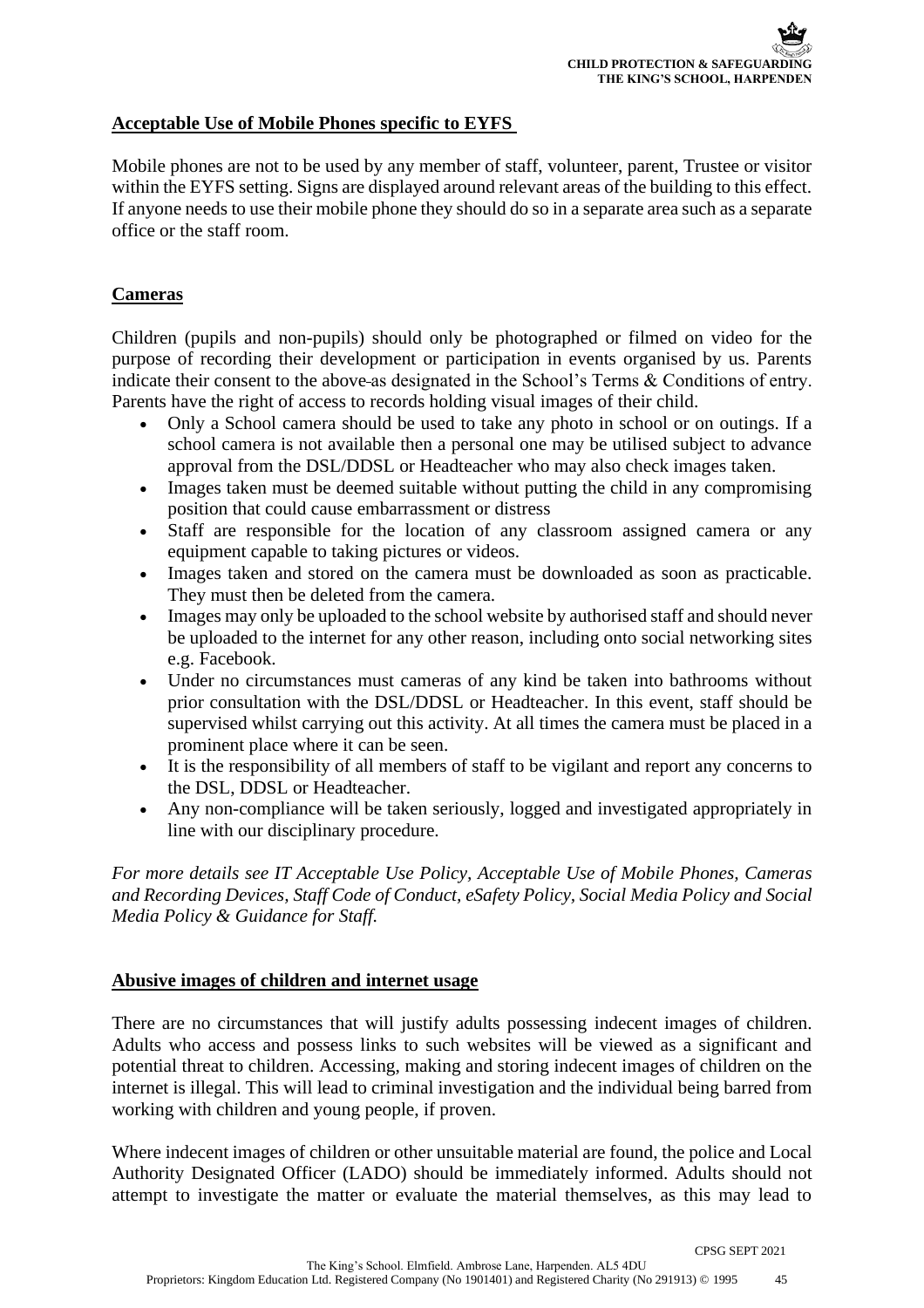evidence being contaminated which in itself can lead to a criminal prosecution.

#### **Visiting speakers**

Staff liaise with the Headteacher to explain the purpose of the proposed visit and give an outline of what is to be said, and must obtain permission from the Headteacher before inviting a visitor. Visiting speakers may be known to staff, otherwise further research into their organisation would be carried out in advance of seeking approval for the visit. Visiting speakers are made aware of our ethos and commitment to British Values, rule of law and tolerance towards those with different beliefs. Visitors are required to sign in at Reception, wear a visitor badge, and must be accompanied by a member of staff while on school premises. The organiser of the visit would ensure that the visitor is briefed on relevant arrangements, including creating a supportive learning environment and adhering to suitable age-appropriate content.

*For details see Visiting Speaker Policy*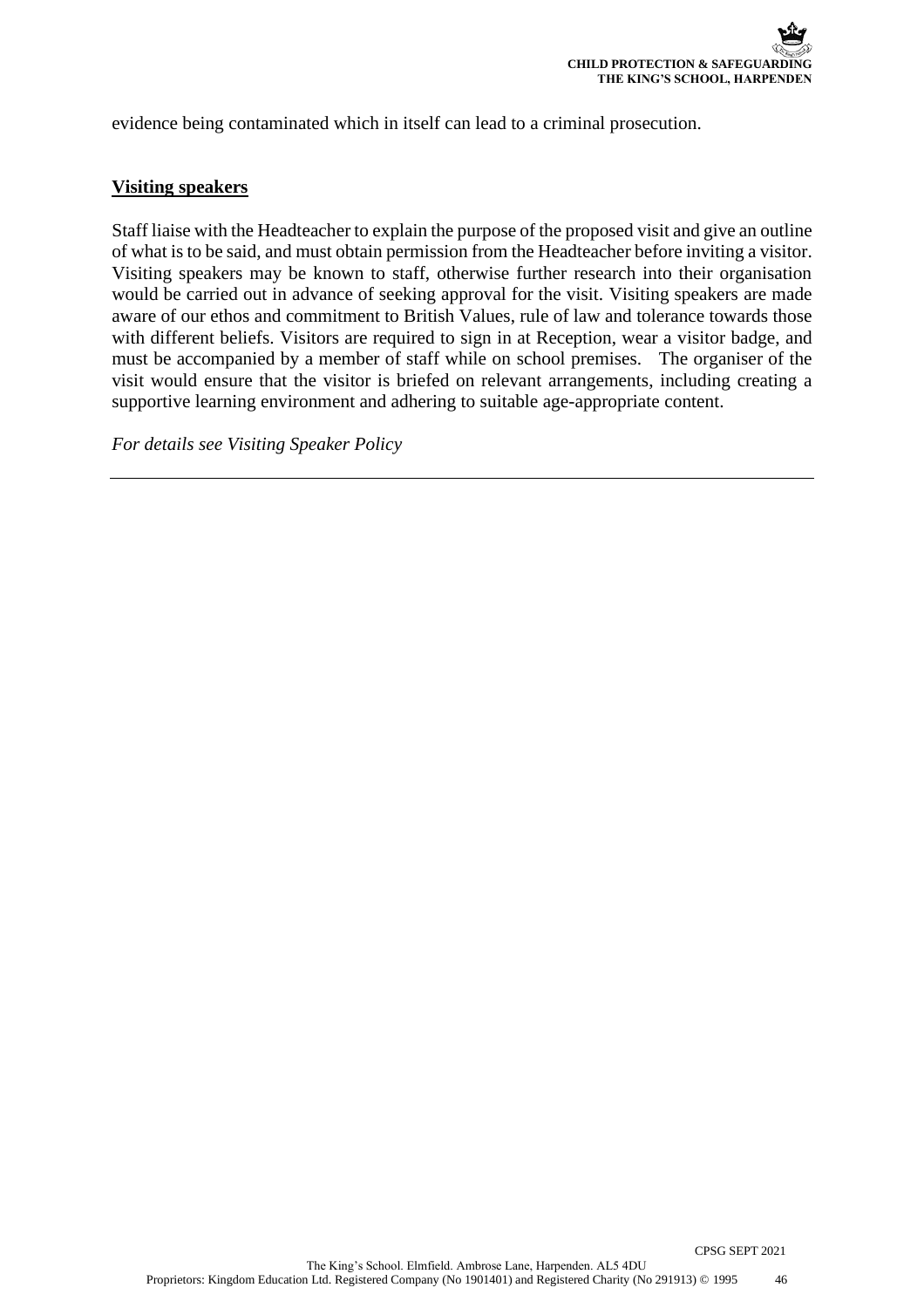### **THE KING'S SCHOOL**

### **Leadership Safeguarding Statement**



The Trustees and Headteacher recognise the importance of work with children and young people in need of protection and our responsibility to protect everyone entrusted to our care.

- We recognise that we all have a responsibility to help prevent the physical, sexual, emotional abuse and neglect of pupils and to report any such abuse that we discover or suspect.
- We believe every child should be valued, safe and happy. We want to make sure that children we have contact with know this and are empowered to tell us if they may be suffering harm.
- All children and young people have the right to be treated with respect, to be listened to and to be protected from all forms of abuse.
- We recognise the personal dignity and rights of pupils and staff, and will ensure all our policies and procedures reflect this.
- We undertake to exercise proper care in the appointment and selection of all those who will work with children.

### **We are committed to:**

- Following the requirements for UK legislation in relation to safeguarding children and good practice recommendations.
- Respecting the rights of children as described in the UN Convention on the Rights of the Child.
- Implementing the requirements of legislation in regard to people with disabilities.
- Ensuring that workers adhere to the agreed procedures of our safeguarding policy.
- Keeping up to date with national and local developments relating to safeguarding.
- Following any local authority guidelines in relation to safeguarding children and adults in need of protection.
- Supporting the DSL and DDSL in their work and in any action they may need to take in order to protect children.
- Supporting parents and families.
- Nurturing, protecting and safeguarding children and young people.
- Supporting, resourcing, training, monitoring and providing supervision to all those who undertake this work.
- Supporting all in the school who may be affected by abuse.

### **We recognise:**

- Children's Social Care (or equivalent) may have lead responsibility for investigating allegations or suspicions of abuse where there are concerns about a child.
- Where an allegation suggests that a criminal offence may have been committed then the police should be contacted as a matter of urgency.
- Where working outside of the UK, concerns will be reported to the appropriate agencies in the country, and their procedures followed, and in addition we will report concerns as appropriate within the UK.
- Safeguarding is everyone's responsibility.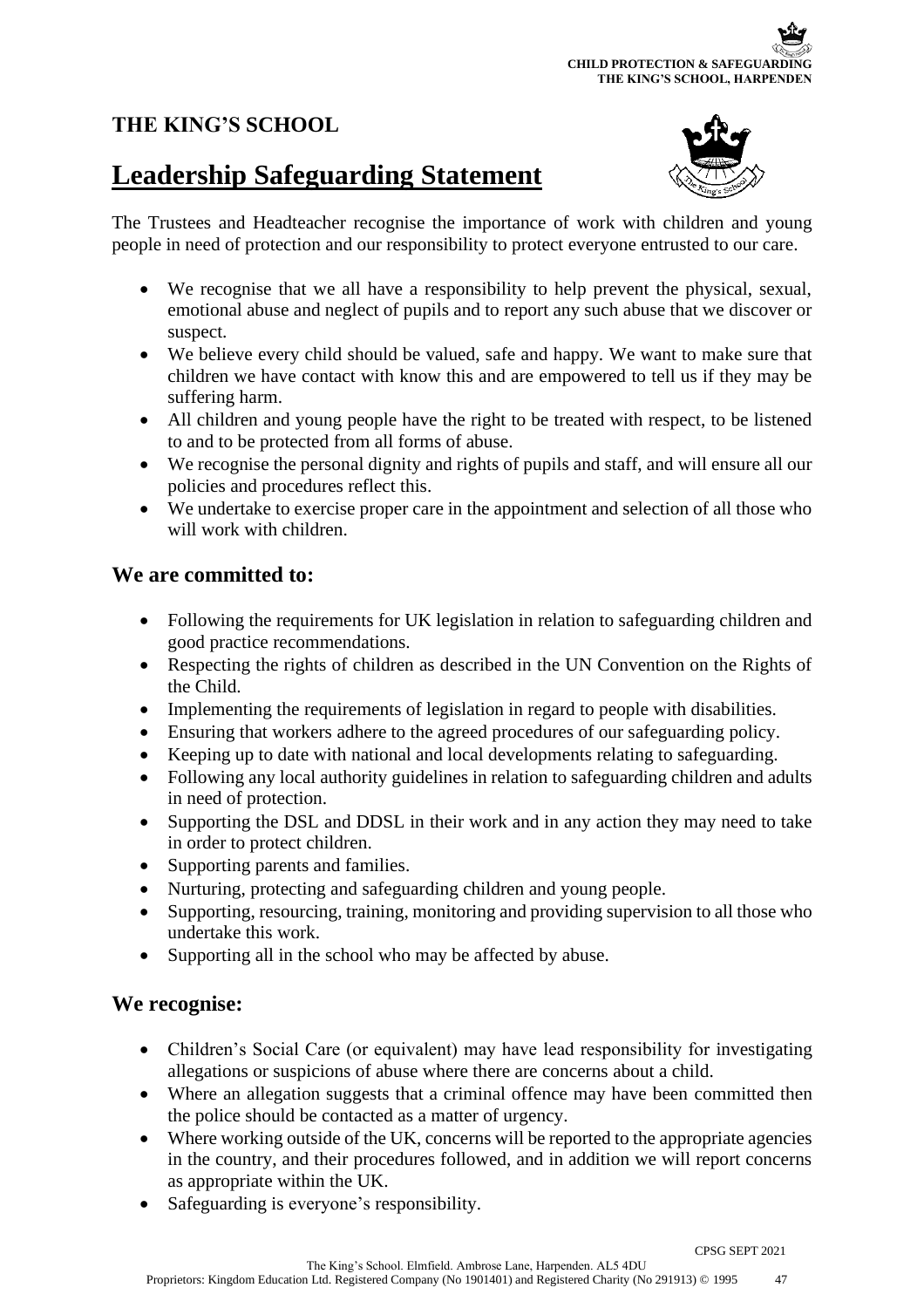### **We will formally review this statement and our policy and procedures at least annually.**

If you have any concerns for a child please contact one of the following who have been approved as safeguarding coordinators for The King's School:-

| <b>Mrs Heather Lees</b> | Designated Safeguarding Lead, The King's School                    |
|-------------------------|--------------------------------------------------------------------|
| Mrs Colleen Edmonds     | Deputy Designated Safeguarding Lead, The King's School             |
| Mrs Sandra Case         | Designated Safeguarding Lead, Highfield Preschool                  |
| Mr Ashraf Farahat       | Chair of Trustees and Trustee with responsibility for Safeguarding |
| Mr Andy Reeves          | Headteacher                                                        |

A copy of the full Policy and Procedures is available via the school website and from The King's School Office.

### **THE KING'S SCHOOL**

Signed:

ORIGINAL SIGNED BY:

ASHRAF FARAHAT, Chair of Trustees

ORIGINAL SIGNED BY:

ANDY REEVES, Headteacher

Date: 15<sup>th</sup> November 2021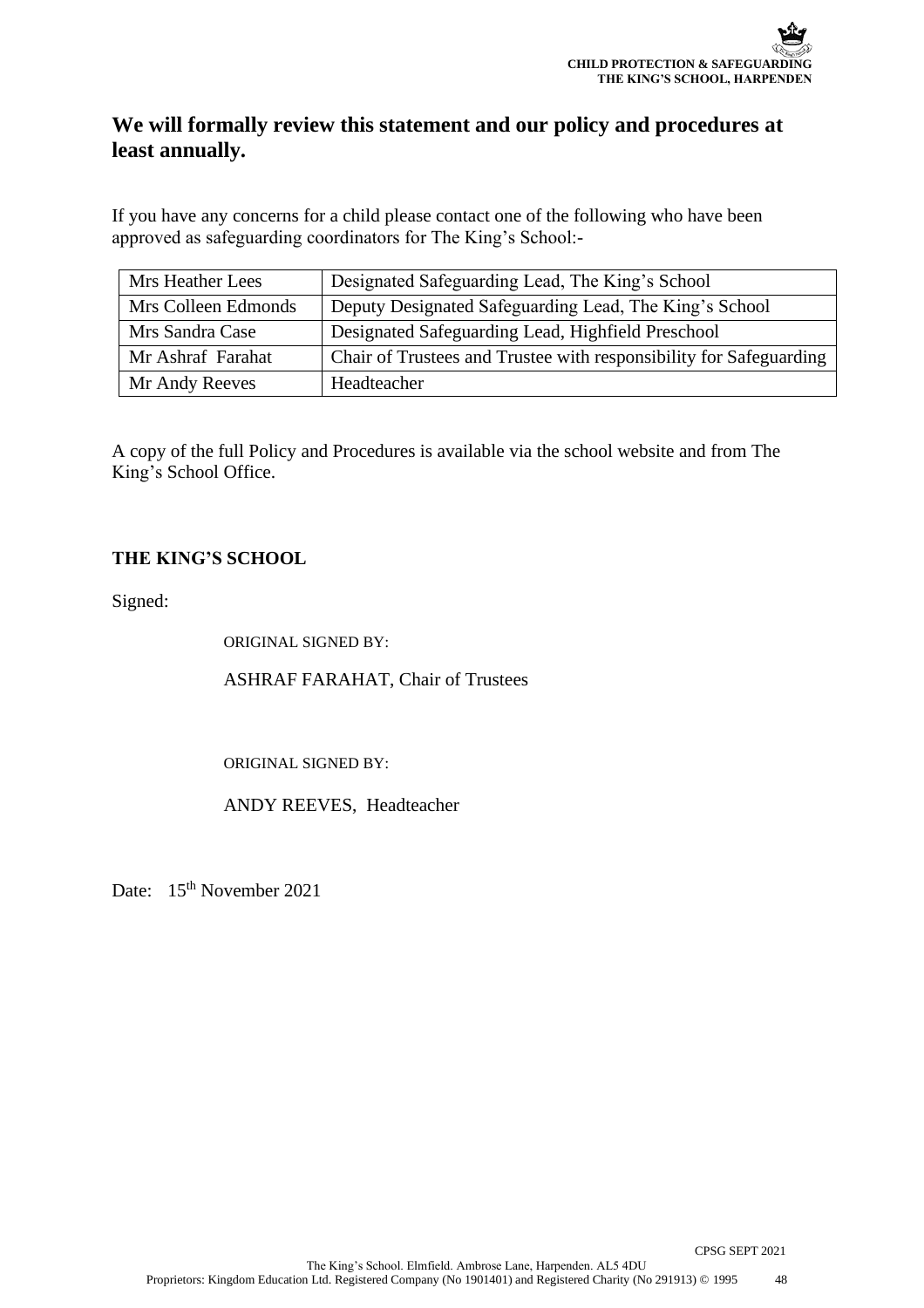### **APPENDICES**

### **These Appendices contain supplementary details and practical guidelines**

| A l            | Definitions and Indicators of Abuse & Neglect |
|----------------|-----------------------------------------------|
|                | <b>Sexual Violence and Consent</b>            |
| A <sub>2</sub> | <b>Practical Guidance Summaries</b>           |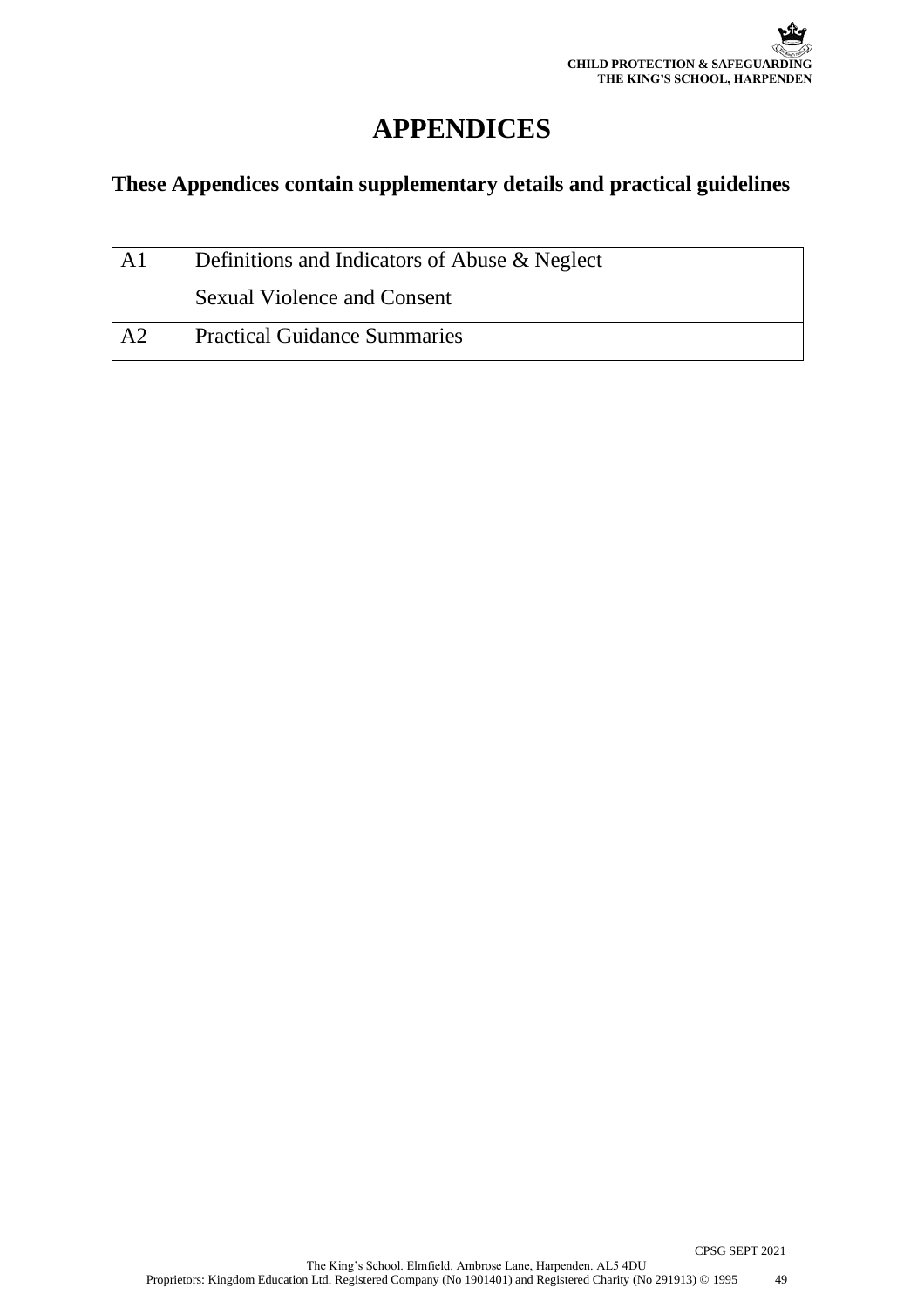### **A1. Definitions and Possible Indicators of Abuse and Neglect, Sexual Violence and Consent**

### **Abuse**

A form of maltreatment of a child. Somebody may abuse or neglect a child by inflicting harm, or by failing to act to prevent harm. Children may be abused in a family or in an institutional or community setting, by those known to them or, more rarely, by others (eg. via the internet). They may be abused by an adult or adults, or another child or children.

### **Physical abuse**

Physical abuse may involve hitting, shaking, throwing, poisoning, burning or scalding, drowning, suffocating, or otherwise causing physical harm to a child. Physical harm may also be caused when a parent or carer fabricates the symptoms of, or deliberately induces, illness in a child.

### **Emotional abuse**

Emotional abuse is the persistent emotional maltreatment of a child such as to cause severe and persistent adverse effects on the child's emotional development. It may involve conveying to a child that they are worthless or unloved, inadequate, or valued only insofar as they meet the needs of another person. It may include not giving the child opportunities to express their views, deliberately silencing them or "making fun" of what they say or how they communicate. It may feature age or developmentally inappropriate expectations being imposed on children. These may include interactions that are beyond a child's developmental capability, as well as overprotection and limitation of exploration and learning, or preventing the child participating in normal social interaction. It may involve seeing or hearing the ill-treatment of another. It may involve serious bullying (including cyber bullying), causing children frequently to feel frightened or in danger, or the exploitation or corruption of children. Some level of emotional abuse is involved in all types of maltreatment of a child, though it may occur alone.

#### **Sexual abuse**

Sexual abuse involves forcing or enticing a child or young person to take part in sexual activities, not necessarily involving a high level of violence, whether or not the child is aware of what is happening. The activities may involve physical contact, including assault by penetration (for example, rape or oral sex) or non-penetrative acts such as masturbation, kissing, rubbing and touching outside of clothing. They may also include non-contact activities, such as involving children in looking at, or in the production of, sexual images, watching sexual activities, encouraging children to behave in sexually inappropriate ways, or grooming a child in preparation for abuse (including via the internet). Sexual abuse is not solely perpetrated by adult males. Women can also commit acts of sexual abuse, as can other children.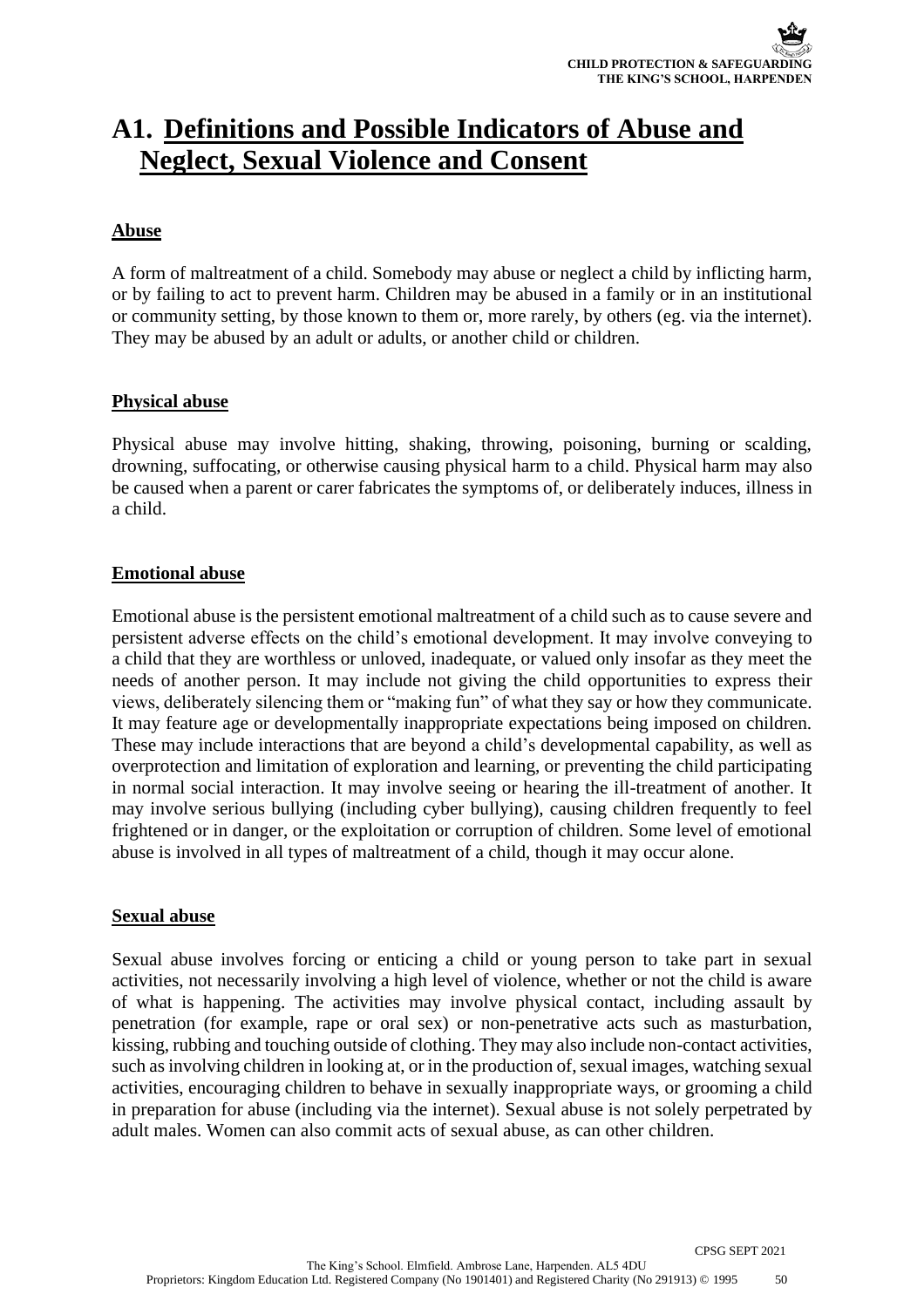### **Sexual violence**

Offences under the Sexual Offences Act are described below:

**Rape:** A person (A) commits an offence of rape if: he intentionally penetrates the vagina, anus or mouth of another person (B) with his penis, B does not consent to the penetration and A does not reasonably believe that B consents.

**Assault by Penetration:** A person (A) commits an offence if: s/he intentionally penetrates the vagina or anus of another person (B) with a part of her/his body or anything else, the penetration is sexual, B does not consent to the penetration and A does not reasonably believe that B consents.

**Sexual Assault:** A person (A) commits an offence of sexual assault if: s/he intentionally touches another person (B), the touching is sexual, B does not consent to the touching and A does not reasonably believe that B consents. (Schools should be aware that sexual assault covers a very wide range of behaviour; so, a single act of kissing someone without consent, or touching someone's bottom/breasts/genitalia without consent, can still constitute sexual assault.)

**Causing someone to engage in sexual activity without consent:** A person (A) commits an offence if: s/he intentionally causes another person (B) to engage in an activity, the activity is sexual, B does not consent to engaging in the activity, and A does not reasonably believe that B consents. (This could include forcing someone to strip, touch themselves sexually, or to engage in sexual activity with a third party.)

#### **What is consent?**

Consent is about having the freedom and capacity to choose. Consent to sexual activity may be given to one sort of sexual activity but not another, e.g. to vaginal but not anal sex or penetration with conditions, such as wearing a condom. Consent can be withdrawn at any time during sexual activity and each time activity occurs. Someone consents to vaginal, anal or oral penetration only if s/he agrees by choice to that penetration and has the freedom and capacity to make that choice.

- a child under the age of 13 can never consent to any sexual activity;
- the age of consent is 16;
- sexual intercourse without consent is rape.

### **Neglect**

Neglect is the persistent failure to meet a child's basic physical and/or psychological needs, likely to result in the serious impairment of the child's health or development. Neglect may occur during pregnancy as a result of maternal substance abuse. Once a child is born, neglect may involve a parent or carer:

- failing to provide adequate food, clothing and shelter (including exclusion from home or abandonment);
- failing to protect a child from physical and emotional harm or danger;
- failing to ensure adequate supervision (including the use of inadequate care-givers);

CPSG SEPT 2021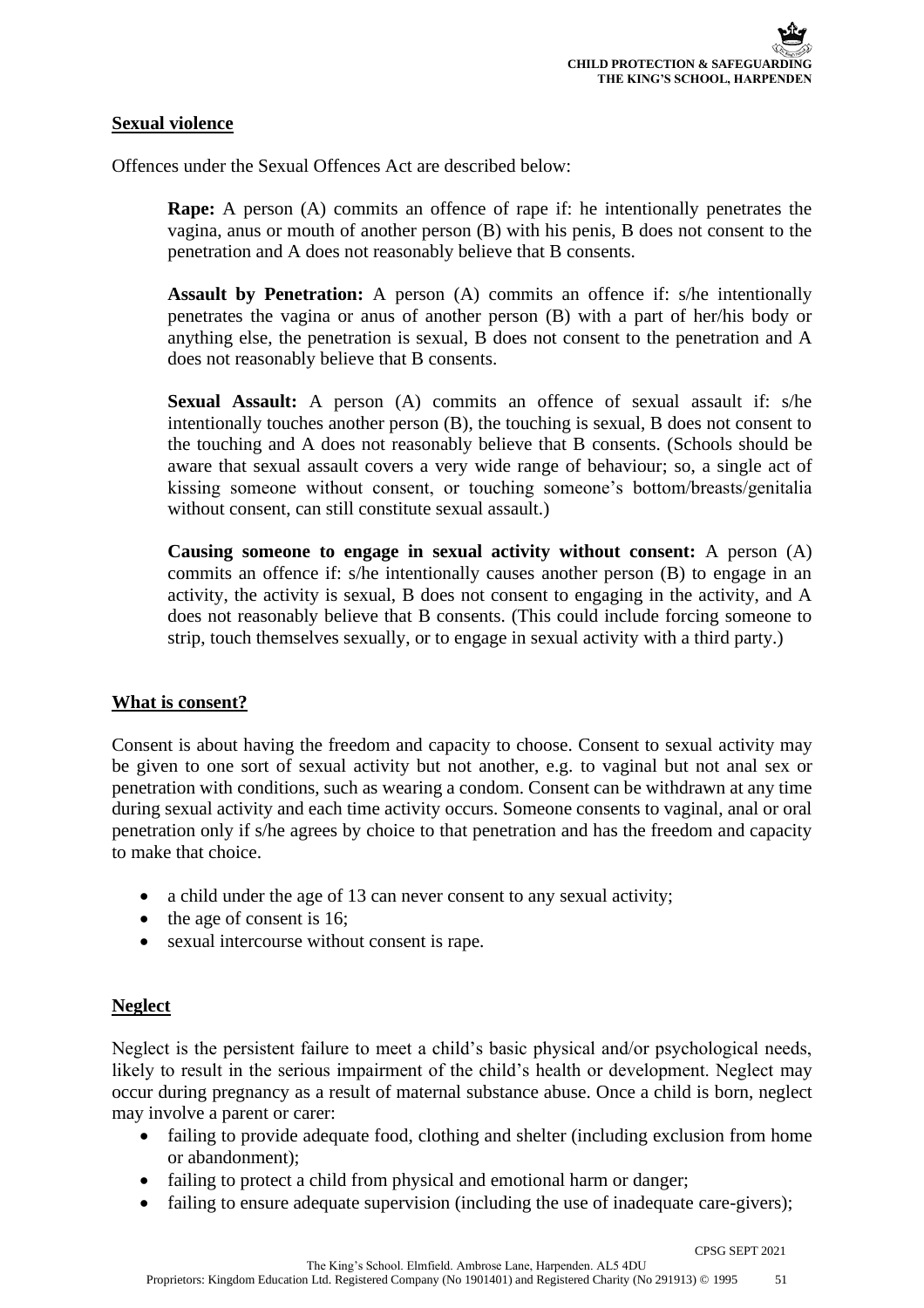• failing to ensure access to appropriate medical care or treatment.

It may also include neglect of, or unresponsiveness to, a child's basic emotional needs.

### **Online abuse and harm**

Online abuse is abuse that is facilitated using internet-connected technology. It may take place through social media, online games or other channels of digital communication. Children can also be re-victimised if evidence of their abuse is recorded or uploaded online. Technology can facilitate a number of illegal abusive behaviours including, but not limited to:

- harassment;
- stalking;
- threatening behaviour;
- child sexual abuse material;
- inciting a child to sexual activity;
- sexual exploitation;
- grooming;
- sexual communication with a child; and
- causing a child to view images or watch videos of a sexual act.

Using technology to facilitate any of the above activities is online abuse. Alongside those illegal activities that are perpetrated online and constitute abuse, children may also be exposed to online harms, such as inappropriate behaviours or content online. For instance, children may be bullied online by their peers or they might, either accidentally or intentionally, view content which is intended for adults. Both online abuse and exposure to unsuitable content or behaviour can have a long-lasting impact on the wellbeing of children and young people.

### **Some of the following signs might be indicators of abuse or neglect:**

- Children whose behaviour changes they may become aggressive, challenging, disruptive, withdrawn or clingy, or they might have difficulty sleeping or start wetting the bed.
- Children with clothes which are ill-fitting and/or dirty.
- Children with consistently poor hygiene.
- Children who make strong efforts to avoid specific family members or friends, without an obvious reason.
- Children who don't want to change clothes in front of others or participate in physical activities.
- Children who are having problems at school, for example, a sudden lack of concentration and learning or they appear to be tired and hungry.
- Children who talk about being left home alone, with inappropriate carers or with strangers.
- Children who reach developmental milestones late, such as learning to speak or walk, with no medical reason.
- Children who are regularly missing from school or education.
- Children who are reluctant to go home after school.
- Children with poor school attendance and punctuality, or who are consistently late being picked up.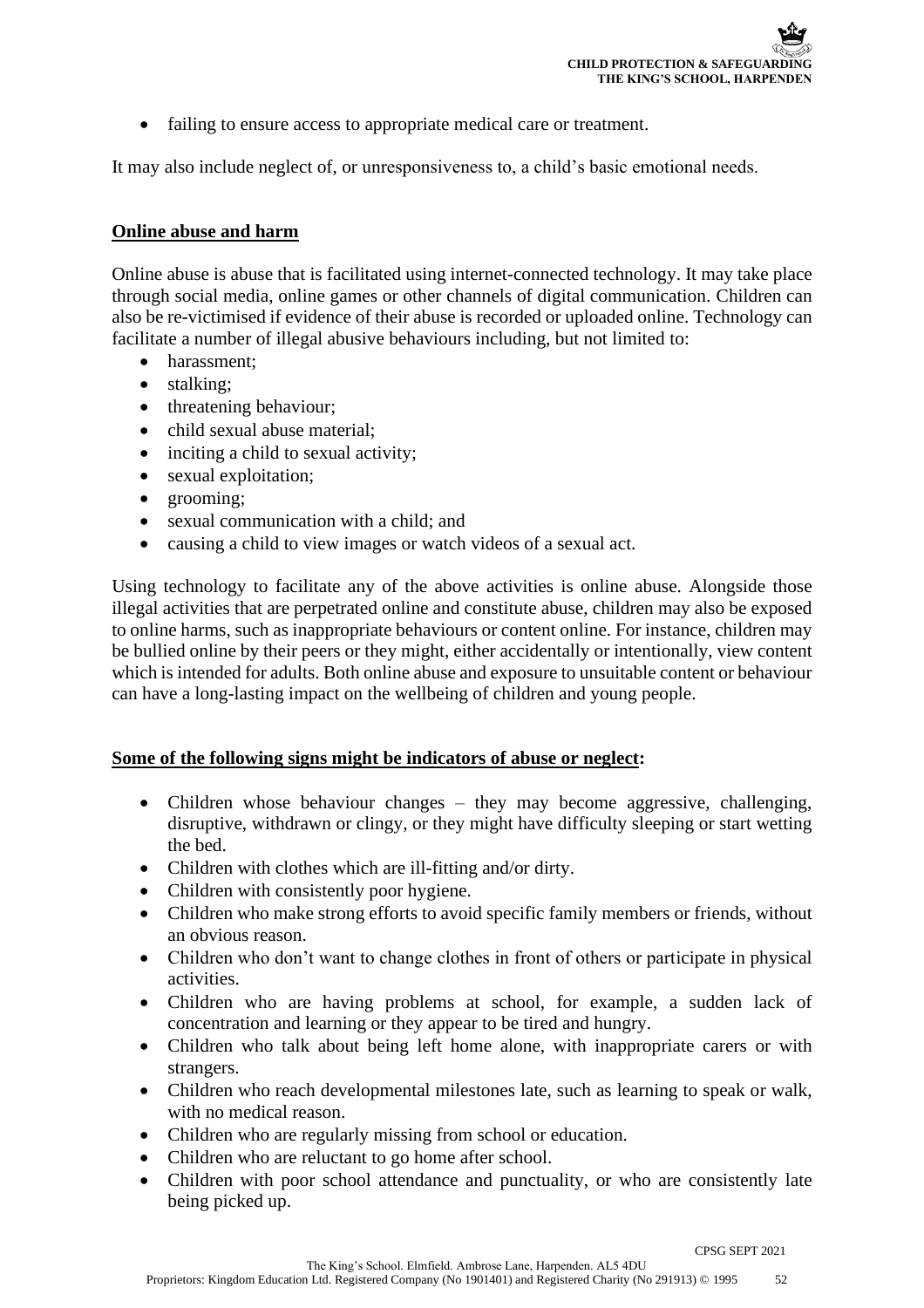- Parents who are dismissive and non-responsive to practitioners' concerns.
- Parents who collect their children from school when drunk, or under the influence of drugs.
- Children who drink alcohol regularly from an early age.
- Children who are concerned for younger siblings without explaining why.
- Children who talk about running away.
- Children who shy away from being touched or flinch at sudden movements.

### **A2. Practical Guidance Summaries**

 *(see relevant school policies for full details)*

### **Identification of Hazards**

- Consider who might be harmed and how this might happen.
- Assess the risks and take action to remove or reduce them as far as possible.
- Record details of the action taken.
- In a building the following may be considered hazardous:
	- $\triangleright$  loose-fitting carpets
	- $\triangleright$  uneven floors
	- ➢ over-filled cupboards
	- $\triangleright$  very high shelves
	- $\triangleright$  blocked fire exits
	- $\triangleright$  glass doors
	- $\triangleright$  missing light bulbs
	- $\triangleright$  overloaded power points
	- $\triangleright$  trailing electrical cables
	- $\triangleright$  loose window fastenings.

*For details see Health & Safety Policy*

#### **Adult to Child Ratios**

In order to supervise children's activities safely it is necessary to have sufficient adult leaders and helpers. Consult DfE publications for appropriate age groups for guidance where necessary. Ratios may need to be increased for working with children with special needs, or for outdoor activities.

#### **Food and drink safety and hygiene**

If food and drink are provided during an activity, the following should be considered:

- Workers should follow good personal hygiene.
- Basic health and hygiene regulations should be adhered to.
- All food and drink is stored appropriately.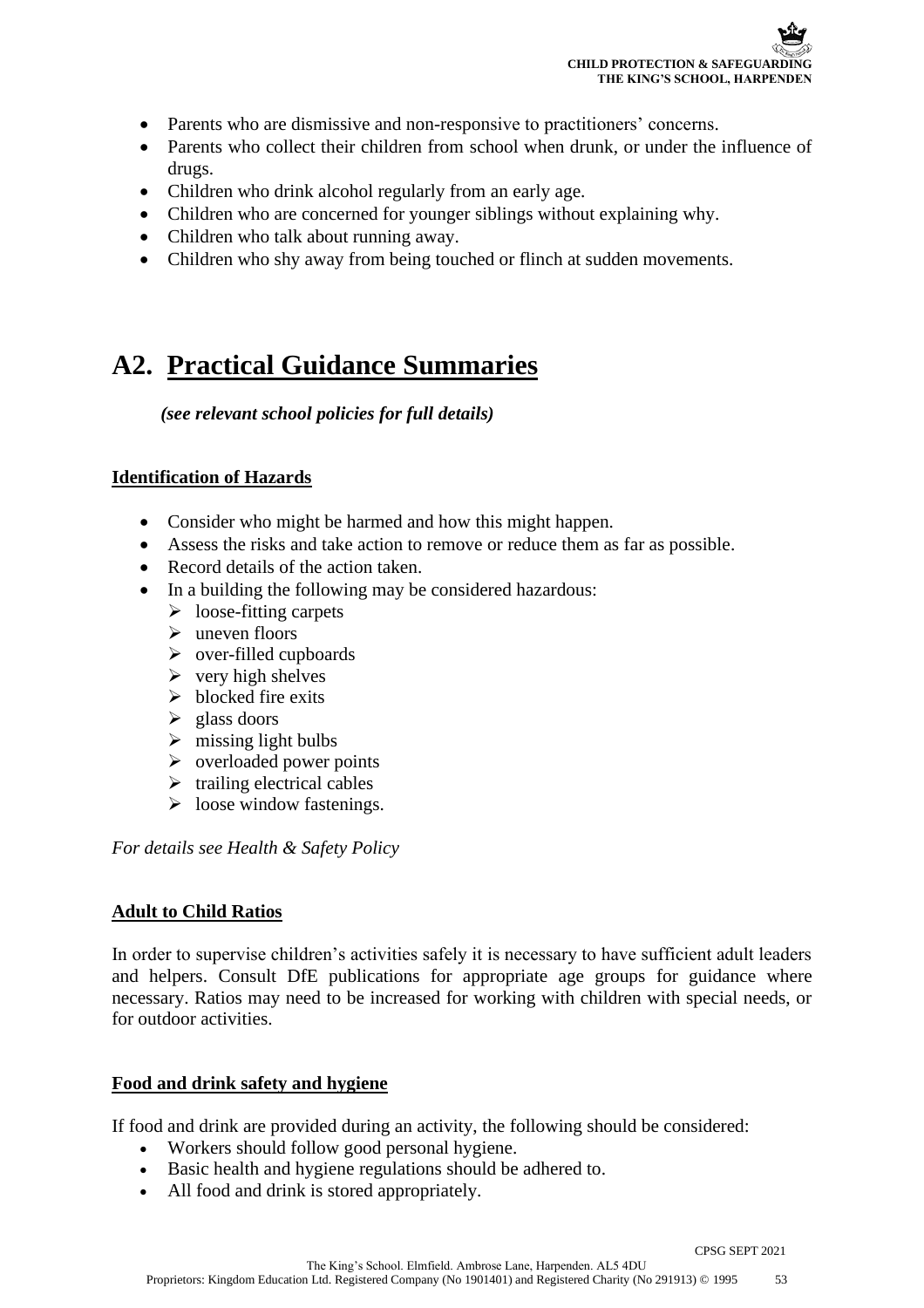- Hot drinks should not be carried through an activity area and not placed within the reach of young children.
- Snacks and mealtimes are appropriately supervised.
- Fresh drinking water is available at all times.
- Systems are in place to ensure that pupils do not have access to food/drinks to which they are allergic. Typically, this can be peanuts, nuts, milk, eggs, fish, shellfish and gluten - found in wheat, barley and oats.

*For further guidance consult The Food Standards Agency helpline: 020 7276 8829,*  [helpline@foodstandards.gsi.gov.uk](mailto:helpline@foodstandards.gsi.gov.uk)*, Website:* [http://www.food.gov.uk](http://www.food.gov.uk/)

*For details see Catering & Food Hygiene Policy*

#### **Peer-group activities (children and young people)**

All peer-group activities are overseen by named adults who have been selected in accordance with agreed recruitment procedures and have the backing of the leadership of the organisation. Before setting up a peer-led activity the following should be taken into consideration:

- The appropriateness of the venue for the activity.
- Any medical issues, dietary needs and allergies.
- Emergency contact numbers are to hand for all members under the age of 18 years.
- If the provision of food is part of the activity, leaders must ensure that food is prepared in accordance with Basic Food Hygiene standards.

If a peer-led activity involves under-8s and lasts for two or more hours a week for more than five days a year, it will need to be registered with OFSTED. If in doubt, contact them for advice.

Additional guidance to be followed:

- If there are children/young people under 16yrs at an activity, adult workers should be present or within earshot.
- No person under the age of 16 should be left with the sole responsibility of caring for or supervising other children.
- Young people (over 16) who assist with caring for other children/young people should be subjected to the same recruitment process as adults and have undertaken safeguarding training.
- Peer-group leaders should be aware of safeguarding procedures, including reporting concerns (e.g. abuse, bullying) to their supervising adult and that sensitive information should not be shared openly in the group.
- Parents/carers must always be kept informed about what peer-group activities are for, who the leaders are, how they are run, where they meet and what parents can do to support them.

### **Transporting pupils**

It is inadvisable for a teacher to give a lift in a car to a pupil alone, unless in exceptional circumstances, and the Head of Primary & Secondary schools should be informed.

*For details please see practice guidelines in the Appendices of the Staff Handbook, plus the school policy on Educational Visits, Use of Minibuses.*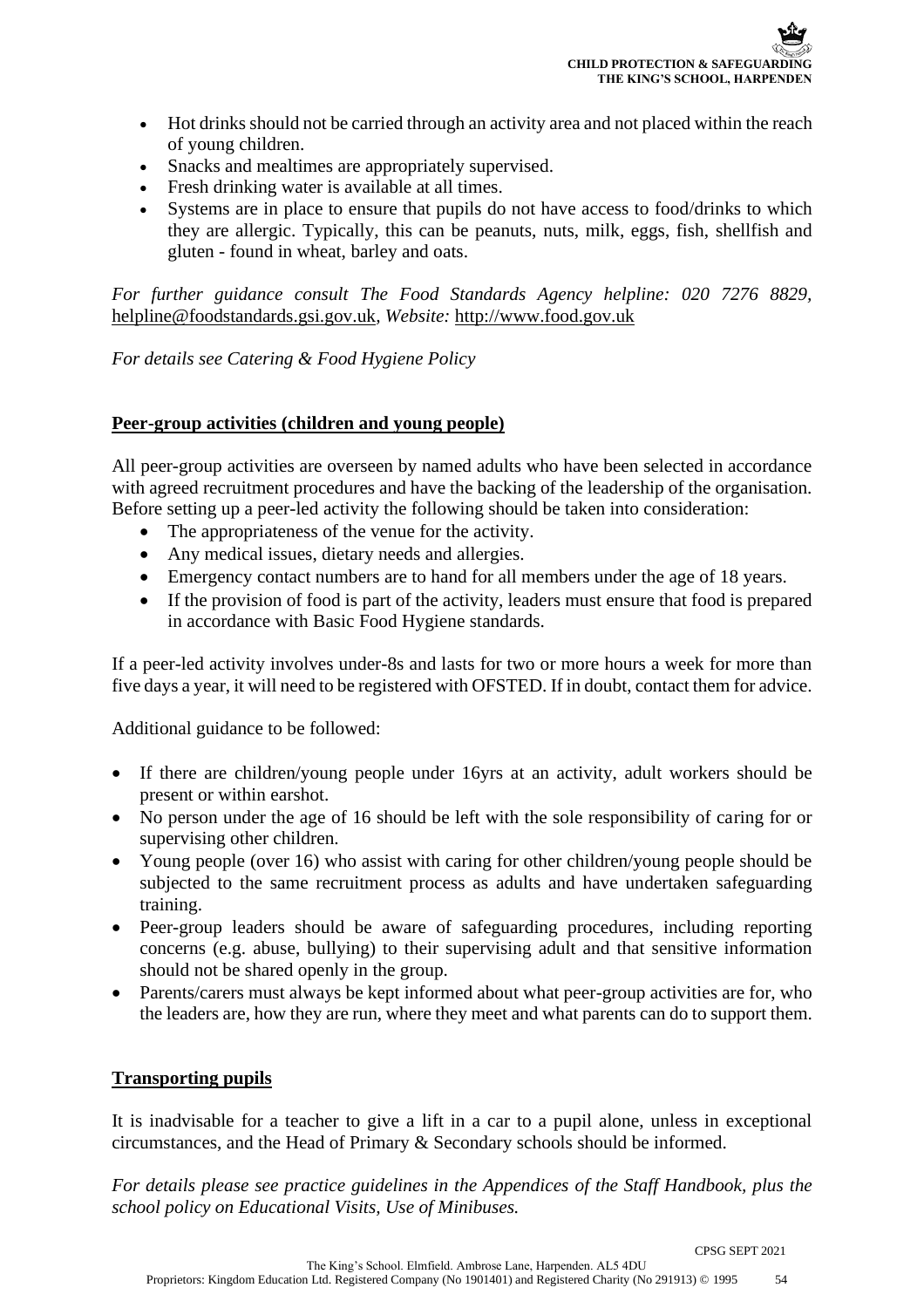### **Guidelines relating to Staff Code of Conduct**

**Duty of Care:** The duty which rests upon an individual or organisation to ensure that all reasonable steps are taken to ensure the safety of a child or young person involved in any activity or interaction for which that individual or organisation is responsible. Any person in charge of, or working with children and young people in any capacity, is considered, both legally and morally, to owe them a duty of care.

**Position of Trust:** A relationship of trust can be described as one in which one party is in a position of power or influence over the other by virtue of their work or the nature of their activity. It is vital for all those in positions of trust to understand the power this can give them over those they care for and the responsibility they must exercise as a consequence of this relationship.

**Abuse of Trust:** Where a person aged 18 or over is in a specified position of trust with a child under 18, it is an offence for that person to engage in sexual activity with or in the presence of that child, or to cause or incite that child to engage in or watch sexual activity.

Adults are given training and guidance for the use of any areas of the school where they may work directly with pupils in unsupervised settings.

The King's School staff and volunteers would not be expected to make home visits as part of their work. If a member of staff or a volunteer is invited to the home of a pupil's family, eg. if they are members of the same Church, or if a member of staff or volunteer invites pupil friends of their own children to their own home, then the guidelines in the Staff Code of Conduct should be followed.

The giving of gifts or rewards to children and young people can be part of an agreed policy for supporting positive behaviour or recognising particular achievements. Any gifts should be given openly and not be based on favouritism. Adults need to be aware however, that the giving of gifts can be seen as a gesture to bribe or groom a young person. Methods and criteria for selection should always be transparent and subject to scrutiny.

Staff should not give their personal mobile phone numbers or email addresses to pupils, nor should they communicate with them through social media, by text message or personal email. The group leader on all trips and visits involving an overnight stay should take a school mobile phone with him/her and may ask the pupils for their mobile numbers before allowing them out in small, unsupervised groups. The school mobile should be used for any contact with pupils that may be necessary. The group leader will delete any record of pupils' mobile phone numbers at the end of the trip or visit.

Under section 1(1) of the 1978 Protection of Children Act, it is an offence for a person to take, or permit to be taken, or possess, show or distribute any indecent photograph or pseudophotograph of a child.

#### **Physical Contact**

Any physical contact should only take place in a safe and open environment, ie. one easily observed by others. Adults should only touch pupils in ways which are appropriate to their professional role and responsibilities. Any contact should be relevant to the pupil's age or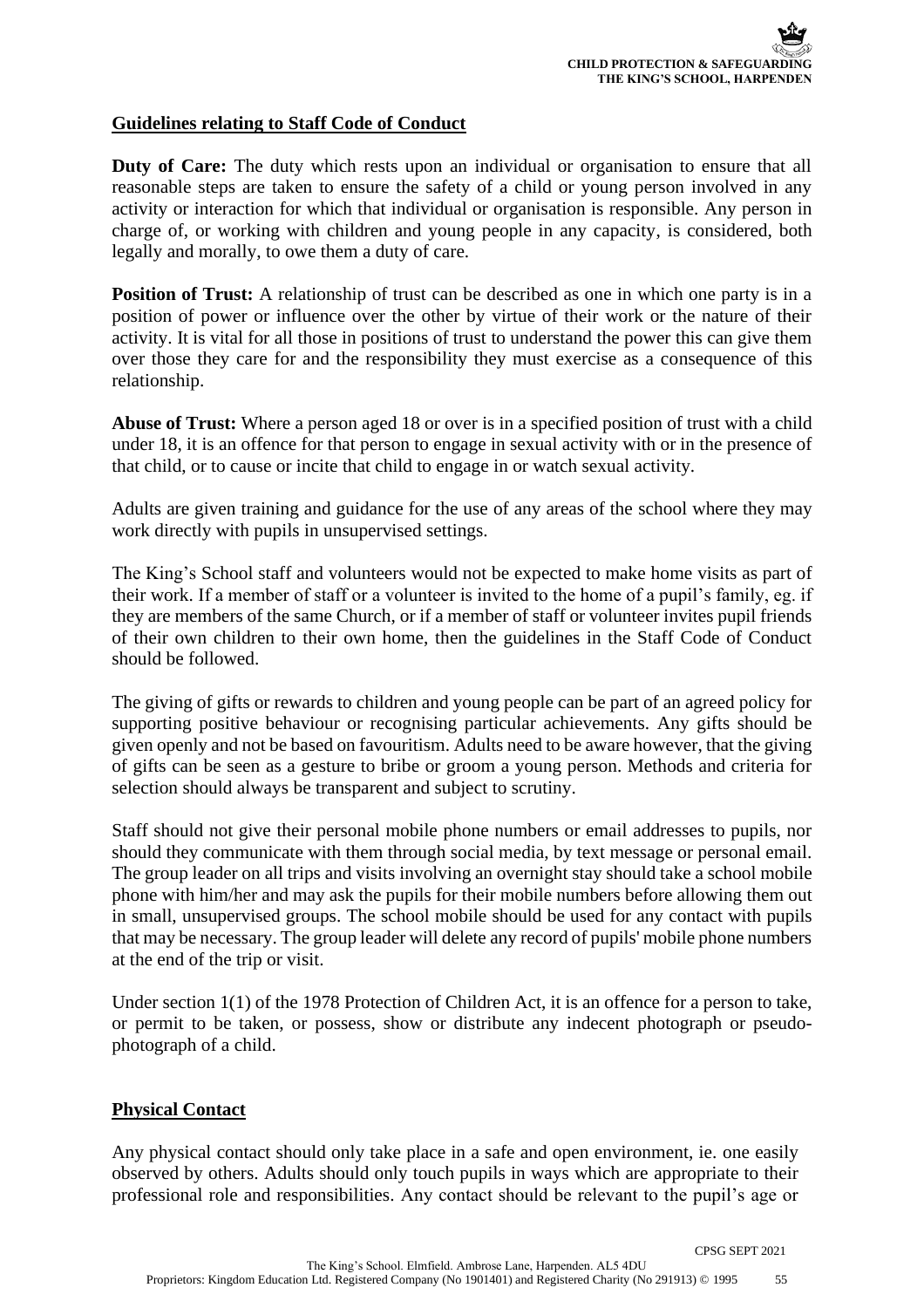understanding, and subject to their permission. Adults should remain sensitive to any discomfort expressed verbally or non-verbally by the pupil.

Young children, in particular, may need immediate physical comfort, for example after a fall, separation from parent etc. Adults should use their professional judgement to comfort or reassure a pupil in an age-appropriate way whilst maintaining clear professional boundaries.

Adults who work in certain settings, for example sports, music or outdoor activities, may use appropriate physical contact where necessary to demonstrate technique in the use of equipment, to adjust posture, or to support a pupil so they can perform an activity safely or prevent injury.

When giving first aid (or applying sun cream etc), encourage the pupil to do what they can themselves but, in their best interests giving appropriate help where necessary.

Team members should monitor one another in the area of physical contact. They should be free to help each other by constructively challenging anything which could be misunderstood or misconstrued.

If a pupil initiates inappropriate physical contact, it is the responsibility of the adult to sensitively deter the pupil and help them understand the importance of personal boundaries.

Any concerns must be reported to the DSL or DDSL without delay.

Any physical restraint is only permissible when a child is in imminent danger of inflicting an injury on himself or on another, and then only as a last resort when all efforts to diffuse the situation have failed.

#### *For details see Staff Code of Conduct & Restrictive Physical Intervention Policy*

### **Further Guidance on Anti-Bullying**

Bullying is the use of aggression with the intention of hurting another person. Children can bully each other, be bullied by adults and can sometimes bully adults. Any form of bullying results in distress to the victim and is unacceptable behaviour.

Some common forms of bullying may include:

- **Verbal** name-calling, sarcasm, spreading rumours, teasing, including by electronic means such as texting, emails, social networks etc.
- **Emotional** being unfriendly, excluding, tormenting, graffiti, gestures, and racial taunts.
- **Physical** pushing, kicking, hitting, punching or any use of violence.
- **Sexual** sexually abusive comments or gestures.
- **Racial** any of the above because of, or focusing on, the issue of racial differences.
- **Homophobic, biphobic or transphobic** any of the above because of, or focusing on, the issue of gender or sexual orientation.
- **Unofficial activities** such as initiation ceremonies and practical jokes which may cause children physical or emotional harm even though this may not be intended.
- **Electronic forms** such as via mobile phones and computers may include elements of the above.